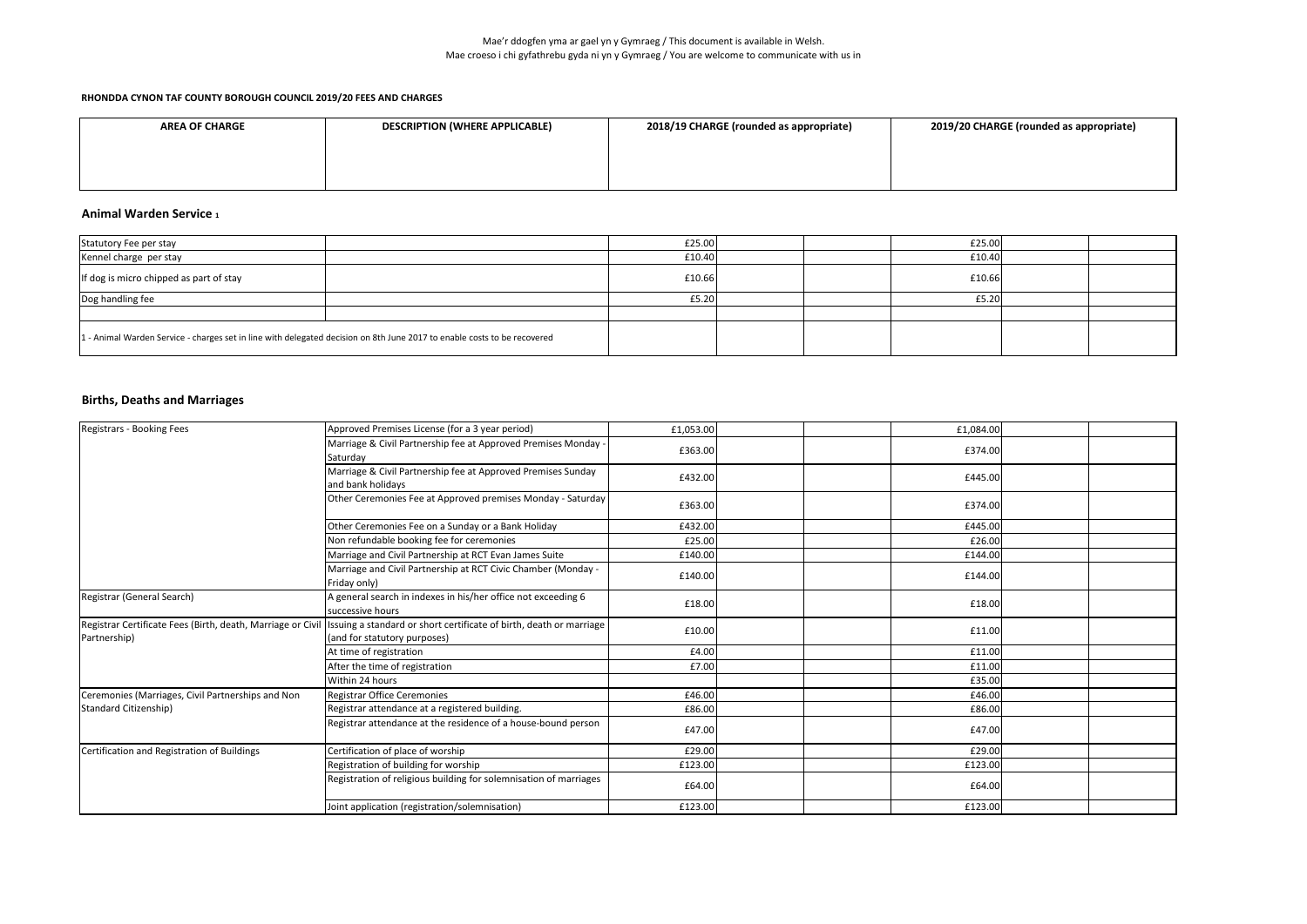### Mae'r ddogfen yma ar gael yn y Gymraeg / This document is available in Welsh. Mae croeso i chi gyfathrebu gyda ni yn y Gymraeg / You are welcome to communicate with us in

### **RHONDDA CYNON TAF COUNTY BOROUGH COUNCIL 2019/20 FEES AND CHARGES**

| <b>AREA OF CHARGE</b> | <b>DESCRIPTION (WHERE APPLICABLE)</b> | 2018/19 CHARGE (rounded as appropriate) | 2019/20 CHARGE (rounded as appropriate) |
|-----------------------|---------------------------------------|-----------------------------------------|-----------------------------------------|
|                       |                                       |                                         |                                         |
|                       |                                       |                                         |                                         |
|                       |                                       |                                         |                                         |

| <b>Notices</b>                         | Legal notice of intent to marry                                  | £35.00 |  | £35.00 |  |
|----------------------------------------|------------------------------------------------------------------|--------|--|--------|--|
|                                        | Legal notice of Civil Partnership                                | £35.00 |  | £35.00 |  |
|                                        | Certificate of Non-impediment (foreign marriages)                | £35.00 |  | £35.00 |  |
|                                        | Housebound Registration at Residence (notice)                    | £86.00 |  | £86.00 |  |
|                                        | Application to shorten notice period                             | £60.00 |  | £60.00 |  |
| <b>Priority Fees &amp; Search Fees</b> | Priority Same Day Issue (up until 2pm)                           | £3.50  |  | £3.60  |  |
|                                        | Five year search of a given date                                 | £5.80  |  | £6.00  |  |
|                                        | Ten year search of a given date                                  | £11.60 |  | £11.90 |  |
|                                        | Non-Standard Citizenship Ceremonies at Register Office           | £53.60 |  | £55.20 |  |
|                                        | Consideration of Foreign Divorce paperwork                       | £50.00 |  | £50.00 |  |
|                                        | Consideration of a Correction                                    | £75.00 |  | £75.00 |  |
|                                        | Space 17 - amendment to birth certificate within 1 year of birth | £40.00 |  | £40.00 |  |

|                            | Schedule1                                                            |           |                         |                     |                              |                       |                     |
|----------------------------|----------------------------------------------------------------------|-----------|-------------------------|---------------------|------------------------------|-----------------------|---------------------|
|                            | TABLE A - Creation or Conversion to New Housing (fees including VAT) |           |                         |                     |                              |                       |                     |
| <b>Number of Dwellings</b> | New Full Plans - Plan                                                |           | <b>New Full Plans -</b> | <b>New Building</b> | <b>New Full Plans - Plan</b> | New Full Plans -      | <b>New Building</b> |
|                            |                                                                      | Feel      | <b>Inspection Fee</b>   | <b>Notice Fee</b>   | Fee                          | <b>Inspection Fee</b> | <b>Notice Fee</b>   |
| <300m2 x1                  |                                                                      | £140.74   | £328.39                 | £469.12             | £140.74                      | £328.39               | £469.12             |
| <300m2 x2                  |                                                                      | £238.17   | £555.73                 | £793.90             | £238.17                      | £555.73               | £793.90             |
| <300m2 x3                  |                                                                      | £324.78   | £757.81                 | £1,082.59           | £324.78                      | £757.81               | £1,082.59           |
| <300m2 x4                  |                                                                      | £411.38   | £959.90                 | £1,371.28           | £411.38                      | £959.90               | £1,371.28           |
| <300m2 x5                  |                                                                      | £454.69   | £1,060.94               | £1,515.63           | £454.69                      | £1,060.94             | £1,515.63           |
| <300m2 x6                  |                                                                      | £519.64   | £1,212.50               | £1,732.15           | £519.64                      | £1,212.50             | £1,732.15           |
| <300m2 x7                  |                                                                      | £584.60   | £1,364.07               | £1,948.67           | £584.60                      | £1,364.07             | £1,948.67           |
| <300m2 x8                  |                                                                      | £692.86   | £1,616.67               | £2,309.53           | £692.86                      | £1,616.67             | £2,309.53           |
| <300m2 x9                  |                                                                      | £736.16   | £1,717.71               | £2,453.88           | £736.16                      | £1,717.71             | £2,453.88           |
| <300m2 x10                 |                                                                      | £822.77   | £1,919.80               | £2,742.57           | £822.77                      | £1,919.80             | £2,742.57           |
| <300m2 x11                 |                                                                      | £866.07   | £2,020.84               | £2,886.91           | £866.07                      | £2,020.84             | £2,886.91           |
| <300m2 x12                 |                                                                      | £931.03   | £2,172.40               | £3,103.43           | £931.03                      | £2,172.40             | £3,103.43           |
| <300m2 x13                 |                                                                      | £974.33   | £2,273.44               | £3,247.78           | £974.33                      | £2,273.44             | £3,247.78           |
| <300m2 x14                 |                                                                      | £1,039.29 | £2,425.01               | £3,464.29           | £1,039.29                    | £2,425.01             | £3,464.29           |
| <300m2 x15                 |                                                                      | £1,093.42 | £2,551.31               | £3,644.73           | £1,093.42                    | £2,551.31             | £3,644.73           |
| <300m2 x16                 |                                                                      | £1,147.55 | £2,677.61               | £3,825.16           | £1,147.55                    | £2,677.61             | £3,825.16           |
| <300m2 x17                 |                                                                      | £1,212.50 | £2,829.17               | £4,041.68           | £1,212.50                    | £2,829.17             | £4,041.68           |
| <300m2 x18                 |                                                                      | £1,277.46 | £2,980.74               | £4,258.20           | £1,277.46                    | £2,980.74             | £4,258.20           |
| <300m2 x19                 |                                                                      | £1,342.41 | £3,132.30               | £4,474.71           | £1,342.41                    | £3,132.30             | £4,474.71           |
| <300m2 x20                 |                                                                      | £1,385.72 | £3,233.34               | £4,619.06           | £1,385.72                    | £3,233.34             | £4,619.06           |

|  | 2019/20 CHARGE (rounded as appropriate) |
|--|-----------------------------------------|
|--|-----------------------------------------|

# **Building Regulations**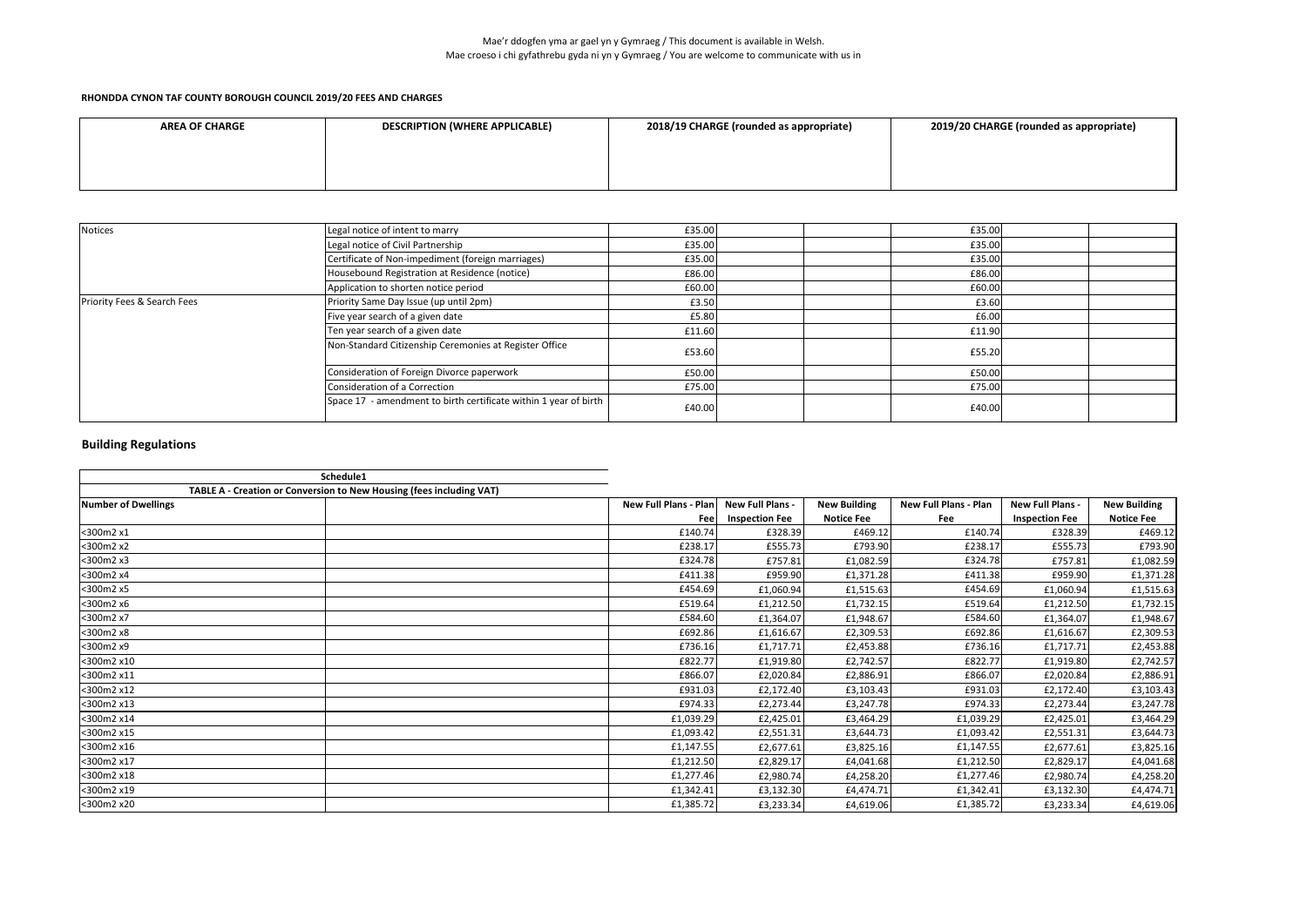| <b>DESCRIPTION (WHERE APPLICABLE)</b><br><b>AREA OF CHARGE</b> |  | 2018/19 CHARGE (rounded as appropriate)    | 2019/20 CHARGE (rounded as appropriate)    |
|----------------------------------------------------------------|--|--------------------------------------------|--------------------------------------------|
|                                                                |  |                                            |                                            |
|                                                                |  |                                            |                                            |
|                                                                |  |                                            |                                            |
| <300m2 x21 and larger than 300m2                               |  | <b>Contact the Building Control Office</b> | <b>Contact the Building Control Office</b> |
|                                                                |  |                                            |                                            |
|                                                                |  |                                            |                                            |

| <b>Schedule 2</b>                                                       |                               |                                            |                        |                              |                       |                        |
|-------------------------------------------------------------------------|-------------------------------|--------------------------------------------|------------------------|------------------------------|-----------------------|------------------------|
| TABLE B - Domestic Extensions to a Single Building (fees including VAT) |                               |                                            |                        |                              |                       |                        |
| Type of Work                                                            | <b>Full Plans - Plan Feel</b> | <b>Full Plans -</b>                        | <b>Building Notice</b> | <b>Full Plans - Plan Fee</b> | <b>Full Plans -</b>   | <b>Building Notice</b> |
|                                                                         |                               | <b>Inspection Fee</b>                      | Fee                    |                              | <b>Inspection Fee</b> | Fee                    |
| Single Storey Extension <10m2                                           | £86.61                        | £202.08                                    | £288.69                | £86.61                       | £202.08               | £288.69                |
| Single Storey Extension 10m2 - 40m2                                     | £135.32                       | £315.76                                    | £451.08                | £135.32                      | £315.76               | £451.08                |
| Single Storey Extension 40m2 - 100m2                                    | £173.21                       | £404.17                                    | £577.38                | £173.21                      | £404.17               | £577.38                |
| Two storey Extension <40m2                                              | £146.15                       | £341.02                                    | £487.17                | £146.15                      | £341.02               | £487.17                |
| Two storey Extension 40m2 - 200m2                                       | £184.04                       | £429.43                                    | £613.47                | £184.04                      | £429.43               | £613.47                |
| Loft Conversion with no dormer                                          | £119.09                       | £277.87                                    | £396.95                | £119.09                      | £277.87               | £396.95                |
| Loft Conversion with dormer                                             | £140.74                       | £328.39                                    | £469.12                | £140.74                      | £328.39               | £469.12                |
| Erection or Extension of a Garage <100m2                                | £86.61                        | £202.08                                    | £288.69                | £86.61                       | £202.08               | £288.69                |
| Conversion of a Garage to Habitable Room                                | £86.61                        | £202.08                                    | £288.69                | £86.61                       | £202.08               | £288.69                |
| Alterations to extend or create a basement <100m2                       | £156.98                       | £366.28                                    | £523.25                | £156.98                      | £366.28               | £523.25                |
| <b>Electrical Works</b>                                                 |                               | <b>Contact the Building Control Office</b> |                        | <b>Contact the Building</b>  |                       |                        |

|                          | <b>Schedule 2A</b>                                                       |                               |                       |                        |                              |                       |                        |
|--------------------------|--------------------------------------------------------------------------|-------------------------------|-----------------------|------------------------|------------------------------|-----------------------|------------------------|
|                          | TABLE D - Non Domestic Work Extension and New Build (fees including VAT) |                               |                       |                        |                              |                       |                        |
| <b>Type of Work</b>      |                                                                          | <b>Full Plans - Plan Feel</b> | <b>Full Plans -</b>   | <b>Building Notice</b> | <b>Full Plans - Plan Fee</b> | <b>Full Plans -</b>   | <b>Building Notice</b> |
|                          |                                                                          |                               | <b>Inspection Fee</b> | Fee                    |                              | <b>Inspection Fee</b> | Fee                    |
| Floor Area <10m2         |                                                                          | £146.15                       | £341.02               | £487.17                | £146.15                      | £341.02               | £487.17                |
| Floor Area 10m2 - 40m2   |                                                                          | £184.04                       | £429.43               | £613.47                | £184.04                      | £429.43               | £613.47                |
| Floor Area 40m2 - 100m2  |                                                                          | £200.28                       | £467.32               | £667.60                | £200.28                      | £467.32               | £667.60                |
| Floor Area 100m2 - 200m2 |                                                                          | £276.06                       | £644.14               | £920.20                | £276.06                      | £644.14               | £920.20                |

|                                                        | Schedule 3                                                               |                                            |                       |                        |                                            |                       |                        |
|--------------------------------------------------------|--------------------------------------------------------------------------|--------------------------------------------|-----------------------|------------------------|--------------------------------------------|-----------------------|------------------------|
|                                                        | TABLE C - Domestic Alterations to a Single Building (fees including VAT) |                                            |                       |                        |                                            |                       |                        |
| <b>Type of Work</b>                                    |                                                                          | <b>Full Plans - Plan Feel</b>              | <b>Full Plans -</b>   | <b>Building Notice</b> | <b>Full Plans - Plan Fee</b>               | <b>Full Plans -</b>   | <b>Building Notice</b> |
|                                                        |                                                                          |                                            | <b>Inspection Fee</b> | Fee                    |                                            | <b>Inspection Fee</b> | Fee                    |
| Underpinning                                           |                                                                          | £97.43                                     | £227.34               | £324.78                | £97.43                                     | £227.34               | £324.78                |
| Renovation of a thermal element                        |                                                                          | £32.48                                     | £75.78                | £108.26                | £32.48                                     | £75.78                | £108.26                |
| Internal alteration & installation of fittings <£2,000 |                                                                          | £144.35                                    | £0.00                 | £144.35                | £144.35                                    | £0.00                 | £144.35                |
| £2,000 - £5,000                                        |                                                                          | £75.78                                     | £176.82               | £252.60                | £75.78                                     | £176.82               | £252.60                |
| £5,000 - £15,000                                       |                                                                          | £108.26                                    | £252.60               | £360.86                | £108.26                                    | £252.60               | £360.86                |
| £15,000 - £25,000                                      |                                                                          | £140.74                                    | £328.39               | £469.12                | £140.74                                    | £328.39               | £469.12                |
| £25,000 - £50,000                                      |                                                                          | £216.52                                    | £505.21               | £721.73                | £216.52                                    | £505.21               | £721.73                |
| £50,000 - £75,000                                      |                                                                          | £281.47                                    | £656.77               | £938.25                | £281.47                                    | £656.77               | £938.25                |
| Over £75,000                                           |                                                                          | <b>Contact the Building Control Office</b> |                       |                        | <b>Contact the Building Control Office</b> |                       |                        |
| Window/Glazed Door Replacement                         |                                                                          |                                            |                       |                        |                                            |                       |                        |
| <20 windows                                            |                                                                          | £27.06                                     | £63.15                | £90.22                 | £27.06                                     | £63.15                | £90.22                 |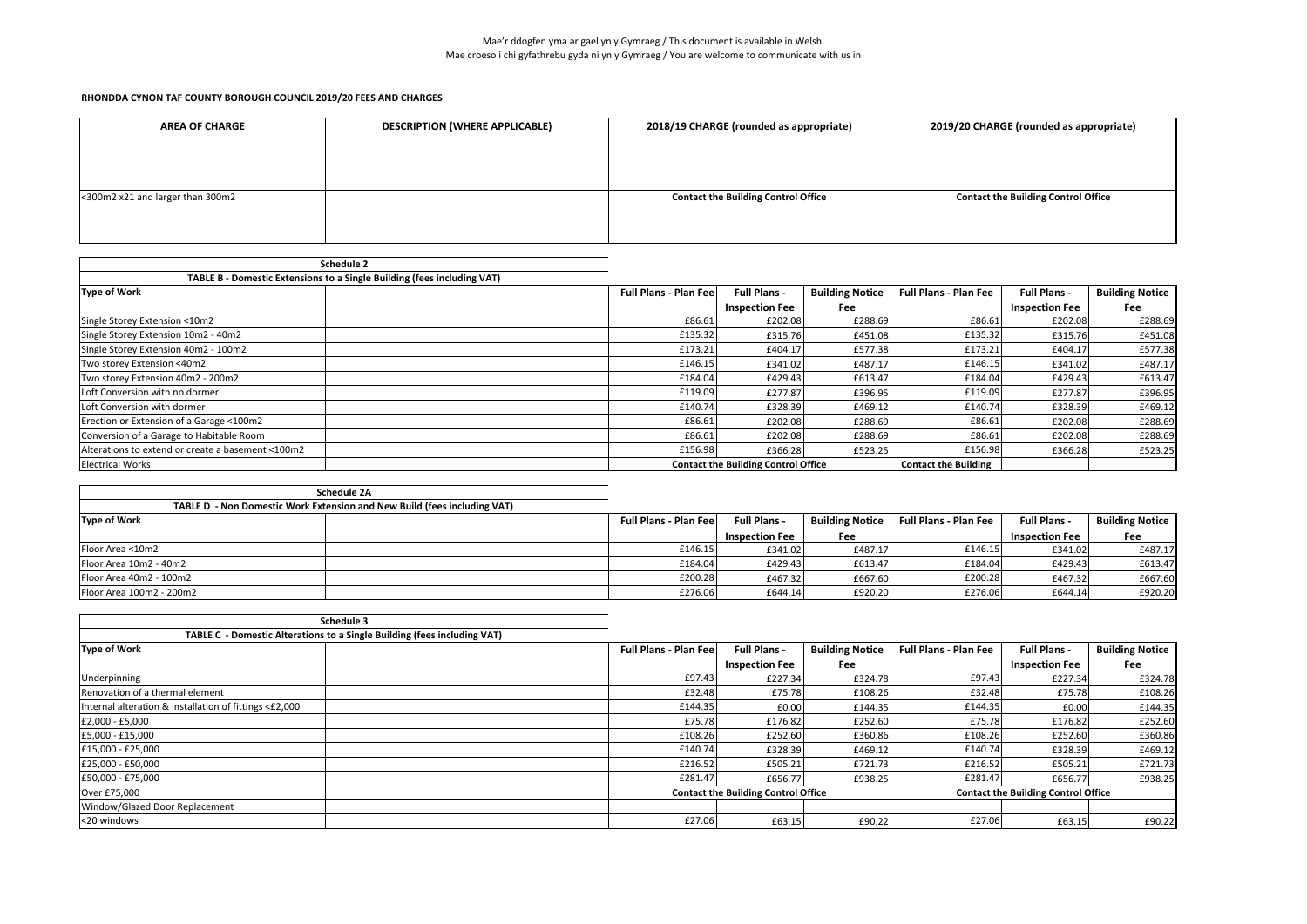| <b>AREA OF CHARGE</b>   | <b>DESCRIPTION (WHERE APPLICABLE)</b> | 2018/19 CHARGE (rounded as appropriate)    |        |         | 2019/20 CHARGE (rounded as appropriate)    |        |         |
|-------------------------|---------------------------------------|--------------------------------------------|--------|---------|--------------------------------------------|--------|---------|
|                         |                                       |                                            |        |         |                                            |        |         |
|                         |                                       |                                            |        |         |                                            |        |         |
|                         |                                       |                                            |        |         |                                            |        |         |
| >20 windows             |                                       | £37.89                                     | £88.41 | £126.30 | £37.89                                     | £88.41 | £126.30 |
| <b>Electrical Works</b> |                                       | <b>Contact the Building Control Office</b> |        |         | <b>Contact the Building Control Office</b> |        |         |

|                                                              | <b>Schedule 3A</b> |                              |                                            |                        |                              |                                            |                        |
|--------------------------------------------------------------|--------------------|------------------------------|--------------------------------------------|------------------------|------------------------------|--------------------------------------------|------------------------|
| TABLE E - Non Domestic Work Alterations (fees including VAT) |                    |                              |                                            |                        |                              |                                            |                        |
| Type of Work                                                 |                    | <b>Full Plans - Plan Fee</b> | <b>Full Plans -</b>                        | <b>Building Notice</b> | <b>Full Plans - Plan Fee</b> | <b>Full Plans -</b>                        | <b>Building Notice</b> |
|                                                              |                    |                              | <b>Inspection Fee</b>                      | Fee                    |                              | <b>Inspection Fee</b>                      | Fee                    |
| Underpinning & Pad Foundations < £50,000                     |                    | £129.91                      | £303.13                                    | £433.04                | £129.91                      | £303.13                                    | £433.04                |
| £50,000 - £100,000                                           |                    | £167.80                      | £391.54                                    | £559.34                | £167.80                      | £391.54                                    | £559.34                |
| £100,000 - £250,000                                          |                    | £200.28                      | £467.32                                    | £667.60                | £200.28                      | £467.32                                    | £667.60                |
| <b>Window Replacement &lt;20 windows</b>                     |                    | £27.06                       | £63.15                                     | £90.22                 | £27.06                       | £63.15                                     | £90.22                 |
| Window Replacement >20 windows                               |                    | £37.89                       | £88.41                                     | £126.30                | £37.89                       | £88.41                                     | £126.30                |
| New Shop Fronts <20 windows                                  |                    | £92.02                       | £214.71                                    | £306.73                | £92.02                       | £214.71                                    | £306.73                |
| New Shop Fronts >20 windows                                  |                    | £97.43                       | £227.34                                    | £324.78                | £97.43                       | £227.34                                    | £324.78                |
| Renovation of a thermal element <£50,000                     |                    | £75.78                       | £176.82                                    | £252.60                | £75.78                       | £176.82                                    | £252.60                |
| £50,000 - £100,000                                           |                    | £92.02                       | £214.71                                    | £306.73                | £92.02                       | £214.71                                    | £306.73                |
| £100,000 - £250,000                                          |                    | £129.91                      | £303.13                                    | £433.04                | £129.91                      | £303.13                                    | £433.04                |
| Alterations and Fittings <£2,000                             |                    | £43.30                       | £101.04                                    | £144.35                | £43.30                       | £101.04                                    | £144.35                |
| £2,000 - £5,000                                              |                    | £86.61                       | £202.08                                    | £288.69                | £86.61                       | £202.08                                    | £288.69                |
| £5,000 - £15,000                                             |                    | £108.26                      | £252.60                                    | £360.86                | £108.26                      | £252.60                                    | £360.86                |
| £15,000 - £25,000                                            |                    | £140.74                      | £328.39                                    | £469.12                | £140.74                      | £328.39                                    | £469.12                |
| £25,000 - £50,000                                            |                    | £216.52                      | £505.21                                    | £721.73                | £216.52                      | £505.21                                    | £721.73                |
| £50,000 - £75,000                                            |                    | £281.47                      | £656.77                                    | £938.25                | £281.47                      | £656.77                                    | £938.25                |
| £75,000 - £100,000                                           |                    | £303.13                      | £707.29                                    | £1,010.42              | £303.13                      | £707.29                                    | £1,010.42              |
| Mezzanine Floor <500m2                                       |                    | £184.04                      | £429.43                                    | £613.47                | £184.04                      | £429.43                                    | £613.47                |
| Office Fit Out <500m2                                        |                    | £167.80                      | £391.54                                    | £559.34                | £167.80                      | £391.54                                    | £559.34                |
| 500m2 - 2,000m2                                              |                    | £221.93                      | £517.84                                    | £739.77                | £221.93                      | £517.84                                    | £739.77                |
| Shop Fit Out <500m2                                          |                    | £167.80                      | £391.54                                    | £559.34                | £167.80                      | £391.54                                    | £559.34                |
| 500m2 - 2,000m2                                              |                    | £221.93                      | £517.84                                    | £739.77                | £221.93                      | £517.84                                    | £739.77                |
| <b>Exceeding any maximums quoted above</b>                   |                    |                              | <b>Contact the Building Control Office</b> |                        |                              | <b>Contact the Building Control Office</b> |                        |

| <b>NNDR Summons</b>   | LDT.OO              |  | LDI.UU. |  |
|-----------------------|---------------------|--|---------|--|
| <b>INNDRI</b><br>Orde | -- -<br>חי<br>∠∪.ว∪ |  | -ט.ט    |  |

## **Car Parks**

| Parking in all Pontyclun, Tonypandy, Porth and<br>Mountain Ash car parks | £0.00 |  | f0.00 |  |
|--------------------------------------------------------------------------|-------|--|-------|--|
|                                                                          |       |  |       |  |

# **Business Rates Summons/Liability Order**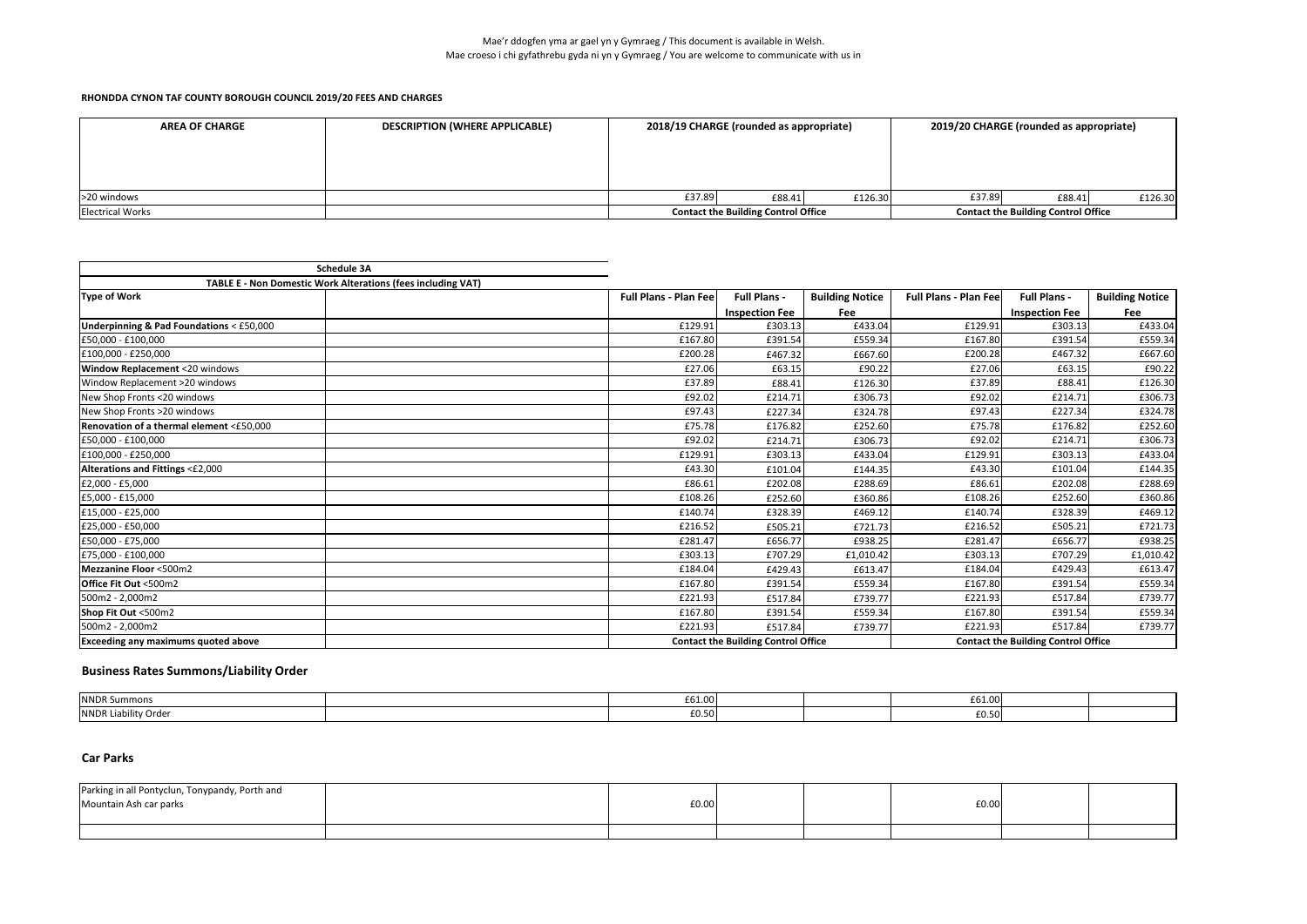Mae'r ddogfen yma ar gael yn y Gymraeg / This document is available in Welsh. Mae croeso i chi gyfathrebu gyda ni yn y Gymraeg / You are welcome to communicate with us in

**RHONDDA CYNON TAF COUNTY BOROUGH COUNCIL 2019/20 FEES AND CHARGES** 

| <b>AREA OF CHARGE</b>                                                                                       | <b>DESCRIPTION (WHERE APPLICABLE)</b> | 2018/19 CHARGE (rounded as appropriate) | 2019/20 CHARGE (rounded as appropriate) |  |  |
|-------------------------------------------------------------------------------------------------------------|---------------------------------------|-----------------------------------------|-----------------------------------------|--|--|
|                                                                                                             |                                       |                                         |                                         |  |  |
| Disabled badge holders in disabled parking bays in all                                                      |                                       |                                         |                                         |  |  |
| Council car parks                                                                                           |                                       | £0.00                                   | £0.00                                   |  |  |
|                                                                                                             |                                       |                                         |                                         |  |  |
| Short stay car parks - Aberdare and Pontypridd 2                                                            |                                       |                                         |                                         |  |  |
| Charging hours 8:00am to 6:00pm Monday - Saturday                                                           |                                       |                                         |                                         |  |  |
| except bank holidays.                                                                                       |                                       |                                         |                                         |  |  |
| Up to an hour                                                                                               |                                       | £0.50                                   | £0.50                                   |  |  |
| Up to two hours                                                                                             |                                       | £1.00                                   | £1.00                                   |  |  |
| Up to three hours                                                                                           |                                       | £1.50                                   | £1.50                                   |  |  |
| Up to four hours                                                                                            |                                       | £2.00                                   | £2.00                                   |  |  |
| Long stay car parks - Aberdare and Pontypridd 2                                                             |                                       |                                         |                                         |  |  |
| Charging hours 8:00am to 6:00pm Monday - Saturday<br>except bank holidays                                   |                                       |                                         |                                         |  |  |
| Ynys car park charging hours are 8:00am - 4:00pm                                                            |                                       |                                         |                                         |  |  |
| Monday-Saturday except bank holidays                                                                        |                                       |                                         |                                         |  |  |
| Up to four hours                                                                                            |                                       | £1.00                                   | £1.00                                   |  |  |
| Over four hours                                                                                             |                                       | £2.00                                   | £2.00                                   |  |  |
| Saturday all day parking                                                                                    |                                       | £1.00                                   | £1.00                                   |  |  |
|                                                                                                             |                                       |                                         |                                         |  |  |
| Annual Permit                                                                                               |                                       | £200.00                                 | £200.00                                 |  |  |
| Monthly Permit                                                                                              |                                       | £20.00                                  | £20.00                                  |  |  |
| Release Fee from a locked car park                                                                          |                                       | £50.00                                  | £50.00                                  |  |  |
|                                                                                                             |                                       |                                         |                                         |  |  |
| 2 - Pontypridd and Aberdare town centres will have free car parking after 10am during the month of December |                                       |                                         |                                         |  |  |
|                                                                                                             |                                       |                                         |                                         |  |  |
| On Street Car Parking<br><b>Resident Annual Permit</b>                                                      |                                       |                                         |                                         |  |  |
| First Permit                                                                                                |                                       | £10.00                                  | £10.00                                  |  |  |
| Second Permit (if applicable)                                                                               |                                       | £15.00                                  | £15.00                                  |  |  |
| Subsequent Additional Permits (if capacity allows)                                                          |                                       | £50.00                                  | £50.00                                  |  |  |
| Replacement Permit (lost, stolen or damaged)                                                                |                                       | £10.00                                  | £10.00                                  |  |  |
| A single price of £10 per permit will apply to registered premises of multiple occupancy                    |                                       | £10.00                                  | £10.00                                  |  |  |
|                                                                                                             |                                       |                                         |                                         |  |  |

### **Cemeteries and Crematoria**

| <b>Bereavement Services</b>                                            |         |  |                                               |  |
|------------------------------------------------------------------------|---------|--|-----------------------------------------------|--|
| Cremation fee (no charge for person under 18 years of age)             | £690.00 |  | £710.00                                       |  |
| Purchase of exclusive right of burial in a crema<br>iated remains plot | £264.00 |  | $\bullet \bullet \bullet \bullet$<br>£272.001 |  |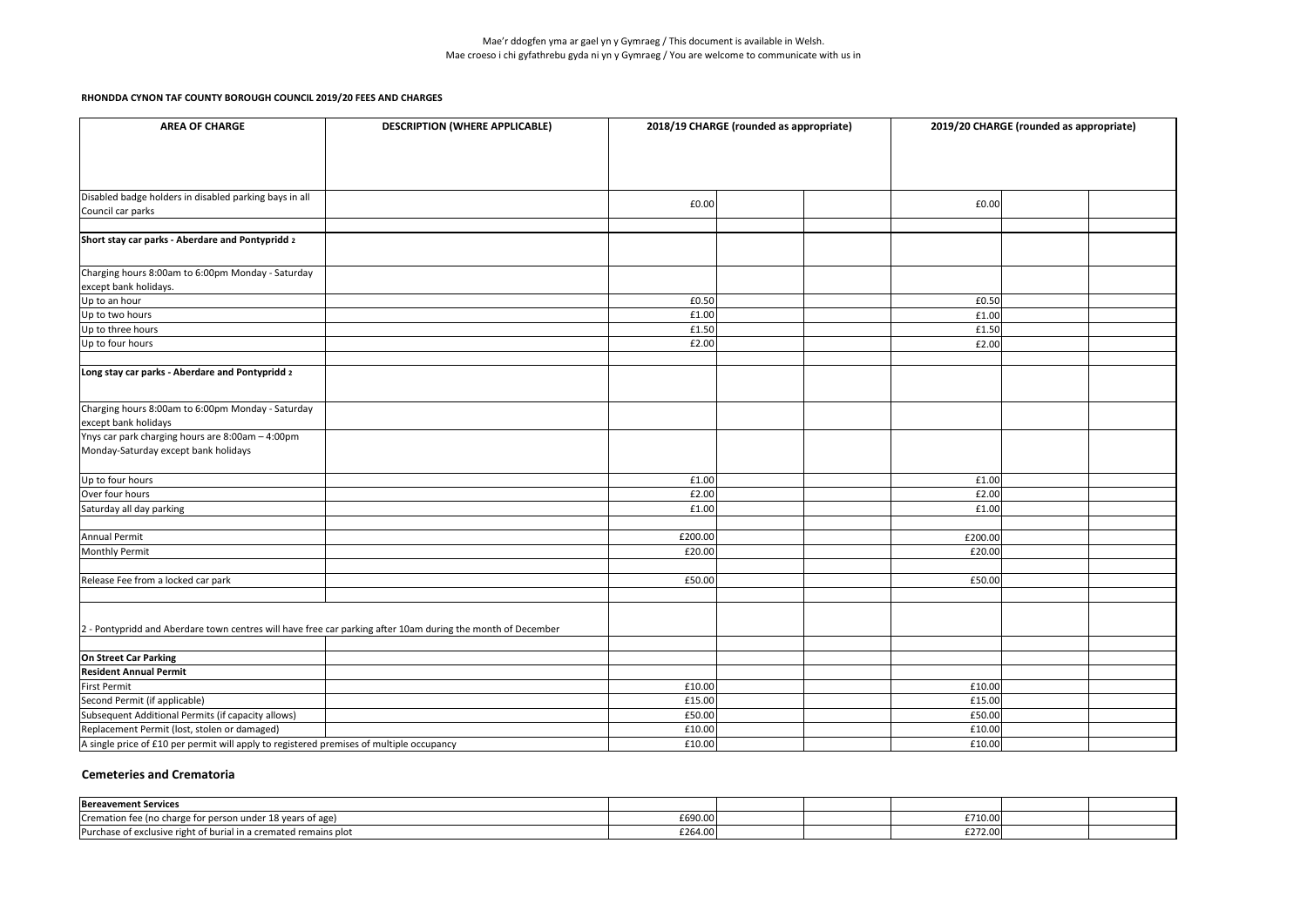|                                                                                                                 | <b>DESCRIPTION (WHERE APPLICABLE)</b><br><b>AREA OF CHARGE</b> |           | 2019/20 CHARGE (rounded as appropriate) |  |  |
|-----------------------------------------------------------------------------------------------------------------|----------------------------------------------------------------|-----------|-----------------------------------------|--|--|
|                                                                                                                 |                                                                |           |                                         |  |  |
| Interment in a cremated remains plot                                                                            |                                                                | £264.00   | £272.00                                 |  |  |
| <b>Exhumation of cremated remains</b>                                                                           |                                                                | £245.00   | £252.00                                 |  |  |
| Exhumation of cremated remains plot which is then relinquished to the LA                                        |                                                                | £185.00   | £190.00                                 |  |  |
| Additional Chapel slot/burial service at Glyntaff Crematorium chapel                                            |                                                                | £118.00   | £121.00                                 |  |  |
| Loose deposit of cremated remains at a rosebush                                                                 |                                                                | £163.00   | £168.00                                 |  |  |
| Scattering of remains on a lawn/grave                                                                           |                                                                | £114.00   | £117.00                                 |  |  |
| For the exclusive right of burial in a grave                                                                    |                                                                | £700.00   | £800.00                                 |  |  |
| Pre purchase of the exclusive right of burial in a grave                                                        |                                                                | £1,050.00 | £1,200.00                               |  |  |
| For the exclusive right of burial in an infant grave (no charge for interment)                                  |                                                                | £0.00     | £0.00                                   |  |  |
| For the interment of a person who has attained their $18th$ birthday - grave for one/two interments             |                                                                | £700.00   | £800.00                                 |  |  |
| For the interment of a person who has attained their $18th$ birthday - grave for three interments               |                                                                | £800.00   | £900.00                                 |  |  |
| For the interment of a person who has attained their $18th$ birthday - Re-opened Grave                          |                                                                | £700.00   | £800.00                                 |  |  |
| To excavate a grave for the purposes of determining depth – where records indicate no further room is available |                                                                | £327.00   | £336.00                                 |  |  |
| Use of Trealaw Chapel for a burial service                                                                      |                                                                | £107.00   | £110.00                                 |  |  |
| For the exhumation of human remains (full body interment) plus all additional costs incurred                    |                                                                | £2,672.00 | £2,749.00                               |  |  |
| To place a memorial headstone on an earthen grave or cremation plot                                             |                                                                | £250.00   | £250.00                                 |  |  |
| To erect a black granite tablet 7.5"x5" 10 year period                                                          |                                                                | £223.00   | £229.00                                 |  |  |
| To erect a standard kerb tablet 15"x9" 10 year period                                                           |                                                                | £290.00   | £298.00                                 |  |  |
| To erect a standard kerb tablet 10"x6" 10 year period                                                           |                                                                | £223.00   | £229.00                                 |  |  |
| To erect a standard kerb tablet 30"x9" 10 year period                                                           |                                                                | £402.00   | £414.00                                 |  |  |
| Additional inscription on a tablet                                                                              |                                                                | £93.00    | £96.00                                  |  |  |
|                                                                                                                 |                                                                |           |                                         |  |  |
| <b>Supplementary Fees</b>                                                                                       |                                                                |           |                                         |  |  |
| Dedication of a rosebush and plaque for a 10 year period                                                        |                                                                | £186.00   | £191.00                                 |  |  |
| Dedication of a standard rosebush and plaque for a 10 year period                                               |                                                                | £201.00   | £207.00                                 |  |  |
| Additional inscription on rosebush plaque                                                                       |                                                                | £26.00    | £27.00                                  |  |  |
| Book of remembrance $-2$ line                                                                                   |                                                                | £75.00    | £77.00                                  |  |  |
| Book of remembrance - 5 line                                                                                    |                                                                | £111.00   | £114.00                                 |  |  |
| Book of remembrance $-8$ line                                                                                   |                                                                | £148.00   | £152.00                                 |  |  |
| Floral emblem and crest                                                                                         |                                                                | £118.00   | £121.00                                 |  |  |
| <b>Reservation of lines</b>                                                                                     |                                                                | £82.00    | £84.00                                  |  |  |
|                                                                                                                 |                                                                |           |                                         |  |  |
| Rededication of a rosebush for a 10 year period                                                                 |                                                                | £156.00   | £161.00                                 |  |  |
| Rededication of a standard rosebush for a 10 year period                                                        |                                                                | £170.00   | £175.00                                 |  |  |
|                                                                                                                 |                                                                |           |                                         |  |  |
| Rededication of 15"x9" tablet                                                                                   |                                                                | £200.00   | £206.00                                 |  |  |
| Rededication of 30"x9" tablet                                                                                   |                                                                | £402.00   | £414.00                                 |  |  |
| Rededication of 10"x6" tablet                                                                                   |                                                                | £153.00   | £157.00                                 |  |  |
| Rededication of 7.5 x 5 tablet                                                                                  |                                                                | £153.00   | £157.00                                 |  |  |
| Infant memorial planter tablet                                                                                  |                                                                | £313.00   | £322.00                                 |  |  |
|                                                                                                                 |                                                                |           |                                         |  |  |
| Scatter tubes                                                                                                   |                                                                |           |                                         |  |  |
|                                                                                                                 |                                                                | £23.00    | £24.00                                  |  |  |
|                                                                                                                 |                                                                |           |                                         |  |  |
| Large<br>Small                                                                                                  |                                                                | £16.00    | £16.00                                  |  |  |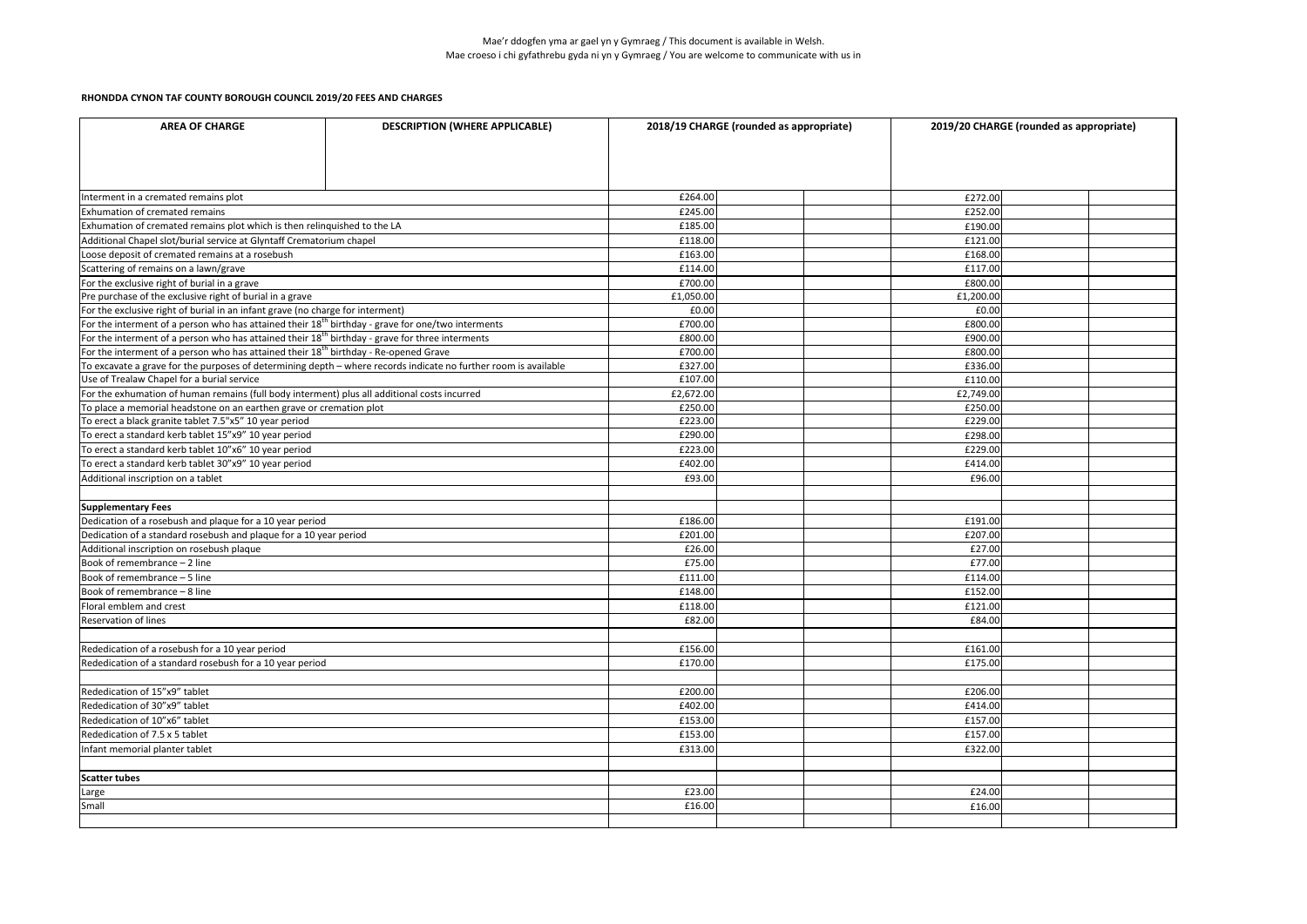# **Childcare**

| <b>Early Years &amp; Family Support</b> |               |         |         |  |
|-----------------------------------------|---------------|---------|---------|--|
| Day Nursery Fees - Pontypridd           | per $1/2$ day | £29.60  | £30.45  |  |
| Day Nursery Fees - Pontypridd           | per day       | £52.35  | £53.85  |  |
| Day Nursery Fees - Pontypridd           | per week      | £246.30 | £253.45 |  |
|                                         |               |         |         |  |

## **Childcare Training**

| <b>Early Years Course Fees</b>                    |              |        |  |        |  |
|---------------------------------------------------|--------------|--------|--|--------|--|
| Paediatric First Aid                              | per attendee | £47.50 |  | £49.00 |  |
| Level 3 Safeguarding Children                     | per attendee | £47.50 |  | £49.00 |  |
| Autism in the Early Years                         | per attendee | £21.00 |  | £21.50 |  |
| How to Manage Conflict Within a Childcare Setting | per attendee | £21.00 |  | £21.50 |  |
| Health, Safety & COSHH                            | per attendee | £21.00 |  | £21.50 |  |
| Level 2 Food Safety                               | per attendee | £47.50 |  | £49.00 |  |
| Communication & Recording training                | per attendee | £21.00 |  | £21.50 |  |

| <b>DESCRIPTION (WHERE APPLICABLE)</b><br><b>AREA OF CHARGE</b>        |  | 2018/19 CHARGE (rounded as appropriate) |  |  | 2019/20 CHARGE (rounded as appropriate) |  |  |
|-----------------------------------------------------------------------|--|-----------------------------------------|--|--|-----------------------------------------|--|--|
| <b>Other memorials</b>                                                |  |                                         |  |  |                                         |  |  |
| Painted cremated remains caskets                                      |  | £11.00                                  |  |  | £11.00                                  |  |  |
| Token remains container                                               |  | £51.00                                  |  |  | £52.00                                  |  |  |
| Provision of wooden casket and nameplate                              |  | £56.00                                  |  |  | £58.00                                  |  |  |
| Provision of wooden cross and nameplate                               |  | £56.00                                  |  |  | £58.00                                  |  |  |
| Certified extract from the cremation register/replacement certificate |  | £29.00                                  |  |  | £30.00                                  |  |  |
| Metal flower containers                                               |  | £9.00                                   |  |  | £9.00                                   |  |  |

## **Civil Parking Enforcement**

## **Council Tax Summons/Liability Order**

| Council Tax Summons         | £61.00 |  | £61.00 |  |
|-----------------------------|--------|--|--------|--|
| Council Tax Liability Order | £0.50  |  | f0.50  |  |

## **DBS - Disclosure and Barring Service**

| <b>DBS Checks for</b><br>local organisations '<br>- JUIT |  |  |  |  |
|----------------------------------------------------------|--|--|--|--|
|                                                          |  |  |  |  |

| <b>Enforcement Fines</b>                            |        |  |        |  |
|-----------------------------------------------------|--------|--|--------|--|
| Higher Penalty Charge Notice                        | £70.00 |  | £70.00 |  |
| Higher Penalty Charge Notice if paid within 14 days | £35.00 |  | £35.00 |  |
| Lower Penalty Charge Notice                         | £50.00 |  | £50.00 |  |
| Lower Penalty Charge Notice if paid within 14 days  | £25.00 |  | £25.00 |  |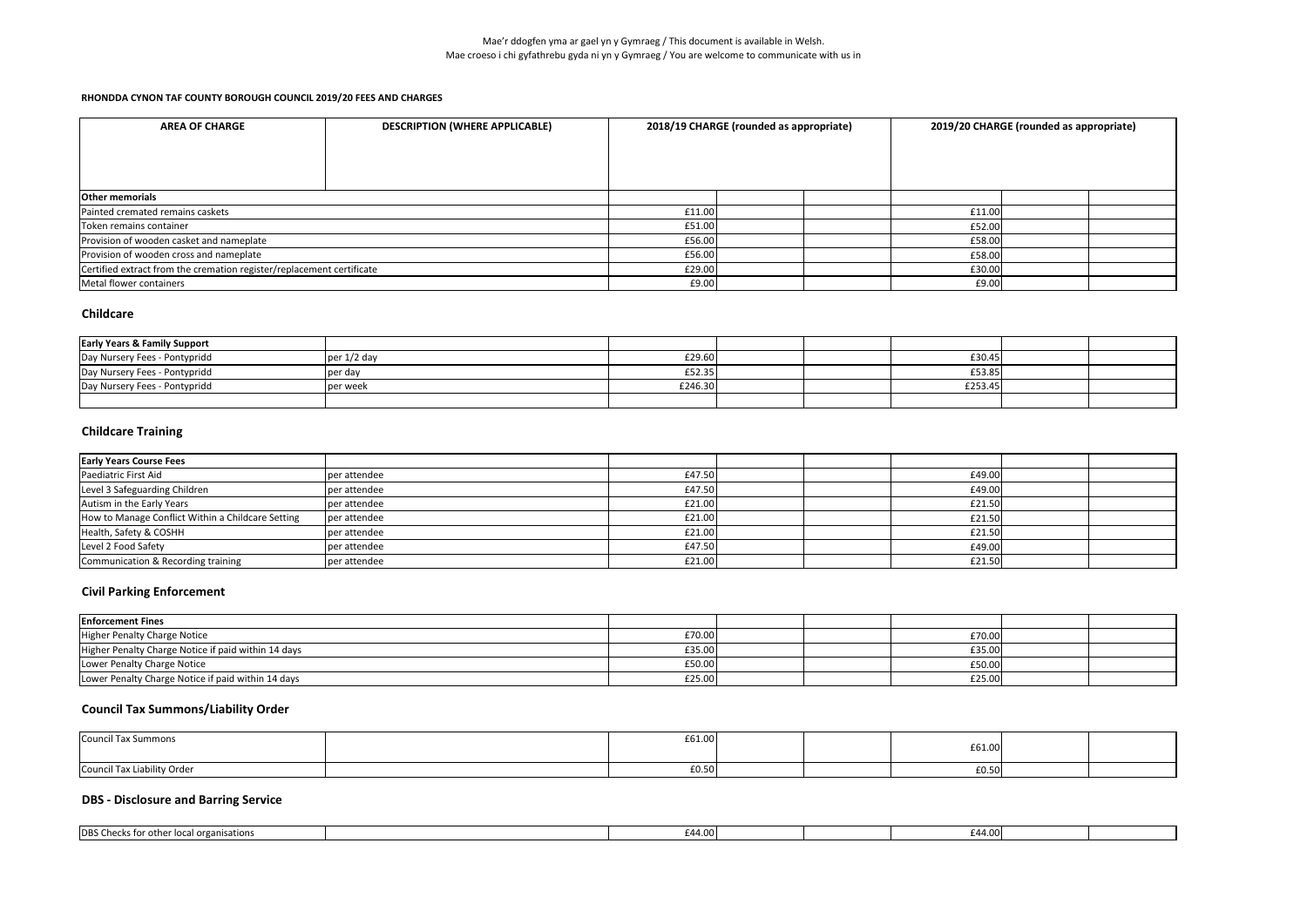| <b>AREA OF CHARGE</b> | <b>DESCRIPTION (WHERE APPLICABLE)</b> | 2018/19 CHARGE (rounded as appropriate) |  | 2019/20 CHARGE (rounded as appropriate) |  |  |
|-----------------------|---------------------------------------|-----------------------------------------|--|-----------------------------------------|--|--|
|                       |                                       |                                         |  |                                         |  |  |
|                       |                                       |                                         |  |                                         |  |  |
|                       |                                       |                                         |  |                                         |  |  |
| <b>DBS Admin Fee</b>  |                                       | £12.65                                  |  | £13.00                                  |  |  |
| Total Charge          |                                       | £56.65                                  |  | £57.00                                  |  |  |

## **Electoral Registration**

| <b>Electoral Registration</b> | Sale of Electoral Register to Credit Companies (in Data Format)                                                    | £20.00 plus £1.50 for<br>each 1,000 entries (or<br>remaining part of 1,000<br>entries) in it  | £20.00 plus £1.50 for<br>each 1,000 entries (or<br>remaining part of 1,000<br>entries) in it  |  |
|-------------------------------|--------------------------------------------------------------------------------------------------------------------|-----------------------------------------------------------------------------------------------|-----------------------------------------------------------------------------------------------|--|
|                               | Sale of Electoral Register or Full Copy of the Edited Register or<br>List of Overseas Electors (in Data Format)    | £20.00 plus £1.50 for<br>each 1,000 entries (or<br>remaining part of 1,000<br>entries) in it. | £20.00 plus £1.50 for<br>each 1,000 entries (or<br>remaining part of 1,000<br>entries) in it. |  |
|                               | Sale of Electoral Register or Full Copy of the Edited Register or<br>List of Overseas Electors (in Printed Format) | £10.00 plus £5.00 for<br>each 1,000 entries (or<br>remaining part of 1,000<br>entries) in it  | £10.00 plus £5.00 for<br>each 1,000 entries (or<br>remaining part of 1,000<br>entries) in it  |  |

### **Food Health Certificates**

| <b>Health Certificate</b> | <b>Health Certificate</b>              | £31.00  | £32.00  |  |
|---------------------------|----------------------------------------|---------|---------|--|
|                           | Re score fee / aborted visit           | £160.00 | £180.00 |  |
| <b>Fixed Penalty</b>      | <b>Fixed Penalty</b>                   | £200.00 | £200.00 |  |
|                           | Fixed Penalty - if paid within 14 days | £150.00 | £150.00 |  |

| <b>Fixed Penalty Notices (fees set in line with Welsh Government guidance)</b> |                               |         |  |         |  |
|--------------------------------------------------------------------------------|-------------------------------|---------|--|---------|--|
| Small scale Fly-Tipping                                                        | <b>Full amount of penalty</b> | £400.00 |  | £400.00 |  |
| Depositing litter                                                              | Full amount of penalty        | £100.00 |  | £100.00 |  |
| Dog fouling                                                                    | Full amount of penalty        | £100.00 |  | £100.00 |  |
| Graffiti, Fly Posting and other Defacement                                     | <b>Full amount of penalty</b> | £100.00 |  | £100.00 |  |

# **Heritage Service**

| <b>Rhondda Heritage Park</b> |             |        |        |  |
|------------------------------|-------------|--------|--------|--|
| Underground Tour             | Adult       | £6.95  | £6.95  |  |
|                              | Child       | £5.75  | £5.75  |  |
|                              | Concession  | £6.25  | £6.25  |  |
|                              | Family      | £19.00 | £19.00 |  |
|                              | Schoolchild | £4.50  | £4.50  |  |
|                              | Teacher     | £6.50  | £6.50  |  |

# **Fixed Penalty Notices**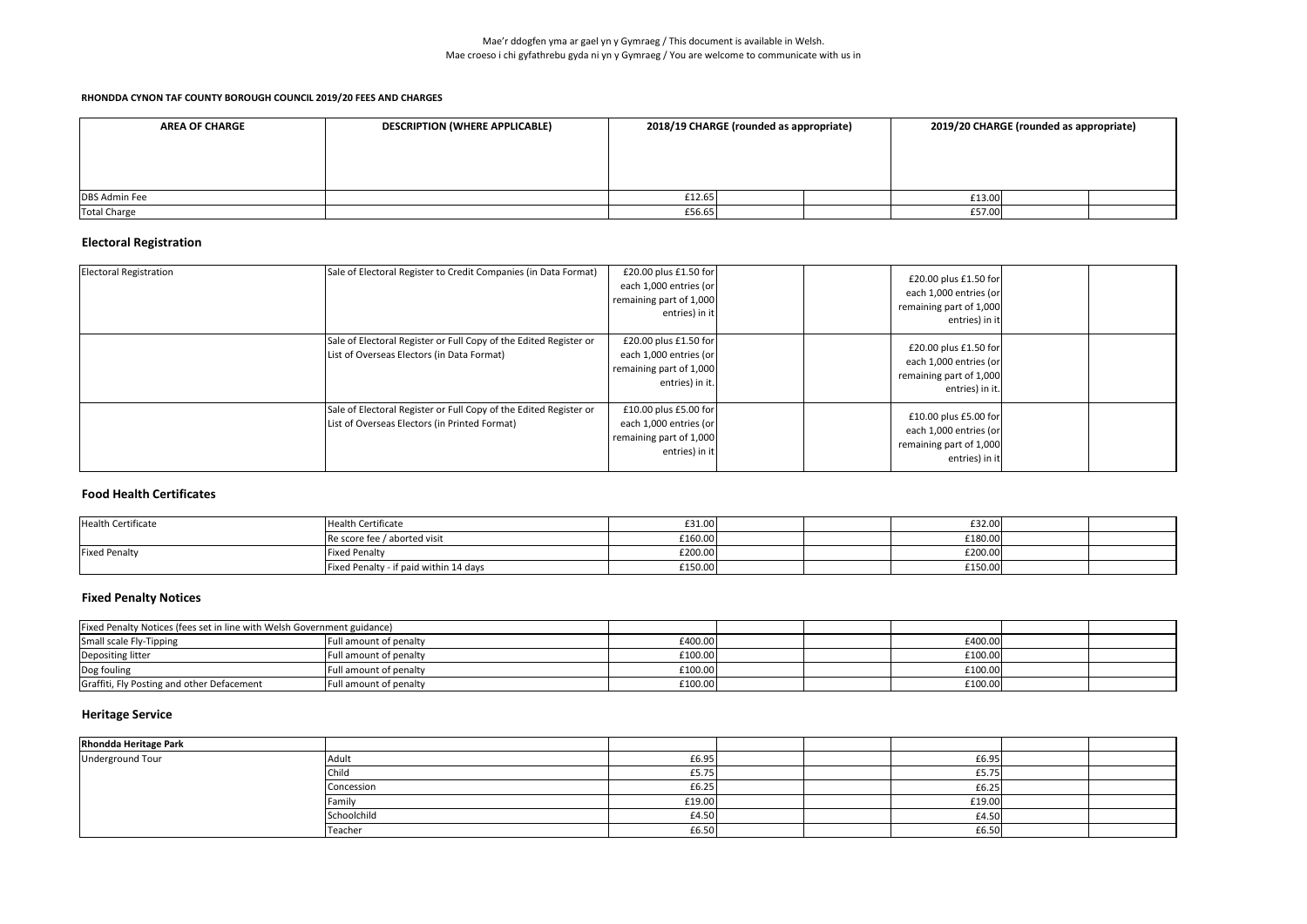#### **Houses of Multiple Occupation**

| <b>AREA OF CHARGE</b> | <b>DESCRIPTION (WHERE APPLICABLE)</b> | 2018/19 CHARGE (rounded as appropriate) |        | 2019/20 CHARGE (rounded as appropriate) |  |
|-----------------------|---------------------------------------|-----------------------------------------|--------|-----------------------------------------|--|
|                       |                                       |                                         |        |                                         |  |
|                       |                                       |                                         |        |                                         |  |
|                       |                                       |                                         |        |                                         |  |
| <b>Energy Zone</b>    | Under 2                               | £0.00                                   | £0.00  |                                         |  |
|                       | Child                                 | £2.05                                   | £2.05  |                                         |  |
|                       | Late Entry                            | £1.05                                   | £1.05  |                                         |  |
|                       | Adult                                 | £0.00                                   | £0.00  |                                         |  |
| Education             | RHP-led Workshop                      | £1.05                                   | £1.05  |                                         |  |
|                       | Loan box on site                      | £10.80                                  | £10.80 |                                         |  |
|                       | Self-led Workshop                     | £10.80                                  | £10.80 |                                         |  |
|                       | Loan box off site                     | £38.10                                  | £38.10 |                                         |  |
| Santa's Toy Mine      | Schoolchild                           | £7.15                                   | £7.15  |                                         |  |
|                       | Teacher                               | £4.10                                   | £4.10  |                                         |  |
|                       | <b>Public Adult</b>                   | £6.65                                   | £6.65  |                                         |  |
|                       | <b>Public Child</b>                   | £10.25                                  | £10.25 |                                         |  |
|                       | Public Under 3                        | £8.70                                   | £8.70  |                                         |  |
|                       | Xmas Week Adult                       | £7.65                                   | £7.65  |                                         |  |
|                       | Xmas Week Child                       | £11.25                                  | £11.25 |                                         |  |
|                       | Xmas Week Under 3                     | £9.75                                   | £9.75  |                                         |  |

| £850.00<br>2 Rooms<br>£760.00<br>£930.00<br>£850.00<br>3 Rooms<br>£850.00<br>£1,100.00<br>4 Rooms<br>£850.00<br>£1,270.00<br>5 Rooms<br>£900.00<br>6 Rooms<br>£1,440.00<br>£950.00<br>7 Rooms<br>£1,610.00<br>8 Rooms<br>£1,000.00<br>£1,780.00<br>9 Rooms<br>£1,050.00<br>£1,950.00<br>£1,100.00<br>10Rooms<br>£2,120.00<br>£1,150.00<br>£2,290.00<br>11 Rooms<br>£1,200.00<br>12 Rooms<br>£2,460.00<br>13 Rooms<br>£1,250.00<br>£2,510.00<br>£1,300.00<br>14 Rooms<br>£2,560.00<br>15 Rooms<br>£1,350.00<br>£2,610.00<br>£1,400.00<br>16 Rooms<br>£2,660.00<br>17 Rooms<br>£1,450.00<br>£2,710.00<br>18 Rooms<br>£1,500.00<br>£2,760.00<br>19 Rooms<br>£1,500.00<br>£2,810.00<br>20 Rooms<br>£1,500.00<br>£2,860.00<br>£684.00<br>2 Rooms<br>£765.00<br>£765.00<br>£837.00<br>3 Rooms<br>£765.00<br>4 Rooms<br>£990.00<br>£765.00<br>5 Rooms<br>£1,143.00<br>£810.00<br>£1,296.00<br>6 Rooms<br>£855.00<br>£1,449.00<br>7 Rooms<br>£900.00<br>8 Rooms<br>£1,602.00 |                                         |  |  |
|----------------------------------------------------------------------------------------------------------------------------------------------------------------------------------------------------------------------------------------------------------------------------------------------------------------------------------------------------------------------------------------------------------------------------------------------------------------------------------------------------------------------------------------------------------------------------------------------------------------------------------------------------------------------------------------------------------------------------------------------------------------------------------------------------------------------------------------------------------------------------------------------------------------------------------------------------------------------|-----------------------------------------|--|--|
|                                                                                                                                                                                                                                                                                                                                                                                                                                                                                                                                                                                                                                                                                                                                                                                                                                                                                                                                                                      | New/Late Renewal                        |  |  |
|                                                                                                                                                                                                                                                                                                                                                                                                                                                                                                                                                                                                                                                                                                                                                                                                                                                                                                                                                                      |                                         |  |  |
|                                                                                                                                                                                                                                                                                                                                                                                                                                                                                                                                                                                                                                                                                                                                                                                                                                                                                                                                                                      |                                         |  |  |
|                                                                                                                                                                                                                                                                                                                                                                                                                                                                                                                                                                                                                                                                                                                                                                                                                                                                                                                                                                      |                                         |  |  |
|                                                                                                                                                                                                                                                                                                                                                                                                                                                                                                                                                                                                                                                                                                                                                                                                                                                                                                                                                                      |                                         |  |  |
|                                                                                                                                                                                                                                                                                                                                                                                                                                                                                                                                                                                                                                                                                                                                                                                                                                                                                                                                                                      |                                         |  |  |
|                                                                                                                                                                                                                                                                                                                                                                                                                                                                                                                                                                                                                                                                                                                                                                                                                                                                                                                                                                      |                                         |  |  |
|                                                                                                                                                                                                                                                                                                                                                                                                                                                                                                                                                                                                                                                                                                                                                                                                                                                                                                                                                                      |                                         |  |  |
|                                                                                                                                                                                                                                                                                                                                                                                                                                                                                                                                                                                                                                                                                                                                                                                                                                                                                                                                                                      |                                         |  |  |
|                                                                                                                                                                                                                                                                                                                                                                                                                                                                                                                                                                                                                                                                                                                                                                                                                                                                                                                                                                      |                                         |  |  |
|                                                                                                                                                                                                                                                                                                                                                                                                                                                                                                                                                                                                                                                                                                                                                                                                                                                                                                                                                                      |                                         |  |  |
|                                                                                                                                                                                                                                                                                                                                                                                                                                                                                                                                                                                                                                                                                                                                                                                                                                                                                                                                                                      |                                         |  |  |
|                                                                                                                                                                                                                                                                                                                                                                                                                                                                                                                                                                                                                                                                                                                                                                                                                                                                                                                                                                      |                                         |  |  |
|                                                                                                                                                                                                                                                                                                                                                                                                                                                                                                                                                                                                                                                                                                                                                                                                                                                                                                                                                                      |                                         |  |  |
|                                                                                                                                                                                                                                                                                                                                                                                                                                                                                                                                                                                                                                                                                                                                                                                                                                                                                                                                                                      |                                         |  |  |
|                                                                                                                                                                                                                                                                                                                                                                                                                                                                                                                                                                                                                                                                                                                                                                                                                                                                                                                                                                      |                                         |  |  |
|                                                                                                                                                                                                                                                                                                                                                                                                                                                                                                                                                                                                                                                                                                                                                                                                                                                                                                                                                                      |                                         |  |  |
|                                                                                                                                                                                                                                                                                                                                                                                                                                                                                                                                                                                                                                                                                                                                                                                                                                                                                                                                                                      |                                         |  |  |
|                                                                                                                                                                                                                                                                                                                                                                                                                                                                                                                                                                                                                                                                                                                                                                                                                                                                                                                                                                      |                                         |  |  |
|                                                                                                                                                                                                                                                                                                                                                                                                                                                                                                                                                                                                                                                                                                                                                                                                                                                                                                                                                                      | New/Late Renewal (if member of Property |  |  |
|                                                                                                                                                                                                                                                                                                                                                                                                                                                                                                                                                                                                                                                                                                                                                                                                                                                                                                                                                                      | Accreditation Scheme - 10% discount)    |  |  |
|                                                                                                                                                                                                                                                                                                                                                                                                                                                                                                                                                                                                                                                                                                                                                                                                                                                                                                                                                                      |                                         |  |  |
|                                                                                                                                                                                                                                                                                                                                                                                                                                                                                                                                                                                                                                                                                                                                                                                                                                                                                                                                                                      |                                         |  |  |
|                                                                                                                                                                                                                                                                                                                                                                                                                                                                                                                                                                                                                                                                                                                                                                                                                                                                                                                                                                      |                                         |  |  |
|                                                                                                                                                                                                                                                                                                                                                                                                                                                                                                                                                                                                                                                                                                                                                                                                                                                                                                                                                                      |                                         |  |  |
|                                                                                                                                                                                                                                                                                                                                                                                                                                                                                                                                                                                                                                                                                                                                                                                                                                                                                                                                                                      |                                         |  |  |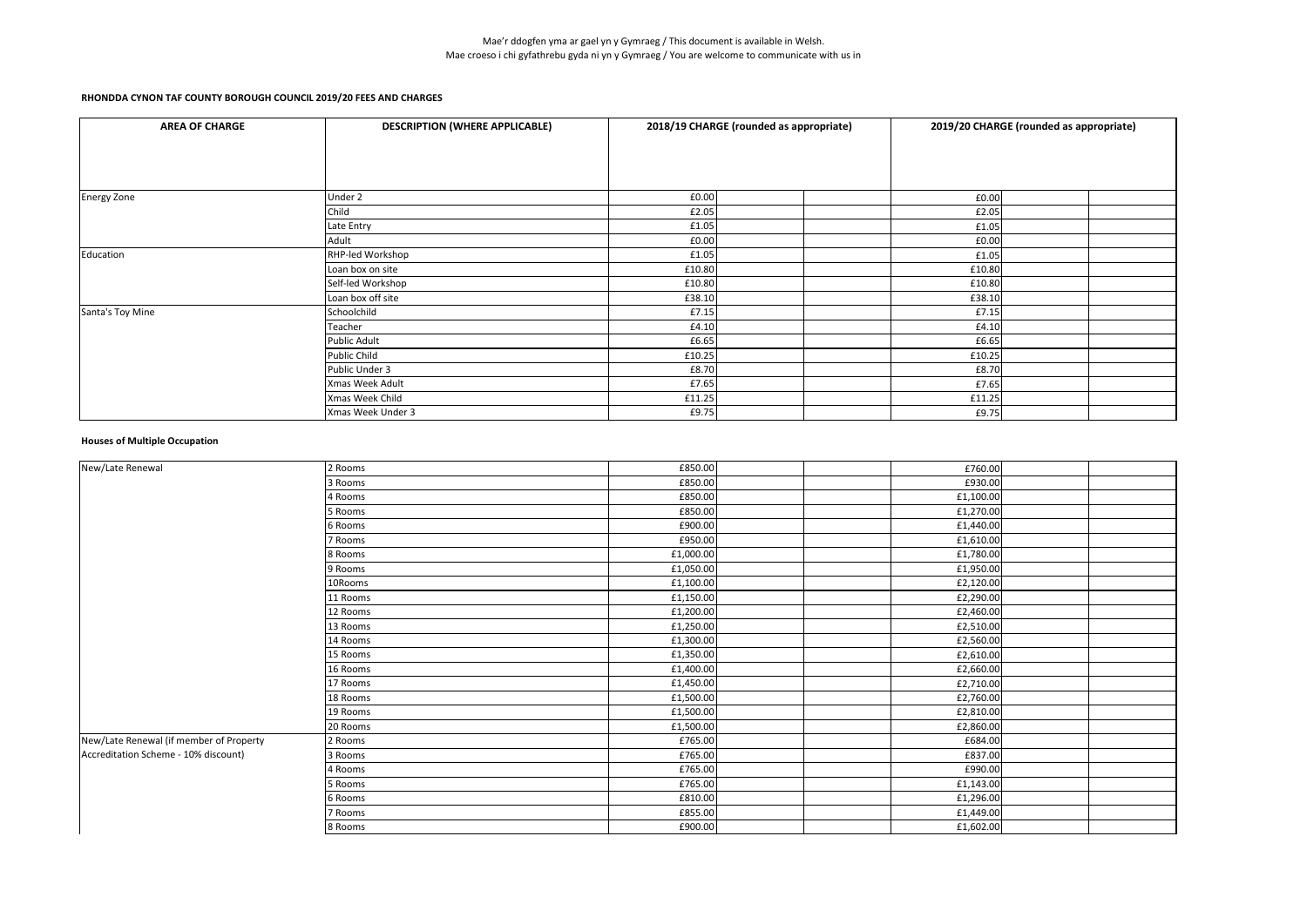| £945.00<br>£1,755.00<br>9 Rooms<br>£990.00<br>10Rooms<br>£1,908.00<br>£1,035.00<br>11 Rooms<br>£2,061.00<br>£1,080.00<br>12 Rooms<br>£2,214.00<br>£1,125.00<br>£2,259.00<br>13 Rooms<br>£1,170.00<br>14 Rooms<br>£2,304.00<br>15 Rooms<br>£1,215.00<br>£2,349.00<br>£1,260.00<br>£2,394.00<br>16 Rooms<br>£1,305.00<br>£2,439.00<br>17 Rooms<br>£1,350.00<br>18 Rooms<br>£2,484.00<br>£1,350.00<br>19 Rooms<br>£2,529.00<br>£2,574.00<br>20 Rooms<br>£1,350.00<br>£650.00<br>£680.00<br>2 Rooms<br>£650.00<br>3 Rooms<br>£820.00<br>£650.00<br>£960.00<br>4 Rooms<br>£650.00<br>£1,100.00<br>5 Rooms<br>£700.00<br>£1,240.00<br>6 Rooms<br>£750.00<br>£1,380.00<br>7 Rooms<br>£800.00<br>£1,520.00<br>8 Rooms<br>£850.00<br>£1,660.00<br>9 Rooms<br>£900.00<br>£1,800.00<br>10Rooms<br>£950.00<br>11 Rooms<br>£1,940.00<br>12 Rooms<br>£1,000.00<br>£2,080.00<br>13 Rooms<br>£1,050.00<br>£2,115.00<br>£1,100.00<br>£2,150.00<br>14 Rooms<br>£1,150.00<br>£2,185.00<br>15 Rooms<br>16 Rooms<br>£1,200.00<br>£2,220.00<br>£1,250.00<br>£2,255.00<br>17 Rooms<br>£1,300.00<br>£2,290.00<br>18 Rooms<br>£1,300.00<br>£2,325.00<br>19 Rooms<br>£1,300.00<br>20 Rooms<br>£2,360.00<br>£585.00<br>2 Rooms<br>£612.00<br>£585.00<br>£738.00<br>3 Rooms<br>£864.00<br>£585.00<br>4 Rooms<br>£585.00<br>£990.00<br>5 Rooms<br>£630.00<br>6 Rooms<br>£1,116.00<br>£675.00<br>£1,242.00<br>7 Rooms<br>£720.00<br>£1,368.00<br>8 Rooms<br>£765.00<br>9 Rooms<br>£1,494.00<br>£810.00<br>10Rooms<br>£1,620.00<br>£855.00<br>£1,746.00<br>11 Rooms<br>£900.00<br>£1,872.00<br>12 Rooms<br>£945.00<br>13 Rooms<br>£1,904.00<br>£990.00<br>14 Rooms<br>£1,935.00<br>£1,035.00<br>15 Rooms<br>£1,967.00 | <b>AREA OF CHARGE</b>                                | <b>DESCRIPTION (WHERE APPLICABLE)</b> | 2018/19 CHARGE (rounded as appropriate) | 2019/20 CHARGE (rounded as appropriate) |
|----------------------------------------------------------------------------------------------------------------------------------------------------------------------------------------------------------------------------------------------------------------------------------------------------------------------------------------------------------------------------------------------------------------------------------------------------------------------------------------------------------------------------------------------------------------------------------------------------------------------------------------------------------------------------------------------------------------------------------------------------------------------------------------------------------------------------------------------------------------------------------------------------------------------------------------------------------------------------------------------------------------------------------------------------------------------------------------------------------------------------------------------------------------------------------------------------------------------------------------------------------------------------------------------------------------------------------------------------------------------------------------------------------------------------------------------------------------------------------------------------------------------------------------------------------------------------------------------------------------------------------------------------------------------------------------|------------------------------------------------------|---------------------------------------|-----------------------------------------|-----------------------------------------|
|                                                                                                                                                                                                                                                                                                                                                                                                                                                                                                                                                                                                                                                                                                                                                                                                                                                                                                                                                                                                                                                                                                                                                                                                                                                                                                                                                                                                                                                                                                                                                                                                                                                                                        |                                                      |                                       |                                         |                                         |
|                                                                                                                                                                                                                                                                                                                                                                                                                                                                                                                                                                                                                                                                                                                                                                                                                                                                                                                                                                                                                                                                                                                                                                                                                                                                                                                                                                                                                                                                                                                                                                                                                                                                                        |                                                      |                                       |                                         |                                         |
|                                                                                                                                                                                                                                                                                                                                                                                                                                                                                                                                                                                                                                                                                                                                                                                                                                                                                                                                                                                                                                                                                                                                                                                                                                                                                                                                                                                                                                                                                                                                                                                                                                                                                        |                                                      |                                       |                                         |                                         |
|                                                                                                                                                                                                                                                                                                                                                                                                                                                                                                                                                                                                                                                                                                                                                                                                                                                                                                                                                                                                                                                                                                                                                                                                                                                                                                                                                                                                                                                                                                                                                                                                                                                                                        |                                                      |                                       |                                         |                                         |
|                                                                                                                                                                                                                                                                                                                                                                                                                                                                                                                                                                                                                                                                                                                                                                                                                                                                                                                                                                                                                                                                                                                                                                                                                                                                                                                                                                                                                                                                                                                                                                                                                                                                                        |                                                      |                                       |                                         |                                         |
|                                                                                                                                                                                                                                                                                                                                                                                                                                                                                                                                                                                                                                                                                                                                                                                                                                                                                                                                                                                                                                                                                                                                                                                                                                                                                                                                                                                                                                                                                                                                                                                                                                                                                        |                                                      |                                       |                                         |                                         |
|                                                                                                                                                                                                                                                                                                                                                                                                                                                                                                                                                                                                                                                                                                                                                                                                                                                                                                                                                                                                                                                                                                                                                                                                                                                                                                                                                                                                                                                                                                                                                                                                                                                                                        |                                                      |                                       |                                         |                                         |
|                                                                                                                                                                                                                                                                                                                                                                                                                                                                                                                                                                                                                                                                                                                                                                                                                                                                                                                                                                                                                                                                                                                                                                                                                                                                                                                                                                                                                                                                                                                                                                                                                                                                                        |                                                      |                                       |                                         |                                         |
|                                                                                                                                                                                                                                                                                                                                                                                                                                                                                                                                                                                                                                                                                                                                                                                                                                                                                                                                                                                                                                                                                                                                                                                                                                                                                                                                                                                                                                                                                                                                                                                                                                                                                        |                                                      |                                       |                                         |                                         |
|                                                                                                                                                                                                                                                                                                                                                                                                                                                                                                                                                                                                                                                                                                                                                                                                                                                                                                                                                                                                                                                                                                                                                                                                                                                                                                                                                                                                                                                                                                                                                                                                                                                                                        |                                                      |                                       |                                         |                                         |
|                                                                                                                                                                                                                                                                                                                                                                                                                                                                                                                                                                                                                                                                                                                                                                                                                                                                                                                                                                                                                                                                                                                                                                                                                                                                                                                                                                                                                                                                                                                                                                                                                                                                                        |                                                      |                                       |                                         |                                         |
|                                                                                                                                                                                                                                                                                                                                                                                                                                                                                                                                                                                                                                                                                                                                                                                                                                                                                                                                                                                                                                                                                                                                                                                                                                                                                                                                                                                                                                                                                                                                                                                                                                                                                        |                                                      |                                       |                                         |                                         |
|                                                                                                                                                                                                                                                                                                                                                                                                                                                                                                                                                                                                                                                                                                                                                                                                                                                                                                                                                                                                                                                                                                                                                                                                                                                                                                                                                                                                                                                                                                                                                                                                                                                                                        |                                                      |                                       |                                         |                                         |
|                                                                                                                                                                                                                                                                                                                                                                                                                                                                                                                                                                                                                                                                                                                                                                                                                                                                                                                                                                                                                                                                                                                                                                                                                                                                                                                                                                                                                                                                                                                                                                                                                                                                                        | Early Renewal - before licence expires               |                                       |                                         |                                         |
|                                                                                                                                                                                                                                                                                                                                                                                                                                                                                                                                                                                                                                                                                                                                                                                                                                                                                                                                                                                                                                                                                                                                                                                                                                                                                                                                                                                                                                                                                                                                                                                                                                                                                        |                                                      |                                       |                                         |                                         |
|                                                                                                                                                                                                                                                                                                                                                                                                                                                                                                                                                                                                                                                                                                                                                                                                                                                                                                                                                                                                                                                                                                                                                                                                                                                                                                                                                                                                                                                                                                                                                                                                                                                                                        |                                                      |                                       |                                         |                                         |
|                                                                                                                                                                                                                                                                                                                                                                                                                                                                                                                                                                                                                                                                                                                                                                                                                                                                                                                                                                                                                                                                                                                                                                                                                                                                                                                                                                                                                                                                                                                                                                                                                                                                                        |                                                      |                                       |                                         |                                         |
|                                                                                                                                                                                                                                                                                                                                                                                                                                                                                                                                                                                                                                                                                                                                                                                                                                                                                                                                                                                                                                                                                                                                                                                                                                                                                                                                                                                                                                                                                                                                                                                                                                                                                        |                                                      |                                       |                                         |                                         |
|                                                                                                                                                                                                                                                                                                                                                                                                                                                                                                                                                                                                                                                                                                                                                                                                                                                                                                                                                                                                                                                                                                                                                                                                                                                                                                                                                                                                                                                                                                                                                                                                                                                                                        |                                                      |                                       |                                         |                                         |
|                                                                                                                                                                                                                                                                                                                                                                                                                                                                                                                                                                                                                                                                                                                                                                                                                                                                                                                                                                                                                                                                                                                                                                                                                                                                                                                                                                                                                                                                                                                                                                                                                                                                                        |                                                      |                                       |                                         |                                         |
|                                                                                                                                                                                                                                                                                                                                                                                                                                                                                                                                                                                                                                                                                                                                                                                                                                                                                                                                                                                                                                                                                                                                                                                                                                                                                                                                                                                                                                                                                                                                                                                                                                                                                        |                                                      |                                       |                                         |                                         |
|                                                                                                                                                                                                                                                                                                                                                                                                                                                                                                                                                                                                                                                                                                                                                                                                                                                                                                                                                                                                                                                                                                                                                                                                                                                                                                                                                                                                                                                                                                                                                                                                                                                                                        |                                                      |                                       |                                         |                                         |
|                                                                                                                                                                                                                                                                                                                                                                                                                                                                                                                                                                                                                                                                                                                                                                                                                                                                                                                                                                                                                                                                                                                                                                                                                                                                                                                                                                                                                                                                                                                                                                                                                                                                                        |                                                      |                                       |                                         |                                         |
|                                                                                                                                                                                                                                                                                                                                                                                                                                                                                                                                                                                                                                                                                                                                                                                                                                                                                                                                                                                                                                                                                                                                                                                                                                                                                                                                                                                                                                                                                                                                                                                                                                                                                        |                                                      |                                       |                                         |                                         |
|                                                                                                                                                                                                                                                                                                                                                                                                                                                                                                                                                                                                                                                                                                                                                                                                                                                                                                                                                                                                                                                                                                                                                                                                                                                                                                                                                                                                                                                                                                                                                                                                                                                                                        |                                                      |                                       |                                         |                                         |
|                                                                                                                                                                                                                                                                                                                                                                                                                                                                                                                                                                                                                                                                                                                                                                                                                                                                                                                                                                                                                                                                                                                                                                                                                                                                                                                                                                                                                                                                                                                                                                                                                                                                                        |                                                      |                                       |                                         |                                         |
|                                                                                                                                                                                                                                                                                                                                                                                                                                                                                                                                                                                                                                                                                                                                                                                                                                                                                                                                                                                                                                                                                                                                                                                                                                                                                                                                                                                                                                                                                                                                                                                                                                                                                        |                                                      |                                       |                                         |                                         |
|                                                                                                                                                                                                                                                                                                                                                                                                                                                                                                                                                                                                                                                                                                                                                                                                                                                                                                                                                                                                                                                                                                                                                                                                                                                                                                                                                                                                                                                                                                                                                                                                                                                                                        |                                                      |                                       |                                         |                                         |
|                                                                                                                                                                                                                                                                                                                                                                                                                                                                                                                                                                                                                                                                                                                                                                                                                                                                                                                                                                                                                                                                                                                                                                                                                                                                                                                                                                                                                                                                                                                                                                                                                                                                                        |                                                      |                                       |                                         |                                         |
|                                                                                                                                                                                                                                                                                                                                                                                                                                                                                                                                                                                                                                                                                                                                                                                                                                                                                                                                                                                                                                                                                                                                                                                                                                                                                                                                                                                                                                                                                                                                                                                                                                                                                        |                                                      |                                       |                                         |                                         |
|                                                                                                                                                                                                                                                                                                                                                                                                                                                                                                                                                                                                                                                                                                                                                                                                                                                                                                                                                                                                                                                                                                                                                                                                                                                                                                                                                                                                                                                                                                                                                                                                                                                                                        |                                                      |                                       |                                         |                                         |
|                                                                                                                                                                                                                                                                                                                                                                                                                                                                                                                                                                                                                                                                                                                                                                                                                                                                                                                                                                                                                                                                                                                                                                                                                                                                                                                                                                                                                                                                                                                                                                                                                                                                                        |                                                      |                                       |                                         |                                         |
|                                                                                                                                                                                                                                                                                                                                                                                                                                                                                                                                                                                                                                                                                                                                                                                                                                                                                                                                                                                                                                                                                                                                                                                                                                                                                                                                                                                                                                                                                                                                                                                                                                                                                        | Early Renewal - before licence expires (if member of |                                       |                                         |                                         |
|                                                                                                                                                                                                                                                                                                                                                                                                                                                                                                                                                                                                                                                                                                                                                                                                                                                                                                                                                                                                                                                                                                                                                                                                                                                                                                                                                                                                                                                                                                                                                                                                                                                                                        | Property Accreditation Scheme - 10% discount)        |                                       |                                         |                                         |
|                                                                                                                                                                                                                                                                                                                                                                                                                                                                                                                                                                                                                                                                                                                                                                                                                                                                                                                                                                                                                                                                                                                                                                                                                                                                                                                                                                                                                                                                                                                                                                                                                                                                                        |                                                      |                                       |                                         |                                         |
|                                                                                                                                                                                                                                                                                                                                                                                                                                                                                                                                                                                                                                                                                                                                                                                                                                                                                                                                                                                                                                                                                                                                                                                                                                                                                                                                                                                                                                                                                                                                                                                                                                                                                        |                                                      |                                       |                                         |                                         |
|                                                                                                                                                                                                                                                                                                                                                                                                                                                                                                                                                                                                                                                                                                                                                                                                                                                                                                                                                                                                                                                                                                                                                                                                                                                                                                                                                                                                                                                                                                                                                                                                                                                                                        |                                                      |                                       |                                         |                                         |
|                                                                                                                                                                                                                                                                                                                                                                                                                                                                                                                                                                                                                                                                                                                                                                                                                                                                                                                                                                                                                                                                                                                                                                                                                                                                                                                                                                                                                                                                                                                                                                                                                                                                                        |                                                      |                                       |                                         |                                         |
|                                                                                                                                                                                                                                                                                                                                                                                                                                                                                                                                                                                                                                                                                                                                                                                                                                                                                                                                                                                                                                                                                                                                                                                                                                                                                                                                                                                                                                                                                                                                                                                                                                                                                        |                                                      |                                       |                                         |                                         |
|                                                                                                                                                                                                                                                                                                                                                                                                                                                                                                                                                                                                                                                                                                                                                                                                                                                                                                                                                                                                                                                                                                                                                                                                                                                                                                                                                                                                                                                                                                                                                                                                                                                                                        |                                                      |                                       |                                         |                                         |
|                                                                                                                                                                                                                                                                                                                                                                                                                                                                                                                                                                                                                                                                                                                                                                                                                                                                                                                                                                                                                                                                                                                                                                                                                                                                                                                                                                                                                                                                                                                                                                                                                                                                                        |                                                      |                                       |                                         |                                         |
|                                                                                                                                                                                                                                                                                                                                                                                                                                                                                                                                                                                                                                                                                                                                                                                                                                                                                                                                                                                                                                                                                                                                                                                                                                                                                                                                                                                                                                                                                                                                                                                                                                                                                        |                                                      |                                       |                                         |                                         |
|                                                                                                                                                                                                                                                                                                                                                                                                                                                                                                                                                                                                                                                                                                                                                                                                                                                                                                                                                                                                                                                                                                                                                                                                                                                                                                                                                                                                                                                                                                                                                                                                                                                                                        |                                                      |                                       |                                         |                                         |
|                                                                                                                                                                                                                                                                                                                                                                                                                                                                                                                                                                                                                                                                                                                                                                                                                                                                                                                                                                                                                                                                                                                                                                                                                                                                                                                                                                                                                                                                                                                                                                                                                                                                                        |                                                      |                                       |                                         |                                         |
|                                                                                                                                                                                                                                                                                                                                                                                                                                                                                                                                                                                                                                                                                                                                                                                                                                                                                                                                                                                                                                                                                                                                                                                                                                                                                                                                                                                                                                                                                                                                                                                                                                                                                        |                                                      |                                       |                                         |                                         |
|                                                                                                                                                                                                                                                                                                                                                                                                                                                                                                                                                                                                                                                                                                                                                                                                                                                                                                                                                                                                                                                                                                                                                                                                                                                                                                                                                                                                                                                                                                                                                                                                                                                                                        |                                                      |                                       |                                         |                                         |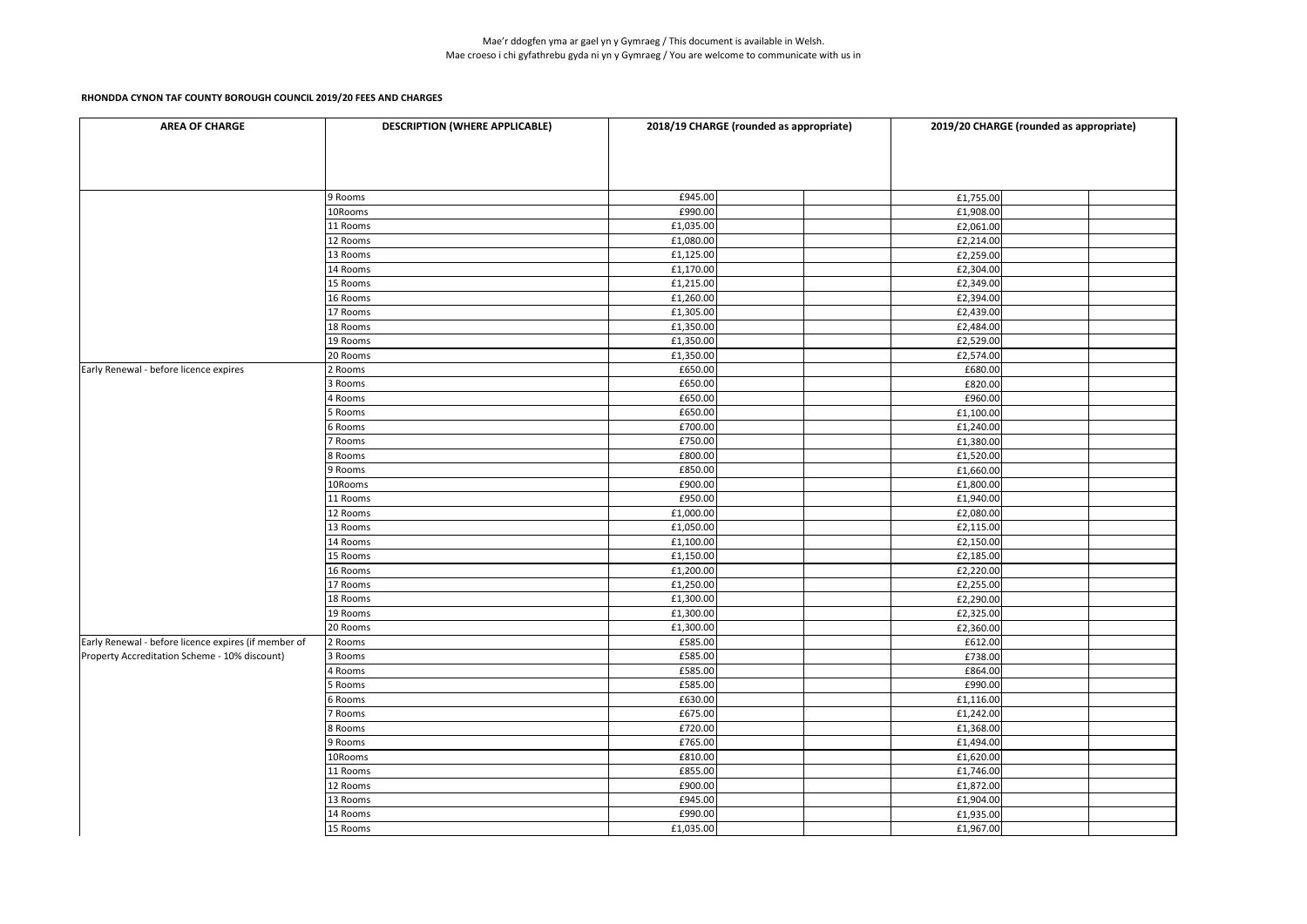| <b>AREA OF CHARGE</b> | <b>DESCRIPTION (WHERE APPLICABLE)</b> | 2018/19 CHARGE (rounded as appropriate) |  | 2019/20 CHARGE (rounded as appropriate) |  |  |
|-----------------------|---------------------------------------|-----------------------------------------|--|-----------------------------------------|--|--|
|                       |                                       |                                         |  |                                         |  |  |
|                       |                                       |                                         |  |                                         |  |  |
|                       |                                       |                                         |  |                                         |  |  |
|                       |                                       |                                         |  |                                         |  |  |
|                       | 16 Rooms                              | £1,080.00                               |  | £1,998.00                               |  |  |
|                       | 17 Rooms                              | f1,125.00                               |  | £2,030.00                               |  |  |
|                       | 18 Rooms                              | £1,170.00                               |  | E2,061.00                               |  |  |
|                       | 19 Rooms                              | f1,170.00                               |  | £2,093.00                               |  |  |
|                       | 20 Rooms                              | f1,170.00                               |  | E2,124.00                               |  |  |

#### **Leisure Centres**

| <b>Activities</b>                            |              |              |            |              |              |            |
|----------------------------------------------|--------------|--------------|------------|--------------|--------------|------------|
| Leisure for Life Membership                  | <b>Adult</b> | <b>Child</b> | Concession | <b>Adult</b> | <b>Child</b> | Concession |
| Leisure for Life Annual                      | £370.00      | £230.00      | £230.00    | £370.00      | £230.00      | £230.00    |
| Leisure for Life (DD committed 12 month)     | £37.00       | £23.00       | £23.00     | £37.00       | £23.00       | £23.00     |
| Leisure Life (DD)                            | £41.40       | £25.65       | £25.65     | £41.40       | £25.65       | £25.65     |
| Leisure for Life cash                        | £48.65       | £30.00       | £30.00     | £48.65       | £30.00       | £30.00     |
| Leisure for Life Day Pass                    | £10.65       | £6.40        | £6.40      | £10.65       | E6.40        | £6.40      |
| Leisure for Life Corporate                   | £28.50       |              |            | £28.50       |              |            |
|                                              |              |              |            |              |              |            |
| Fitness 3                                    |              |              |            |              |              |            |
| <b>Group Fitness Class</b>                   | £5.75        | £3.45        | £3.45      | £5.75        | £3.45        | £3.45      |
| Fitness studio                               | £5.75        | £3.45        | £3.45      | £5.75        | £3.45        | £3.45      |
| Induction                                    | £11.40       | £6.85        | £6.85      | £11.40       | £6.85        | £6.85      |
| GP Referral / step scheme                    | £2.00        | £2.00        | £2.00      | £2.00        | £2.00        | £2.00      |
| Swimming 3                                   |              |              |            |              |              |            |
| Swim                                         | £3.55        | £2.15        | £2.15      | £3.55        | £2.15        | £2.15      |
| Swim under 5's                               | £0.00        | £0.00        | £0.00      | £0.00        | £0.00        | £0.00      |
| 1 to 1 swimming lessons(1/2 hr)              |              | £21.25       |            |              | £21.25       |            |
| 30 min group swimming lesson                 | £7.20        | £4.50        | £4.50      | £7.20        | E4.50        | £4.50      |
| Per 10 wk course                             | £72.00       | £45.00       | £45.00     | £72.00       | £45.00       | £45.00     |
| Requires Swim Wales registration fee         |              | £0.00        |            |              | E0.00        |            |
| Learn 2 Direct Debit                         | £17.20       | £0.00        | £0.00      | £17.20       | £0.00        | £0.00      |
| Life saving class                            | £7.20        | £4.50        | £4.50      | £7.20        | E4.50        | £4.50      |
| Racket sports 3                              |              |              |            |              |              |            |
| Badminton, squash, Table tennis Per person   | £4.25        | £2.55        | £2.55      | £4.25        | E2.55        | £2.55      |
| Racket hire                                  | £3.55        | £0.00        | £0.00      | £3.55        | £0.00        | £0.00      |
| Team Games 3                                 |              |              |            |              |              |            |
| Indoor sport activity (5 aside, netball etc) | £42.50       | £25.50       | £25.50     | £42.50       | £25.50       | £25.50     |
| <b>Ball Hire</b>                             | £9.60        | £0.00        | E0.00      | £9.60        | E0.00        | £0.00      |
| <b>Bowls Winter</b>                          | £12.05       | £7.20        | £7.20      | £12.05       | £7.20        | £7.20      |
| <b>Bowls Summer</b>                          | £6.10        | £3.65        | £3.65      | £6.10        | £3.65        | £3.65      |
| Health suite / Spa                           | £4.30        | £2.60        | £2.60      | £4.30        | £2.60        | £2.60      |
| Sauna                                        | £4.30        | £2.60        | £2.60      | £4.30        | £2.60        | £2.60      |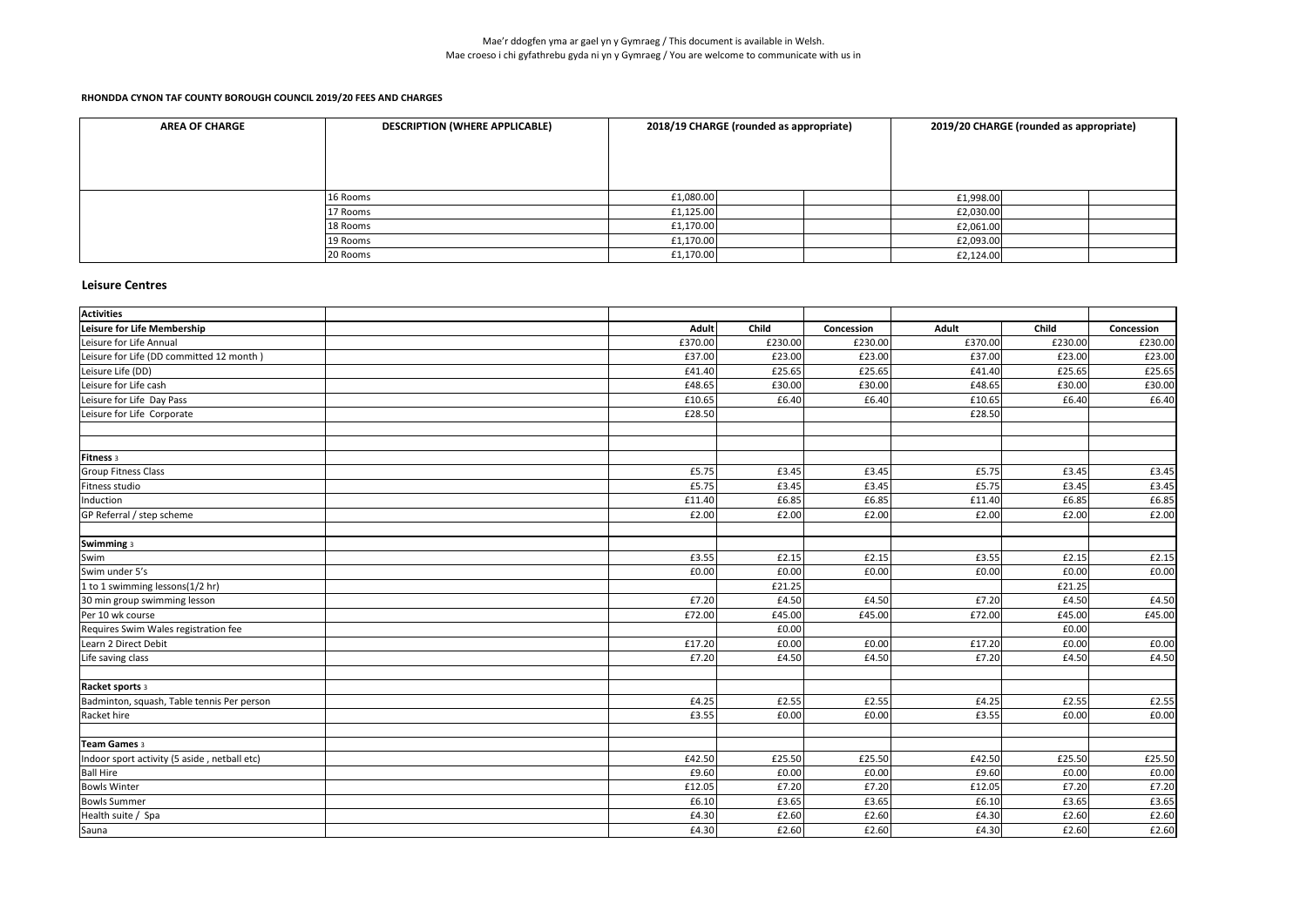| <b>AREA OF CHARGE</b>                                                                                              | <b>DESCRIPTION (WHERE APPLICABLE)</b> | 2018/19 CHARGE (rounded as appropriate) |        | 2019/20 CHARGE (rounded as appropriate) |         |        |        |
|--------------------------------------------------------------------------------------------------------------------|---------------------------------------|-----------------------------------------|--------|-----------------------------------------|---------|--------|--------|
| Jog and Shower                                                                                                     |                                       | £2.30                                   | £0.00  | £0.00                                   | £2.30   | £0.00  | £0.00  |
|                                                                                                                    |                                       |                                         |        |                                         |         |        |        |
| Childrens activity 3                                                                                               |                                       |                                         |        |                                         |         |        |        |
| Coached Sports classes per Hr                                                                                      |                                       | £5.75                                   | £3.45  | £3.45                                   | £5.75   | £3.45  | £3.45  |
| Soft play session                                                                                                  |                                       |                                         | £3.45  |                                         |         | £3.45  |        |
| Cycle Hire 1/2 Day                                                                                                 |                                       | N/A                                     | N/A    | N/A                                     | N/A     | N/A    | N/A    |
| Cycle Hire all Day                                                                                                 |                                       | N/A                                     | N/A    | N/A                                     | N/A     | N/A    | N/A    |
| Leisure Hire                                                                                                       |                                       |                                         |        |                                         |         |        |        |
| Social hire 3                                                                                                      |                                       |                                         |        |                                         |         |        |        |
| Conference and meetings                                                                                            |                                       |                                         |        |                                         |         |        |        |
| Small meeting / conference per HR(approx 15)                                                                       |                                       | £23.00                                  |        |                                         | £23.00  |        |        |
| Standard conference                                                                                                |                                       | £40.20                                  |        |                                         | £40.20  |        |        |
| Large conference (function Hall)                                                                                   |                                       | £57.40                                  |        |                                         | £57.40  |        |        |
| Very large conferences (main hall)                                                                                 |                                       | £80.40                                  |        |                                         | £80.40  |        |        |
| <b>Wedding / Birthday Social function</b>                                                                          |                                       | £631.60                                 |        |                                         | £631.60 |        |        |
| All inclusive all day Include 2 door security                                                                      |                                       |                                         |        |                                         |         |        |        |
| per hr setup fee                                                                                                   |                                       | £40.20                                  |        |                                         | £40.20  |        |        |
| Extra door security for 200+ guests                                                                                |                                       | £114.85                                 |        |                                         | £114.85 |        |        |
| Sport hire prices 3                                                                                                |                                       |                                         |        |                                         |         |        |        |
| Single court                                                                                                       |                                       | £8.55                                   | £5.10  | E5.10                                   | £8.55   | £5.10  | £5.10  |
| Hall hire up to 6 courts                                                                                           |                                       | £42.70                                  | £25.50 | £25.50                                  | £42.70  | £25.50 | £25.50 |
| Room for sport use (up to 20)                                                                                      |                                       | £23.00                                  | £13.80 | £13.80                                  | £23.00  | £13.80 | £13.80 |
| Small hall max 50                                                                                                  |                                       | £29.85                                  | £17.90 | £17.90                                  | £29.85  | £17.90 | £17.90 |
| Swimming pool hire per hr 3                                                                                        |                                       |                                         |        |                                         |         |        |        |
| Pool hire                                                                                                          |                                       | £57.40                                  |        |                                         | £57.40  |        |        |
| Small pool hire                                                                                                    |                                       | £34.40                                  |        |                                         | £34.40  |        |        |
| Diving pit / pool                                                                                                  |                                       | £34.40                                  |        |                                         | £34.40  |        |        |
| Lane hire per lane                                                                                                 |                                       | £11.40                                  |        |                                         | £11.40  |        |        |
| Pool party main pool                                                                                               |                                       | £114.85                                 |        |                                         | £114.85 |        |        |
| Pool party Small pool (Bronwydd Pool)                                                                              |                                       | £57.40                                  |        |                                         | £57.40  |        |        |
| <b>Bouncy castle parties 3</b>                                                                                     |                                       |                                         |        |                                         |         |        |        |
| Standard Castle party (2hr)                                                                                        |                                       | £86.20                                  |        |                                         | £86.20  |        |        |
| Premium castle party/ soft play (2hr)                                                                              |                                       | £126.30                                 |        |                                         | £126.30 |        |        |
| Inclusive of 1hr room hire                                                                                         |                                       |                                         |        |                                         |         |        |        |
|                                                                                                                    |                                       |                                         |        |                                         |         |        |        |
| Football party 3                                                                                                   |                                       | £25.50                                  |        |                                         | £25.50  |        |        |
| 3 - 2018/19 and 2019/20 - Pay and Play prices have been up dated to reflect approved charges from 1st January 2019 |                                       |                                         |        |                                         |         |        |        |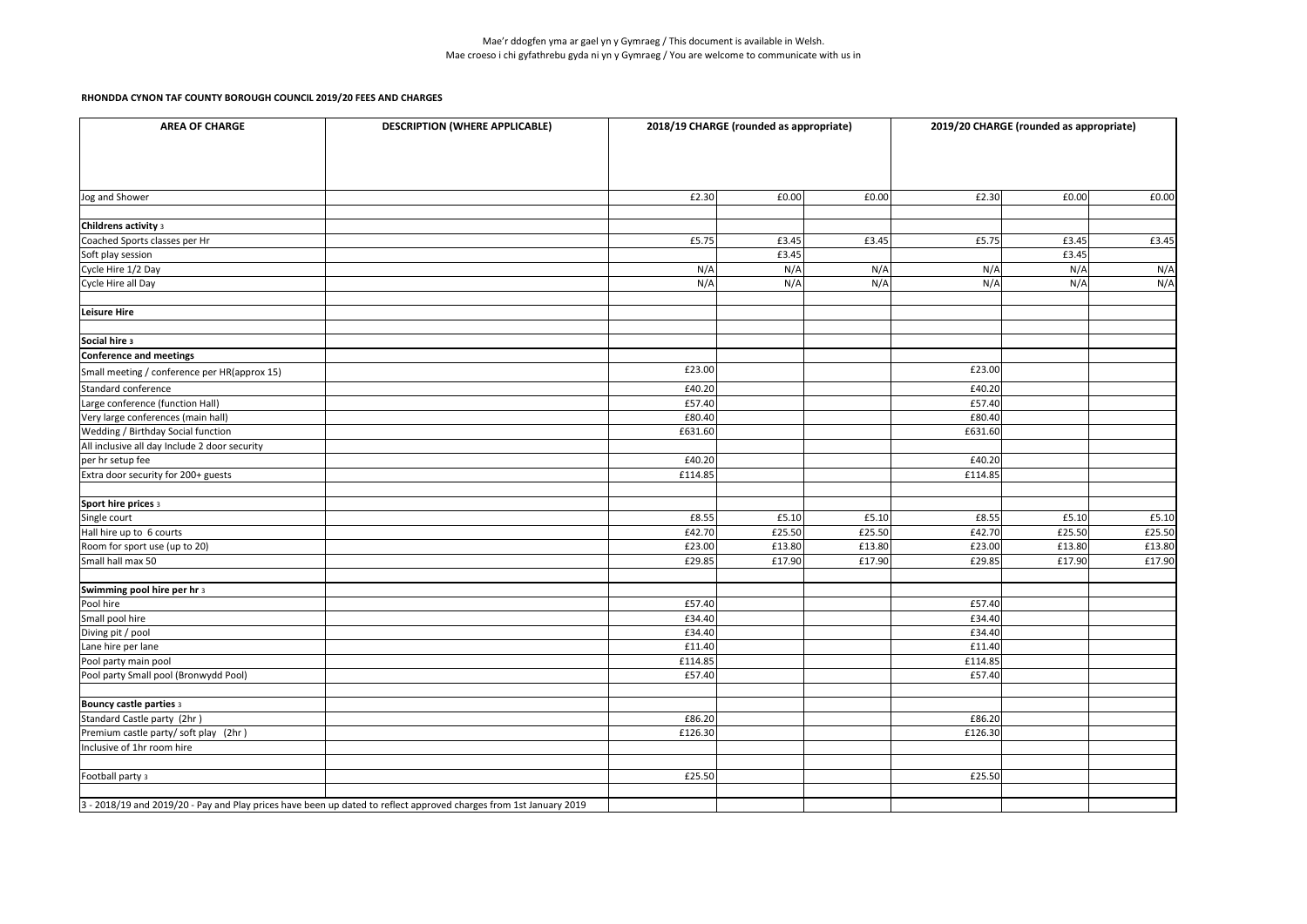| <b>AREA OF CHARGE</b> | <b>DESCRIPTION (WHERE APPLICABLE)</b> | 2018/19 CHARGE (rounded as appropriate) | 2019/20 CHARGE (rounded as appropriate) |
|-----------------------|---------------------------------------|-----------------------------------------|-----------------------------------------|
|                       |                                       |                                         |                                         |
|                       |                                       |                                         |                                         |
|                       |                                       |                                         |                                         |

# **Library Service**

| Adult Book Fines                                       | per week                             | £0.35   | £0.35   |  |
|--------------------------------------------------------|--------------------------------------|---------|---------|--|
| Concession and Child Book Fines                        | per week                             | £0.20   | £0.20   |  |
| CDs DVDs                                               | per item per loan (3weeks)           | £0.60   | £0.60   |  |
|                                                        | per DVD (4 discs or less - 1 week)   | £2.40   | £2.45   |  |
|                                                        | per DVD (5 discs or more $-3$ weeks) | £4.80   | £4.95   |  |
| Membership Cards                                       | replacement charge                   | £1.20   | £1.25   |  |
| A4 photocopies                                         | per sheet black & white              | £0.15   | £0.15   |  |
|                                                        | per sheet colour                     | £0.60   | £0.60   |  |
| A3 photocopies                                         | per sheet black & white              | £0.25   | £0.25   |  |
|                                                        | Colour                               | £1.20   | £1.25   |  |
| A4 Computer printout                                   | <b>Black and White</b>               | £0.15   | £0.15   |  |
|                                                        | Colour                               | £0.60   | £0.60   |  |
| A3 Computer printout                                   | <b>Black and White</b>               | £0.25   | £0.25   |  |
|                                                        | Colour                               | £1.20   | £1.25   |  |
| Fax                                                    | per sheet to send                    | £1.20   | £1.25   |  |
|                                                        | per transaction to receive           | £0.60   | £0.60   |  |
| Adult fiction - book sale                              |                                      | £0.60   | £0.60   |  |
| Adult non-fiction - book sale                          |                                      | £1.20   | £1.25   |  |
| Children's / teenage - book sale                       |                                      | £0.25   | £0.25   |  |
|                                                        |                                      |         |         |  |
| Following items under library discretion               |                                      |         |         |  |
| 6x4 (A6)                                               | per photograph                       | £2.15   | £2.20   |  |
| 7x5 (A5)                                               | per photograph                       | £2.95   | £3.05   |  |
| 10x8 (A4)                                              | per photograph                       | £4.05   | £4.15   |  |
| 16x8 (A3)                                              | per photograph                       | £5.95   | £6.10   |  |
| Digital A3 copies                                      | per image                            | £5.15   | £5.30   |  |
| Use in book/ newspaper/ journal                        | <b>Black and White</b>               | £26.95  | £27.75  |  |
|                                                        | Colour                               | £48.50  | £49.90  |  |
| Use as book jacket / cover                             | <b>Black and White</b>               | £48.50  | £49.90  |  |
|                                                        | Colour                               | £107.80 | £110.95 |  |
| Use in advertising/ sales/ publicity                   | <b>Black and White</b>               | £48.50  | £49.90  |  |
|                                                        | Colour                               | £107.80 | £110.95 |  |
| Use in postcards/ gift items/ greeting cards           | <b>Black and White</b>               | £32.35  | £33.30  |  |
|                                                        | Colour                               | £59.30  | £61.00  |  |
| Use in packaging e.g. record sleeves/ biscuit tins etc | <b>Black and White</b>               | £32.35  | £33.30  |  |
|                                                        | Colour                               | £60.60  | £62.35  |  |
|                                                        |                                      |         |         |  |

## **Licensing Act 2003**

| Premises Annual Licence Renewal | <b>Band</b> $\sim$ | £70.00  |  | 570.00<br>$L$ /U.UU                   |  |
|---------------------------------|--------------------|---------|--|---------------------------------------|--|
|                                 | <b>∪Band ы</b>     | £180.00 |  | £180.00                               |  |
|                                 | <b>■Band 、</b>     | £295.00 |  | $\sim$ $\sim$ $\sim$<br>-295.00"<br>. |  |

| 2019/20 CHARGE (rounded as appropriate) |
|-----------------------------------------|
|-----------------------------------------|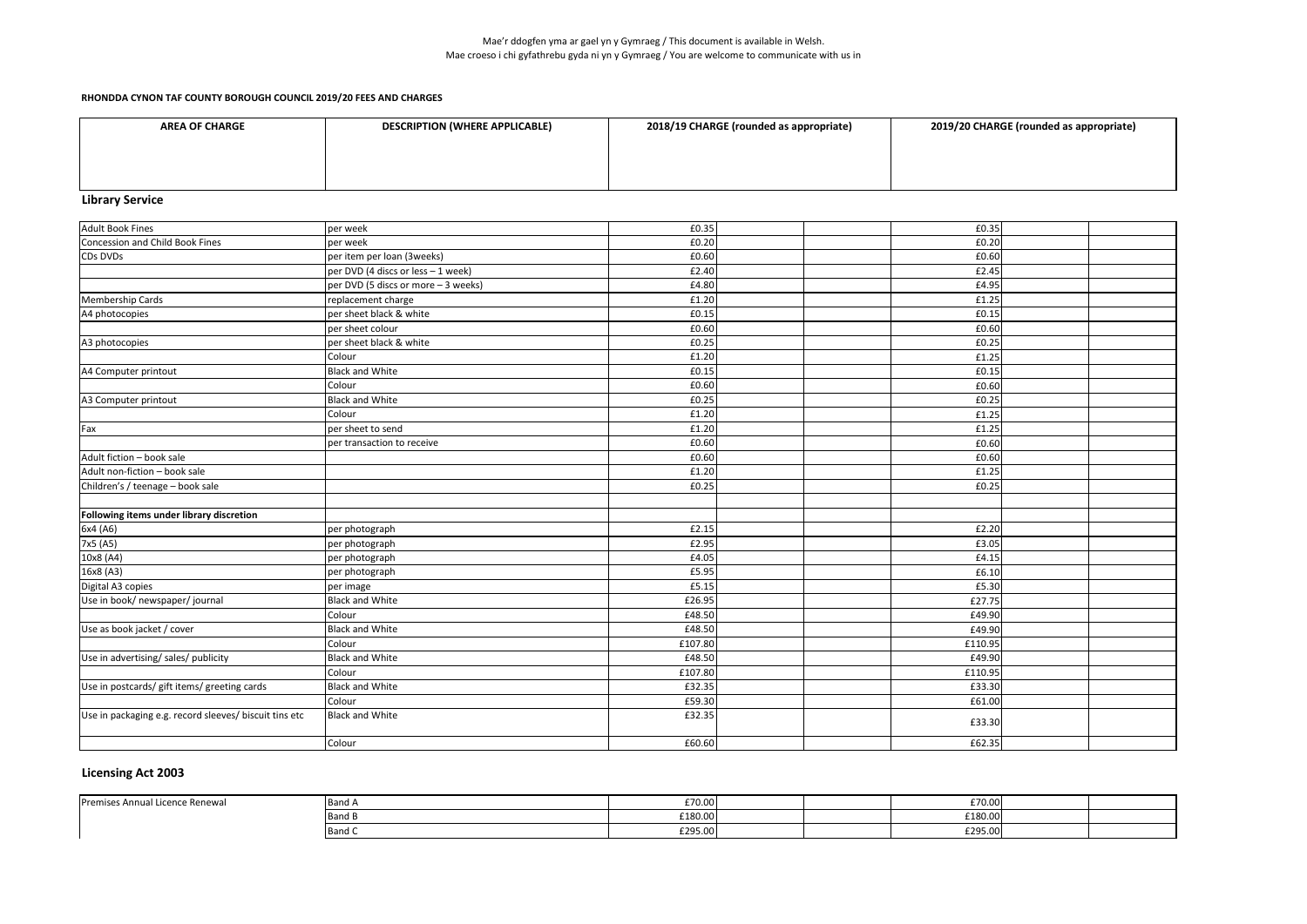| <b>AREA OF CHARGE</b>                                | <b>DESCRIPTION (WHERE APPLICABLE)</b>                                       | 2018/19 CHARGE (rounded as appropriate) |            | 2019/20 CHARGE (rounded as appropriate) |
|------------------------------------------------------|-----------------------------------------------------------------------------|-----------------------------------------|------------|-----------------------------------------|
|                                                      |                                                                             |                                         |            |                                         |
|                                                      | <b>Band D</b>                                                               | £320.00                                 | £320.00    |                                         |
|                                                      | <b>Band E</b>                                                               | £350.00                                 | £350.00    |                                         |
| New Premises and Club Initial Licence Application    | <b>Band A</b>                                                               | £100.00                                 | £100.00    |                                         |
|                                                      | <b>Band B</b>                                                               | £190.00                                 | £190.00    |                                         |
|                                                      | <b>Band C</b>                                                               | £315.00                                 | £315.00    |                                         |
|                                                      | <b>Band D</b>                                                               | £450.00                                 | £450.00    |                                         |
|                                                      | <b>Band E</b>                                                               | £635.00                                 | £635.00    |                                         |
| Minor variation to a licence                         | <b>Band A</b>                                                               | £20.00                                  | £20.00     |                                         |
|                                                      | <b>Band B</b>                                                               | £60.00                                  | £60.00     |                                         |
|                                                      | <b>Band C</b>                                                               | £80.00                                  | £80.00     |                                         |
|                                                      | <b>Band D</b>                                                               | £100.00                                 | £100.00    |                                         |
|                                                      | <b>Band E</b>                                                               | £120.00                                 | £120.00    |                                         |
| Sale of alcohol fees                                 | City / town centre pub application fee D (x2)                               | £900.00                                 | £900.00    |                                         |
|                                                      | City / town centre pub application fee E (x3)                               | £1,905.00                               | £1,905.00  |                                         |
|                                                      | City / town centre pub annual charge D (x2)                                 | £640.00                                 | £640.00    |                                         |
|                                                      | City / town centre pub annual charge E (x3)                                 | £1,050.00                               | £1,050.00  |                                         |
| Exceptionally large events - additional premises fee | Number in attendance in any one time                                        |                                         |            |                                         |
|                                                      | 5,000 to 9,999                                                              | £1,000.00                               | £1,000.00  |                                         |
|                                                      | 10,000 to 14,999                                                            | £2,000.00                               | £2,000.00  |                                         |
|                                                      | 15,000 to 19,999                                                            | £4,000.00                               | £4,000.00  |                                         |
|                                                      | 20,000 to 29,999                                                            | £8,000.00                               | £8,000.00  |                                         |
|                                                      | 30,000 to 39,999                                                            | £16,000.00                              | £16,000.00 |                                         |
|                                                      | 40,000 to 49,999                                                            | £24,000.00                              | £24,000.00 |                                         |
|                                                      | 50,000 to 59,999                                                            | £32,000.00                              | £32,000.00 |                                         |
|                                                      | 60,000 to 69,999                                                            | £40,000.00                              | £40,000.00 |                                         |
|                                                      | 70,000 to 79,999                                                            | £48,000.00                              | £48,000.00 |                                         |
|                                                      | 80,000 to 89,999                                                            | £56,000.00                              | £56,000.00 |                                         |
|                                                      | 90,000 and over                                                             | £64,000.00                              | £64,000.00 |                                         |
| Personal Licences, Temporary Events and Other Fees   | Application for a grant or renewal of personal licence                      | £37.00                                  | £37.00     |                                         |
|                                                      |                                                                             |                                         | £21.00     |                                         |
|                                                      | Temporary event notice<br>Theft, loss, etc. of premises licence or summary  | £21.00<br>£10.50                        |            |                                         |
|                                                      |                                                                             |                                         | £10.50     |                                         |
|                                                      | Application for a provisional statement where premises being<br>built, etc. | £195.00                                 | £195.00    |                                         |
|                                                      | Notification of change of name or address                                   | £10.50                                  | £10.50     |                                         |
|                                                      | Application to vary licence to specify individual as premises               | £23.00                                  |            |                                         |
|                                                      | supervisor                                                                  |                                         | £23.00     |                                         |
|                                                      | Application for transfer of premises licence                                | £23.00                                  | £23.00     |                                         |
|                                                      | Interim authority notice following death etc. of licence holder             | £23.00                                  |            |                                         |
|                                                      |                                                                             |                                         | £23.00     |                                         |
|                                                      | Theft, loss etc. of certificate or summary                                  | £10.50                                  | £10.50     |                                         |
|                                                      | Notification of change of name or alteration of rules of club               | £10.50                                  |            |                                         |
|                                                      |                                                                             |                                         | £10.50     |                                         |
|                                                      | Change of relevant registered address of club                               | £10.50                                  | £10.50     |                                         |
|                                                      | Theft, loss etc. of temporary event notice                                  | £10.50                                  | £10.50     |                                         |
|                                                      | Theft, loss etc. of personal licence                                        | £10.50                                  | £10.50     |                                         |
|                                                      |                                                                             |                                         |            |                                         |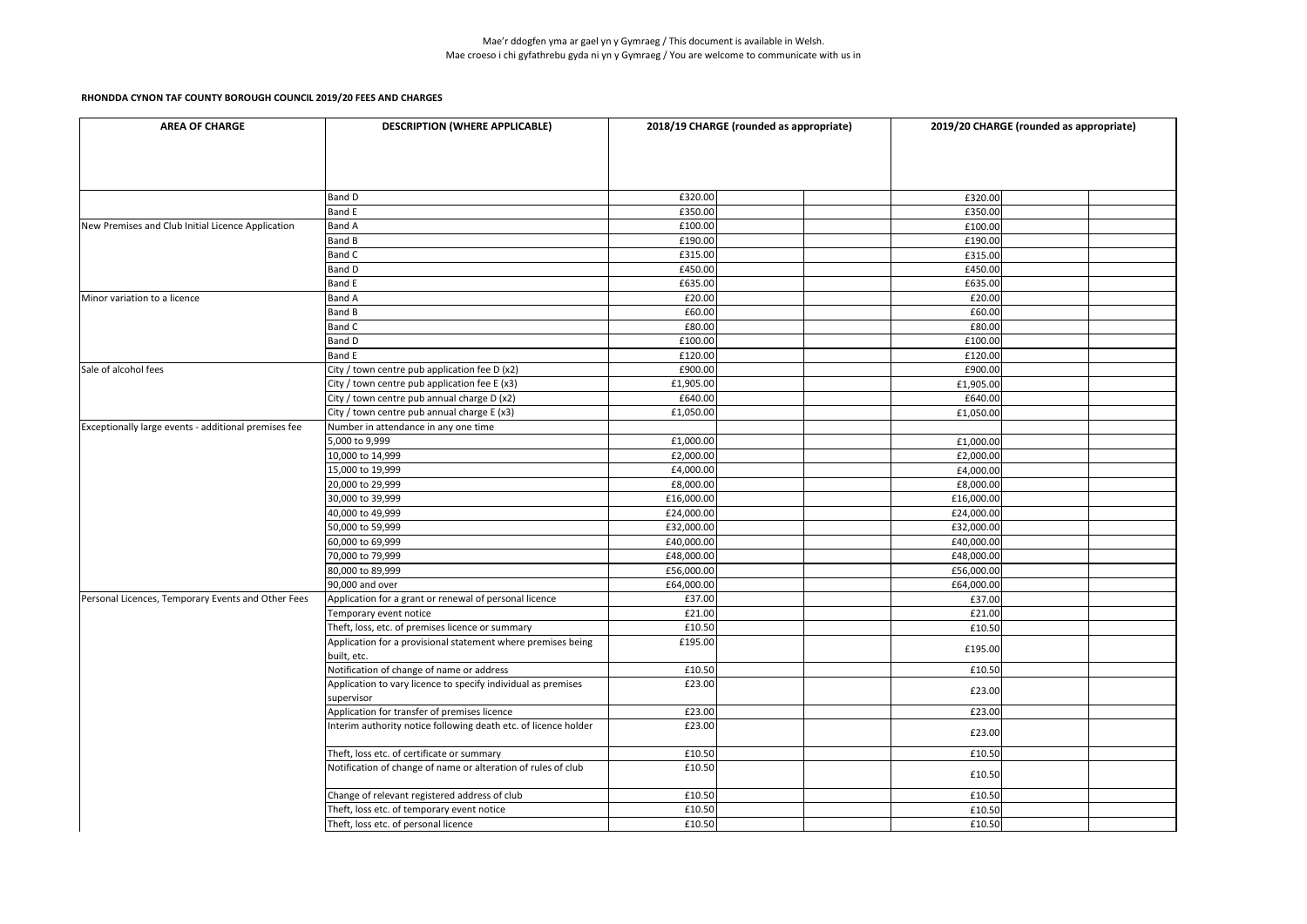| <b>AREA OF CHARGE</b> | <b>DESCRIPTION (WHERE APPLICABLE)</b>                        | 2018/19 CHARGE (rounded as appropriate) |  | 2019/20 CHARGE (rounded as appropriate) |  |  |
|-----------------------|--------------------------------------------------------------|-----------------------------------------|--|-----------------------------------------|--|--|
|                       |                                                              |                                         |  |                                         |  |  |
|                       |                                                              |                                         |  |                                         |  |  |
|                       |                                                              |                                         |  |                                         |  |  |
|                       | Duty to notify change of name or address                     | £10.50                                  |  | £10.50                                  |  |  |
|                       | Right of freeholder etc. to be notified of licensing matters | £21.00                                  |  | £21.00                                  |  |  |

| Licence to store explosives where, a minimum                                 | One year's duration                          | £185.00                                                                                |  | £185.00                                                                                |  |
|------------------------------------------------------------------------------|----------------------------------------------|----------------------------------------------------------------------------------------|--|----------------------------------------------------------------------------------------|--|
|                                                                              |                                              |                                                                                        |  |                                                                                        |  |
| separation distance of greater than 0 metres is                              | Two years' duration                          | £243.00                                                                                |  | £243.00                                                                                |  |
| prescribed                                                                   | Three years' duration                        | £304.00                                                                                |  | £304.00                                                                                |  |
|                                                                              | Four years' duration                         | £374.00                                                                                |  | £374.00                                                                                |  |
|                                                                              | Five years' duration                         | £423.00                                                                                |  | £423.00                                                                                |  |
| Renewal of Licence to store explosives where a                               | One year's duration                          | £86.00                                                                                 |  | £86.00                                                                                 |  |
| minimum separation distance of greater than 0 metres                         | Two years' duration                          | £147.00                                                                                |  | £147.00                                                                                |  |
| is prescribed                                                                | Three years' duration                        | £206.00                                                                                |  | £206.00                                                                                |  |
|                                                                              | Four years' duration                         | £266.00                                                                                |  | £266.00                                                                                |  |
|                                                                              | Five years' duration                         | £326.00                                                                                |  | £326.00                                                                                |  |
| Licence to store explosives where no minimum                                 | One year's duration                          | £109.00                                                                                |  | £109.00                                                                                |  |
| separation distance or a 0 metres separation distance is Two years' duration |                                              | £141.00                                                                                |  | £141.00                                                                                |  |
| prescribed                                                                   | Three years' duration                        | £173.00                                                                                |  | £173.00                                                                                |  |
|                                                                              | Four years' duration                         | £206.00                                                                                |  | £206.00                                                                                |  |
|                                                                              | Five years' duration                         | £238.00                                                                                |  | £238.00                                                                                |  |
| Renewal of licence to store explosives where no                              | One year's duration                          | £54.00                                                                                 |  | £54.00                                                                                 |  |
| minimum separation distance or a 0 metres minimum                            | Two years' duration                          | £86.00                                                                                 |  | £86.00                                                                                 |  |
| separation distance is prescribed.                                           | Three years' duration                        | £120.00                                                                                |  | £120.00                                                                                |  |
|                                                                              | Four years' duration                         | £152.00                                                                                |  | £152.00                                                                                |  |
|                                                                              | Five years' duration                         | £185.00                                                                                |  | £185.00                                                                                |  |
| Varying a licence                                                            | Varying name of licensee and address of site | £36.00                                                                                 |  | £36.00                                                                                 |  |
|                                                                              | Any other kind of variation                  | The reasonable cost to<br>the licensing authority<br>of having the work<br>carried out |  | The reasonable cost to<br>the licensing authority<br>of having the work<br>carried out |  |
| Transfer of licence or registration                                          |                                              | £36.00                                                                                 |  | £36.00                                                                                 |  |
| Replacement of licence or registration referred to above<br>if lost          |                                              | £36.00                                                                                 |  | £36.00                                                                                 |  |

## **Licensing - Gambling Act 2005**

| <b>Bingo Premises</b> | Annual Fee                                         | £466.00 | £466.00 |  |
|-----------------------|----------------------------------------------------|---------|---------|--|
|                       | Fee in respect of premises licence                 | £552.00 | £552.00 |  |
|                       | Application fee to vary licence                    | £552.00 | £552.00 |  |
|                       | Application fee to transfer licence                | £552.00 | £552.00 |  |
|                       | Application fee for the reinstatement of a licence | £552.00 | £552.00 |  |
|                       | Application fee for a provisional statement        | £552.00 | £552.00 |  |

# **Licensing - Explosives (subject to Health & Safety Fees Regulations)**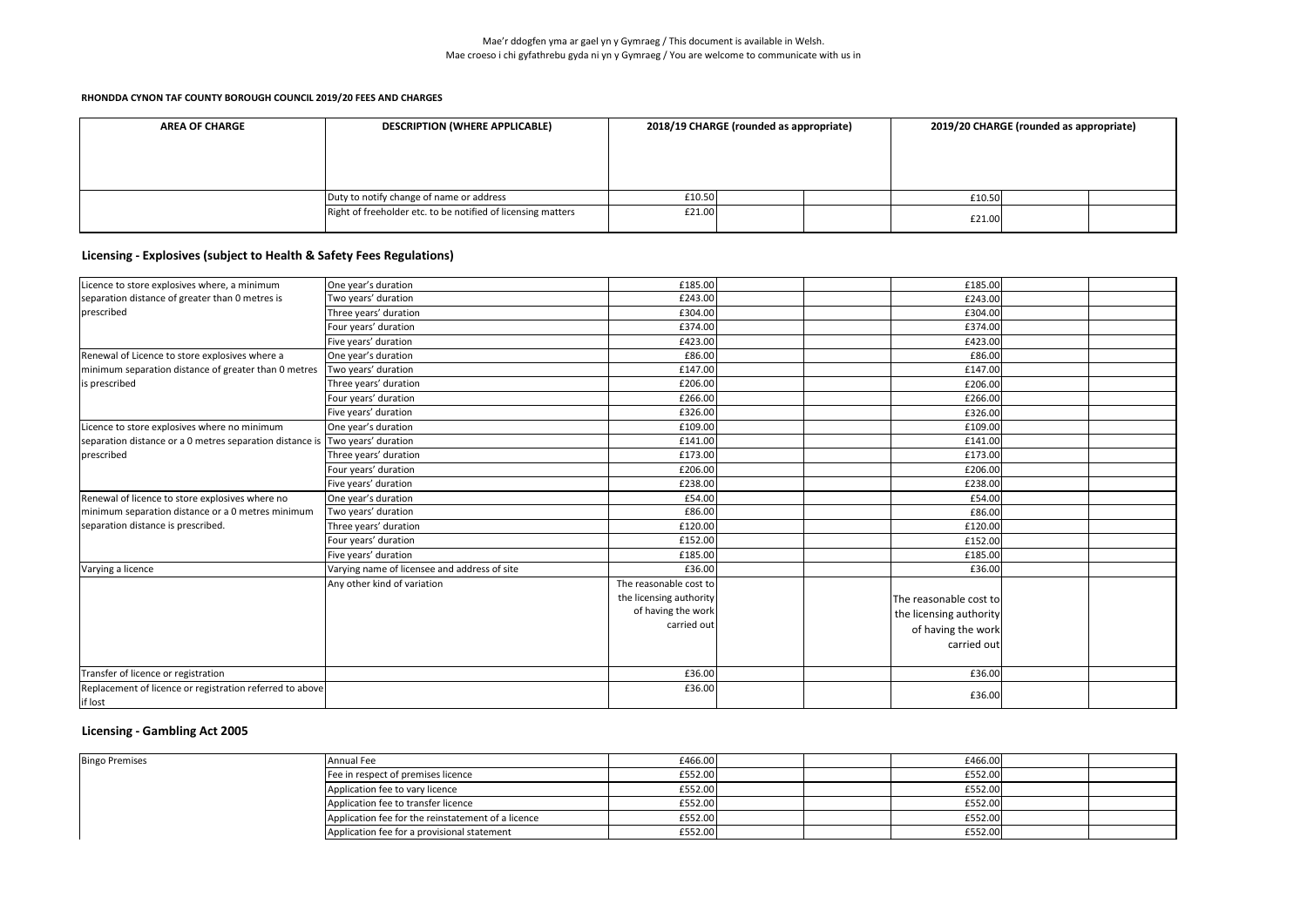| <b>AREA OF CHARGE</b>                            | <b>DESCRIPTION (WHERE APPLICABLE)</b>                  | 2018/19 CHARGE (rounded as appropriate)<br>2019/20 CHARGE (rounded as appropriate) |         |  |  |
|--------------------------------------------------|--------------------------------------------------------|------------------------------------------------------------------------------------|---------|--|--|
|                                                  |                                                        |                                                                                    |         |  |  |
|                                                  | Copy of licence                                        | £22.00                                                                             | £22.00  |  |  |
|                                                  | Change of circumstances                                | £46.00                                                                             | £46.00  |  |  |
|                                                  | Temporary use notice                                   | £228.00                                                                            | £228.00 |  |  |
|                                                  | Copy of temporary use notice                           | £17.00                                                                             | £17.00  |  |  |
| Adult Gaming Centre                              | Annual Fee                                             | £345.00                                                                            | £345.00 |  |  |
|                                                  | Fee in respect of premises licence                     | £409.00                                                                            | £409.00 |  |  |
|                                                  | Application fee to vary licence                        | £409.00                                                                            | £409.00 |  |  |
|                                                  | Application fee to transfer licence                    | £409.00                                                                            | £409.00 |  |  |
|                                                  | Application fee for the reinstatement of a licence     | £409.00                                                                            | £409.00 |  |  |
|                                                  | Application fee for a provisional statement            | £409.00                                                                            | £409.00 |  |  |
|                                                  | Copy of licence                                        | £22.00                                                                             | £22.00  |  |  |
|                                                  | Change of circumstances                                | £46.00                                                                             | £46.00  |  |  |
|                                                  | Temporary use notice                                   | £228.00                                                                            | £228.00 |  |  |
|                                                  | Copy of temporary use notice                           | £17.00                                                                             | £17.00  |  |  |
| <b>Family Entertainment Centre (Licensed)</b>    | Annual Fee                                             | £495.00                                                                            | £495.00 |  |  |
|                                                  | Fee in respect of premises licence                     | £565.00                                                                            | £565.00 |  |  |
|                                                  | Application fee to vary licence                        | £565.00                                                                            | £565.00 |  |  |
|                                                  | Application fee to transfer licence                    | £565.00                                                                            | £565.00 |  |  |
|                                                  | Application fee for the reinstatement of a licence     | £565.00                                                                            | £565.00 |  |  |
|                                                  | Application fee for a provisional statement            | £565.00                                                                            | £565.00 |  |  |
|                                                  | Copy of licence                                        | £22.00                                                                             | £22.00  |  |  |
|                                                  | Change of circumstances                                | £46.00                                                                             | £46.00  |  |  |
|                                                  | Temporary use notice                                   | £228.00                                                                            | £228.00 |  |  |
|                                                  | Copy of temporary use notice                           | £17.00                                                                             | £17.00  |  |  |
| Betting Premises (other) Licence                 | <b>Annual Fee</b>                                      | £350.00                                                                            | £350.00 |  |  |
|                                                  | Fee in respect of premises licence                     | £456.00                                                                            | £456.00 |  |  |
|                                                  | Application fee to vary licence                        | £456.00                                                                            | £456.00 |  |  |
|                                                  | Application fee to transfer licence                    | £456.00                                                                            | £456.00 |  |  |
|                                                  | Application fee for the reinstatement of a licence     | £456.00                                                                            | £456.00 |  |  |
|                                                  | Application fee for a provisional statement            | £456.00                                                                            | £456.00 |  |  |
|                                                  | Copy of licence                                        | £22.00                                                                             | £22.00  |  |  |
|                                                  | Change of circumstances                                | £46.00                                                                             | £46.00  |  |  |
|                                                  | Temporary use notice                                   | £228.00                                                                            | £228.00 |  |  |
|                                                  | Copy of temporary use notice                           | £17.00                                                                             | £17.00  |  |  |
| Alcohol licensed premises gaming machine permits | Two machines or less notification charge               | £50.00                                                                             | £50.00  |  |  |
|                                                  | 3 or more machines                                     | £0.00                                                                              | £0.00   |  |  |
|                                                  | New application                                        | £150.00                                                                            | £150.00 |  |  |
|                                                  | Annual fee                                             | £50.00                                                                             | £50.00  |  |  |
| <b>Prize Gaming Permit</b>                       | 10 year permit                                         | £300.00                                                                            | £300.00 |  |  |
| <b>Club Gaming Permits</b>                       | Application fee for an existing operator               | £100.00                                                                            | £100.00 |  |  |
|                                                  | Renewals and new grants                                | £200.00                                                                            | £200.00 |  |  |
|                                                  | Annual fee (not for holders of a club premise licence) | £50.00                                                                             | £50.00  |  |  |
| Small Society Lotteries Registration             | Initial registration                                   | £40.00                                                                             | £40.00  |  |  |
|                                                  | Annual fee                                             | £20.00                                                                             | £20.00  |  |  |
|                                                  |                                                        |                                                                                    |         |  |  |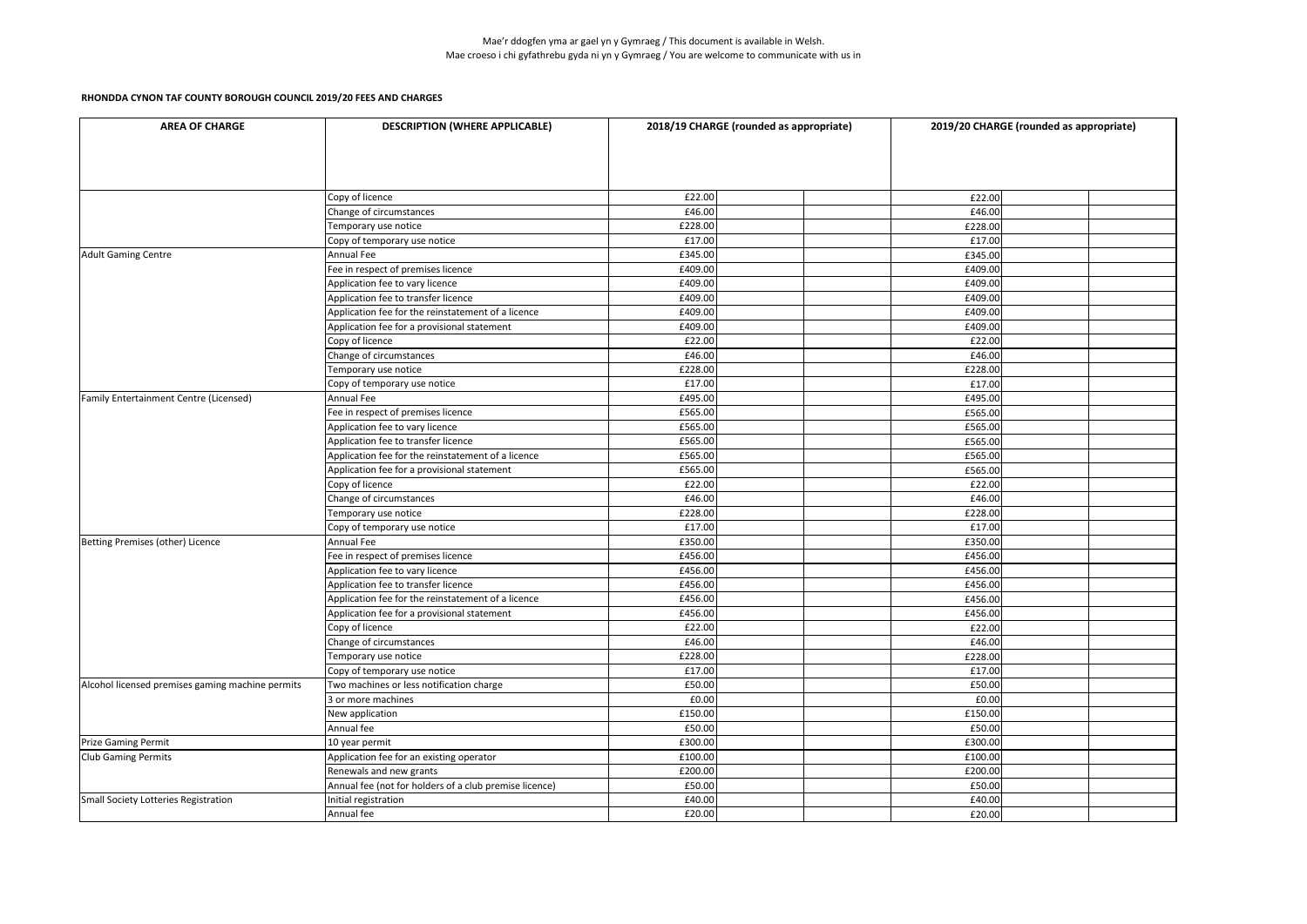### Mae'r ddogfen yma ar gael yn y Gymraeg / This document is available in Welsh. Mae croeso i chi gyfathrebu gyda ni yn y Gymraeg / You are welcome to communicate with us in

### **RHONDDA CYNON TAF COUNTY BOROUGH COUNCIL 2019/20 FEES AND CHARGES**

| <b>AREA OF CHARGE</b> | <b>DESCRIPTION (WHERE APPLICABLE)</b> | 2018/19 CHARGE (rounded as appropriate) | 2019/20 CHARGE (rounded as appropriate) |
|-----------------------|---------------------------------------|-----------------------------------------|-----------------------------------------|
|                       |                                       |                                         |                                         |
|                       |                                       |                                         |                                         |
|                       |                                       |                                         |                                         |
|                       |                                       |                                         |                                         |

# **Licensing - General**

| Hackney Carriage                                     | Annual Vehicle Licence                                          | £264.00                 | £272.00                 |  |
|------------------------------------------------------|-----------------------------------------------------------------|-------------------------|-------------------------|--|
|                                                      | 6 monthly vehicle inspection                                    | £74.00                  | £76.00                  |  |
|                                                      | 4 monthly vehicle inspection                                    | £74.00                  | £76.00                  |  |
| Private Hire Vehicle                                 | Annual Vehicle Licence                                          | £264.00                 | £272.00                 |  |
|                                                      | 6 monthly vehicle inspection                                    | £74.00                  | £76.00                  |  |
|                                                      | 4 monthly vehicle inspection                                    | £74.00                  | £76.00                  |  |
|                                                      | Private Hire Operators Licence up to 4 vehicles (5 years)       | £383.00                 | £394.00                 |  |
|                                                      | Private Hire Operators Licence over 4 vehicles (5 years)        | £448.00                 | £461.00                 |  |
|                                                      | Vehicle Retest after 1st failure                                | £30.00                  | £31.00                  |  |
|                                                      | "A" grade failure                                               | £36.00                  | £37.00                  |  |
|                                                      | Transfer of vehicle proprietor or change of vehicle             | £16.00                  | £16.00                  |  |
| Joint Hackney Carriage/Private Hire Vehicle Drivers  | Grant/Renewal Licence (3 years)                                 | £132.00                 | £136.00                 |  |
| Licence                                              | Advanced DBS Check (fixed cost)                                 | £44.00                  | £44.00                  |  |
|                                                      | <b>DVLA Check</b>                                               | £5.00                   | £5.00                   |  |
|                                                      | <b>Total Fee to Applicant</b>                                   | £181.00                 | £185.00                 |  |
| Replacement Charges for Badges/ Plates/Door Stickers | Hackney Carriage / PHV Door Stickers                            | £13 for one or £18 for  | £13 for one or £18 for  |  |
|                                                      |                                                                 | two                     | two                     |  |
|                                                      | External Rear Plate Hackney Carriage/Private Hire Vehicle Plate | £12.00                  | £12.00                  |  |
|                                                      | Internal Hackney Carriage/Private Hire Vehicle Plate            | £5.00                   | £5.00                   |  |
|                                                      | <b>Replacement Drivers Badge</b>                                | £8.00                   | £8.00                   |  |
|                                                      | Replacement Paper Licence                                       | £5.00                   | £5.00                   |  |
| Limousines & Speciality Vehicles                     | Private Hire Vehicles Licence                                   | £275.00                 | £283.00                 |  |
|                                                      | 4 Monthly inspection                                            | £74.00                  | £76.00                  |  |
| Street / Trading Consent                             | Consent - Grant 12 months                                       | £921.00                 | £948.00                 |  |
|                                                      | Consent - Grant 6 months                                        | £536.00                 | £552.00                 |  |
|                                                      | Consent - Grant 3 months                                        | £309.00                 | £318.00                 |  |
|                                                      | Consent - Renewal12 months                                      | £766.00                 | £788.00                 |  |
|                                                      | Consent - Renewal 6 months                                      | £461.00                 | £474.00                 |  |
|                                                      | Consent - Renewal 3 months                                      | £270.00                 | £278.00                 |  |
| Pet Animals Act 1951 Pet Shop Licence                | per annum & vet costs                                           | £134.00                 | £138.00                 |  |
| Animal Boarding Establishment Act 1963 Licence       | per annum & vet costs                                           | £134.00                 | £138.00                 |  |
| Dog Breeders Licence                                 | per annum & vet costs                                           | £104.00                 | £107.00                 |  |
| Exotic & Wild Animals Act Licence                    | 2 year licence                                                  | £306.00                 | £315.00                 |  |
| Riding Establishments Act 1964 & 1970 Licence        | per annum & vet costs                                           | £182.00                 | £187.00                 |  |
| Performing Animals                                   |                                                                 | £143.00                 | £147.00                 |  |
| Zoo Licensing Act 1981                               |                                                                 | variable on application | variable on application |  |
| Petroleum Licences (Subject to Health & Safety Fees  | Not exceeding 2,500 litres (One year)                           | £44.00                  | £44.00                  |  |
| Regulations)                                         | 2,500-50,000 litres (One year)                                  | £60.00                  | £60.00                  |  |
|                                                      | Exceeding 50,000 litres (One year)                              | £125.00                 | £125.00                 |  |

|  | 2019/20 CHARGE (rounded as appropriate) |
|--|-----------------------------------------|
|--|-----------------------------------------|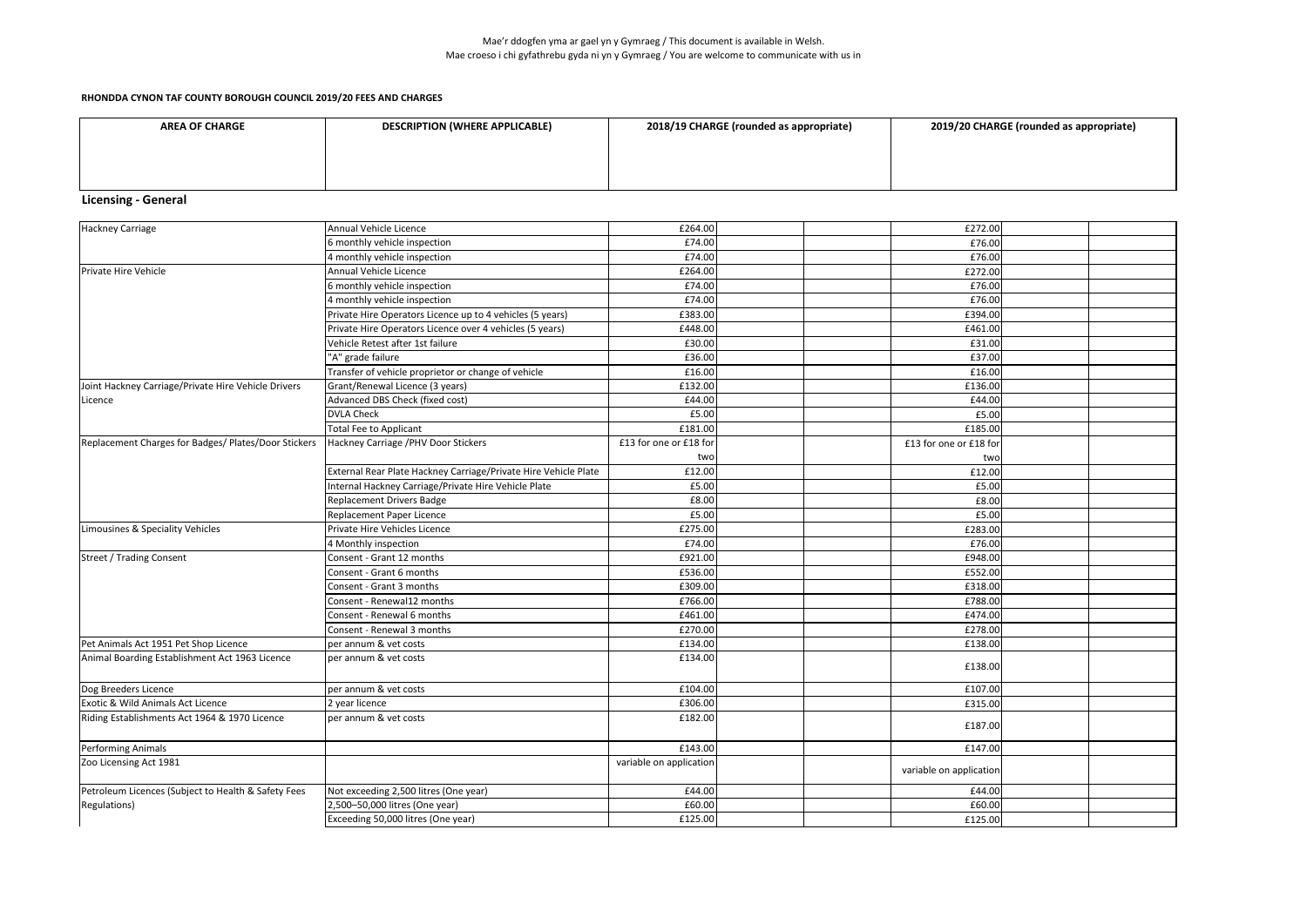| <b>AREA OF CHARGE</b>                     | <b>DESCRIPTION (WHERE APPLICABLE)</b>      | 2018/19 CHARGE (rounded as appropriate) |           | 2019/20 CHARGE (rounded as appropriate) |
|-------------------------------------------|--------------------------------------------|-----------------------------------------|-----------|-----------------------------------------|
|                                           |                                            |                                         |           |                                         |
|                                           |                                            |                                         |           |                                         |
|                                           |                                            |                                         |           |                                         |
|                                           | Not exceeding 2,500 litres (Two years)     | £88.00                                  | £88.00    |                                         |
|                                           | 2,500-50,000 litres (Two years)            | £120.00                                 | £120.00   |                                         |
|                                           | Exceeding 50,000 litres (Two years)        | £250.00                                 | £250.00   |                                         |
|                                           | Not exceeding 2,500 litres (Three years)   | £132.00                                 | £132.00   |                                         |
|                                           | 2,500-50,000 litres (Three years)          | £180.00                                 | £180.00   |                                         |
|                                           | Exceeding 50,000 litres (Three years)      | £375.00                                 | £375.00   |                                         |
|                                           | Not exceeding 2,500 litres (Four years)    | £176.00                                 | £176.00   |                                         |
|                                           | 2,500-50,000 litres (Four years)           | £240.00                                 | £240.00   |                                         |
|                                           | Exceeding 50,000 litres (Four years)       | £500.00                                 | £500.00   |                                         |
|                                           | Not exceeding 2,500 litres (Five years)    | £220.00                                 | £220.00   |                                         |
|                                           | 2,500-50,000 litres (Five years)           | £300.00                                 | £300.00   |                                         |
|                                           | Exceeding 50,000 litres (Five years)       | £625.00                                 | £625.00   |                                         |
| Scrap Metal                               | Collectors Licence - Initial & Renewal Fee | £264.00                                 | £272.00   |                                         |
|                                           | Collectors Licence - Variation Fee         | £44.00                                  | £45.00    |                                         |
|                                           | Site Licence - Initial & Renewal Fee       | £394.00                                 | £405.00   |                                         |
|                                           | Site Licence - Variation Fee               | £69.00                                  | £71.00    |                                         |
| Poison Licence                            | Initial                                    | £37.00                                  | £38.00    |                                         |
|                                           | Annual                                     | £20.00                                  | £21.00    |                                         |
|                                           | Change to original licence                 | £10.00                                  | £10.00    |                                         |
| Tattoo, Piercing and Electrolysis Licence | Person - One off charge                    | £72.00                                  | £74.00    |                                         |
|                                           | Premises - One off charge                  | £147.00                                 | £151.00   |                                         |
|                                           | Transfer of Licence - One off charge       | £31.00                                  | £32.00    |                                         |
|                                           | Application for additional license         | £31.00                                  | £32.00    |                                         |
| Sex Establishment Licence                 | Grant                                      | £1,569.00                               | £1,615.00 |                                         |
|                                           | Renewal                                    | £1,253.00                               | £1,289.00 |                                         |
|                                           | Transfer                                   | £1,253.00                               | £1,289.00 |                                         |

| Application fee           | <b>Mobile plant permit</b>                                      |                   |                   |  |
|---------------------------|-----------------------------------------------------------------|-------------------|-------------------|--|
|                           | <b>First and Second Applications</b>                            | £1,629.00         | £1,629.00         |  |
|                           | Third to Seventh applications                                   | £972.00           | £972.00           |  |
|                           | Eighth and subsequent applications                              | £492.00           | £492.00           |  |
|                           | Combined Part B and waste application for any of above          | Add £274 to above | Add £274 to above |  |
|                           |                                                                 | amounts           | amounts           |  |
|                           | <b>Installation permit</b>                                      |                   |                   |  |
|                           | Dry Cleaning PVRI, PVRII                                        | £152.00           | £152.00           |  |
|                           | PVR I & II combined                                             | £252.00           | £252.00           |  |
|                           | Any reduced fee activity other than above items                 | £355.00           | £355.00           |  |
|                           | Any other activity                                              | £1,629.00         | £1,629.00         |  |
|                           | Additional fee for variation of a permit                        |                   |                   |  |
|                           | Variation on reduced fee activity                               | £101.00           | £101.00           |  |
|                           | Variation on Part B activity or other solvent emission activity | £1,037.00         | £1,037.00         |  |
| Annual subsistence charge | Dry Cleaning, PVRI or any activity in Part B Section 1.1        |                   |                   |  |

## **Local Authority Pollution, Prevention & Control (LAPPC)**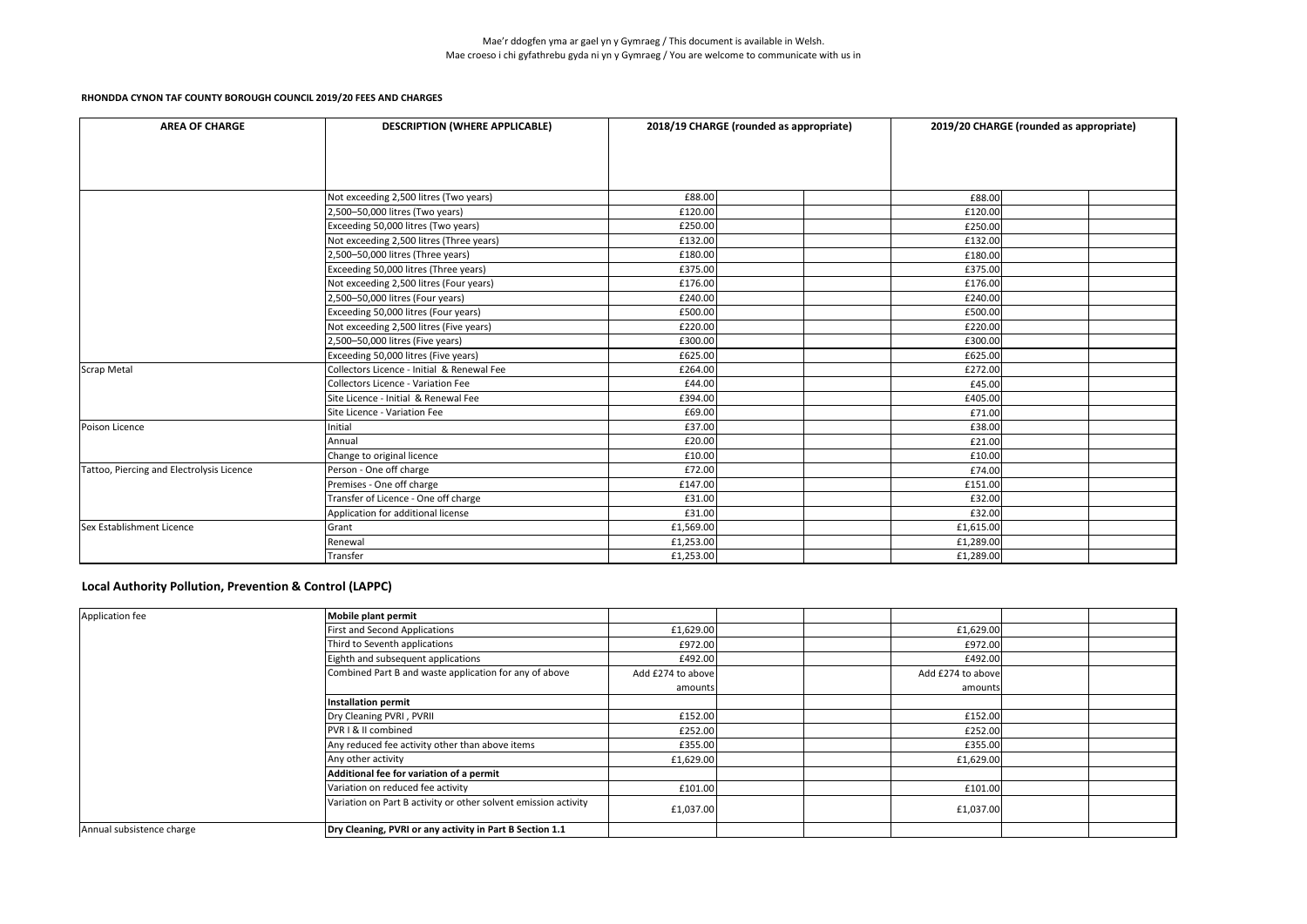| <b>DESCRIPTION (WHERE APPLICABLE)</b><br><b>AREA OF CHARGE</b> |                                                                                                                                  |           | 2018/19 CHARGE (rounded as appropriate) | 2019/20 CHARGE (rounded as appropriate) |  |  |
|----------------------------------------------------------------|----------------------------------------------------------------------------------------------------------------------------------|-----------|-----------------------------------------|-----------------------------------------|--|--|
|                                                                |                                                                                                                                  |           |                                         |                                         |  |  |
|                                                                |                                                                                                                                  |           |                                         |                                         |  |  |
|                                                                | LOW                                                                                                                              | £76.00    |                                         | £76.00                                  |  |  |
|                                                                | <b>MEDIUM</b>                                                                                                                    | £155.00   |                                         | £155.00                                 |  |  |
|                                                                | <b>HIGH</b>                                                                                                                      | £232.00   |                                         | £232.00                                 |  |  |
|                                                                | PVRI and PVRII activities carried on the same service station                                                                    |           |                                         |                                         |  |  |
|                                                                | LOW                                                                                                                              | £111.00   |                                         | £111.00                                 |  |  |
|                                                                | <b>MEDIUM</b>                                                                                                                    | £222.00   |                                         | £222.00                                 |  |  |
|                                                                | <b>HIGH</b>                                                                                                                      | £333.00   |                                         | £333.00                                 |  |  |
|                                                                | All other reduced fee activities                                                                                                 |           |                                         |                                         |  |  |
|                                                                | LOW                                                                                                                              | £223.00   |                                         | £223.00                                 |  |  |
|                                                                | <b>MEDIUM</b>                                                                                                                    | £359.00   |                                         | £359.00                                 |  |  |
|                                                                | <b>HIGH</b>                                                                                                                      | £542.00   |                                         | £542.00                                 |  |  |
|                                                                | Any other activity                                                                                                               |           |                                         |                                         |  |  |
|                                                                | LOW                                                                                                                              | £762.00   |                                         | £762.00                                 |  |  |
|                                                                | <b>MEDIUM</b>                                                                                                                    | £1,145.00 |                                         | £1,145.00                               |  |  |
|                                                                | <b>HIGH</b>                                                                                                                      | £1,723.00 |                                         | £1,723.00                               |  |  |
|                                                                | <b>Mobile Plant</b>                                                                                                              |           |                                         |                                         |  |  |
|                                                                | First and second permits                                                                                                         |           |                                         |                                         |  |  |
|                                                                | LOW                                                                                                                              | £637.00   |                                         | £637.00                                 |  |  |
|                                                                | <b>MEDIUM</b>                                                                                                                    | £1,020.00 |                                         | £1,020.00                               |  |  |
|                                                                | <b>HIGH</b>                                                                                                                      | £1,530.00 |                                         | £1,530.00                               |  |  |
|                                                                | Third to seventh permits                                                                                                         |           |                                         |                                         |  |  |
|                                                                | LOW                                                                                                                              | £381.00   |                                         | £381.00                                 |  |  |
|                                                                | <b>MEDIUM</b>                                                                                                                    | £610.00   |                                         | £610.00                                 |  |  |
|                                                                | <b>HIGH</b>                                                                                                                      | £914.00   |                                         | £914.00                                 |  |  |
|                                                                | Eighth & subsequent permits                                                                                                      |           |                                         |                                         |  |  |
|                                                                | LOW                                                                                                                              | £195.00   |                                         | £195.00                                 |  |  |
|                                                                | <b>MEDIUM</b>                                                                                                                    | £311.00   |                                         | £311.00                                 |  |  |
|                                                                | <b>HIGH</b>                                                                                                                      | £467.00   |                                         | £467.00                                 |  |  |
|                                                                | Payment instalment charge                                                                                                        | £37.00    |                                         | £37.00                                  |  |  |
|                                                                | Late Payment Fee                                                                                                                 | £51.00    |                                         | £51.00                                  |  |  |
| Transfer and Surrender                                         | Standard activity total transfer                                                                                                 | £167.00   |                                         | £167.00                                 |  |  |
|                                                                | Standard activity partial transfer                                                                                               | £491.00   |                                         | £491.00                                 |  |  |
|                                                                | Reduced fee activity total transfer                                                                                              | No Fee    |                                         | No Fee                                  |  |  |
|                                                                | Reduced fee activity partial transfer                                                                                            | £46.00    |                                         | £46.00                                  |  |  |
|                                                                | Surrender: all Part B activities                                                                                                 | No Fee    |                                         | No Fee                                  |  |  |
|                                                                | Reduced fee activities are:- Service Station Stations, Vehicle Refinishers, Dry Cleaners and Small Waste Oil Burners under 0.4MW |           |                                         |                                         |  |  |

| <b>Postal Searches</b>            |         |  |         |  |
|-----------------------------------|---------|--|---------|--|
| Certificate of search (LLC1 only) | £6.00   |  | £6.00   |  |
| Con29 only                        | £171.00 |  | £176.00 |  |
| Full search (LLC1 & Con29)        | £177.00 |  | £182.00 |  |

## **Local Authority Search Fees (including VAT where Applicable)**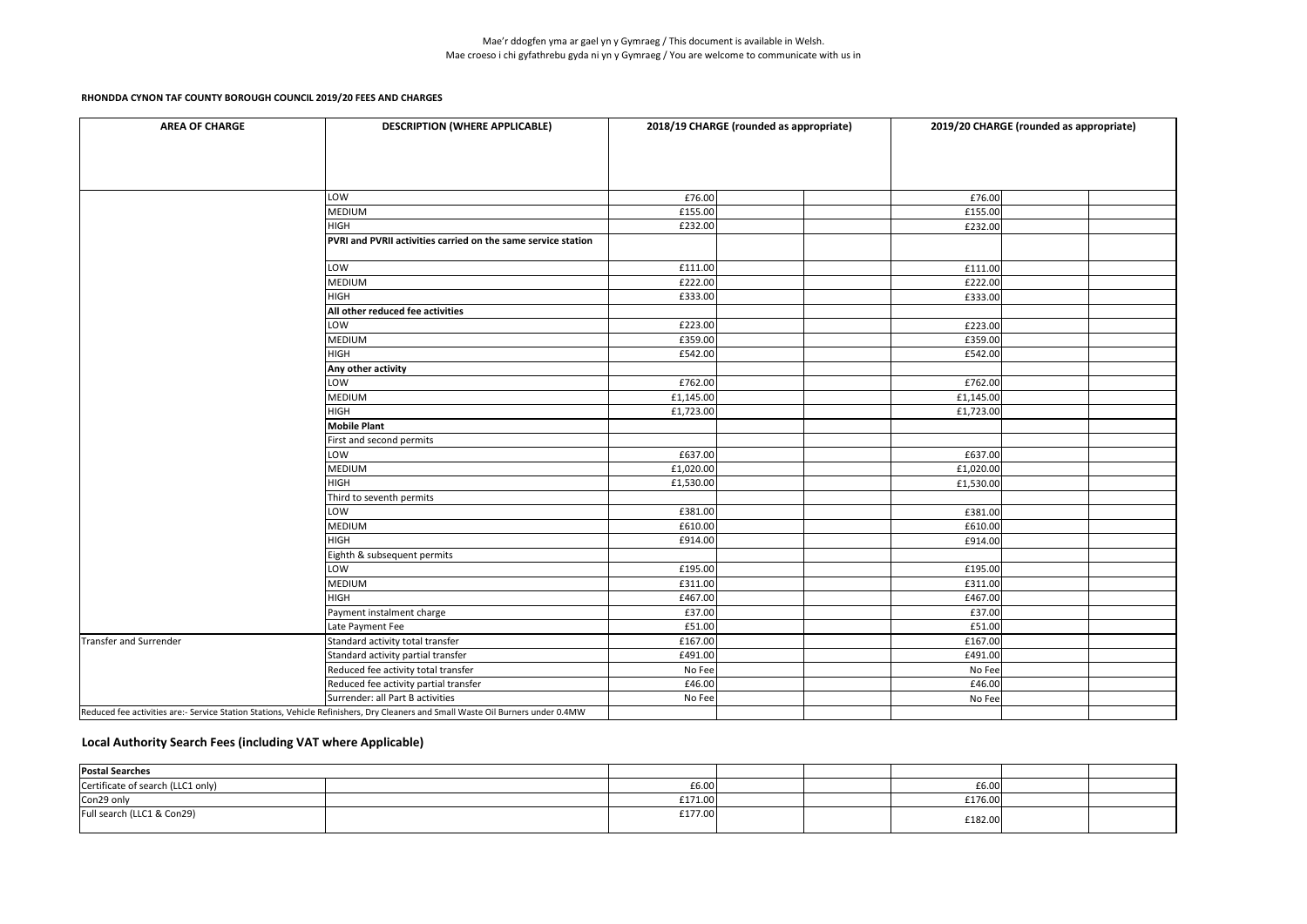### **Music Service**

| <b>AREA OF CHARGE</b>                                                                                                                                            | <b>DESCRIPTION (WHERE APPLICABLE)</b> | 2018/19 CHARGE (rounded as appropriate) | 2019/20 CHARGE (rounded as appropriate) |  |
|------------------------------------------------------------------------------------------------------------------------------------------------------------------|---------------------------------------|-----------------------------------------|-----------------------------------------|--|
|                                                                                                                                                                  |                                       |                                         |                                         |  |
|                                                                                                                                                                  |                                       |                                         |                                         |  |
|                                                                                                                                                                  |                                       |                                         |                                         |  |
| <b>Fast Track full search (residential property only)</b>                                                                                                        |                                       | £208.00                                 | £214.00                                 |  |
| Additional Enquires (submitted with a search)                                                                                                                    |                                       |                                         |                                         |  |
| Optional Con290 enquiries (No's 4-22)                                                                                                                            | each                                  | £22.80                                  | £23.50                                  |  |
| Additional parcels                                                                                                                                               | each                                  | £26.60                                  | £27.40                                  |  |
| Solicitors additional questions                                                                                                                                  | each                                  | £27.80                                  | £28.60                                  |  |
| Additional Enquires (submitted after a search)                                                                                                                   |                                       |                                         |                                         |  |
| Optional Con290 enquiries (No's 4-22)                                                                                                                            | each                                  | £22.80                                  | £23.50                                  |  |
| Solicitors Additional Questions                                                                                                                                  | each                                  | £48.00                                  | £49.40                                  |  |
| Commons registration search (No 22 on Con29)                                                                                                                     | each                                  | £22.80                                  | £23.50                                  |  |
| Please note that any CON290 optional part II enquiries that are submitted after a search or as a CON290 search only will<br>incur an additional £13.10 admin fee |                                       | £12.70                                  | £13.10                                  |  |

## **Parks and Countryside**

| Instrument Loan Scheme - excluding harps |                                | £37.00          | £38.10           |  |
|------------------------------------------|--------------------------------|-----------------|------------------|--|
| Course Fees - Pupil Contribution         | Depending in course            | £5.40 - £54.10  | $£5.40 - £54.10$ |  |
| Ensembles                                | Weekly for 1 child - per hour  | £1.58           | £1.60            |  |
|                                          | subsequent ensembles           | £1.05           | £1.10            |  |
|                                          | subsequent children - per hour | £1.05           | £1.10            |  |
| <b>Examination Fees</b>                  | Prep Test initial exam         | £34.00 - £35.00 | £34.00 - £35.00  |  |
|                                          | Grade 1                        | £38.00 - £39.00 | £38.00 - £39.00  |  |
|                                          | Grade 2                        | £44.00          | £44.00           |  |
|                                          | Grade 3                        | £49.50 - £50.00 | £49.50 - £50.00  |  |
|                                          | Grade 4                        | £55.00 - £59.00 | £55.00 - £59.00  |  |
|                                          | Grade 5                        | £59.00 - £62.00 | £59.00 - £62.00  |  |
|                                          | Grade 6                        | £68.00 - £72.00 | £68.00 - £72.00  |  |
|                                          | Grade 7                        | £75.00 - £80.00 | £75.00 - £80.00  |  |
|                                          | Grade 8                        | £87.00 - £90.00 | £87.00 - £90.00  |  |

| Cricket    | Season charge per team (adults)                | £450.00 |  | £450.00 |  |
|------------|------------------------------------------------|---------|--|---------|--|
|            | Season charge per team (concessions)           | £100.00 |  | £100.00 |  |
|            | Season charge per team (juniors 13-18)         | £50.00  |  | £50.00  |  |
|            | Season charge per team (12 and unders)         | £0.00   |  | £0.00   |  |
|            | Casual adult                                   | £72.15  |  | £74.25  |  |
|            | Casual junior                                  | £36.10  |  | £37.15  |  |
|            | Adults Mid-week artificial wicket - per match  | £54.05  |  | £55.60  |  |
|            | Juniors Mid-week artificial wicket - per match | £27.00  |  | £27.80  |  |
| Football 4 | Season charge per 1st Adult team               | £500.00 |  | £500.00 |  |
|            | Season charge per 2nd Adult team               | £350.00 |  | £350.00 |  |
|            | Season charge per 3rd Adult team onwards       | £200.00 |  | £200.00 |  |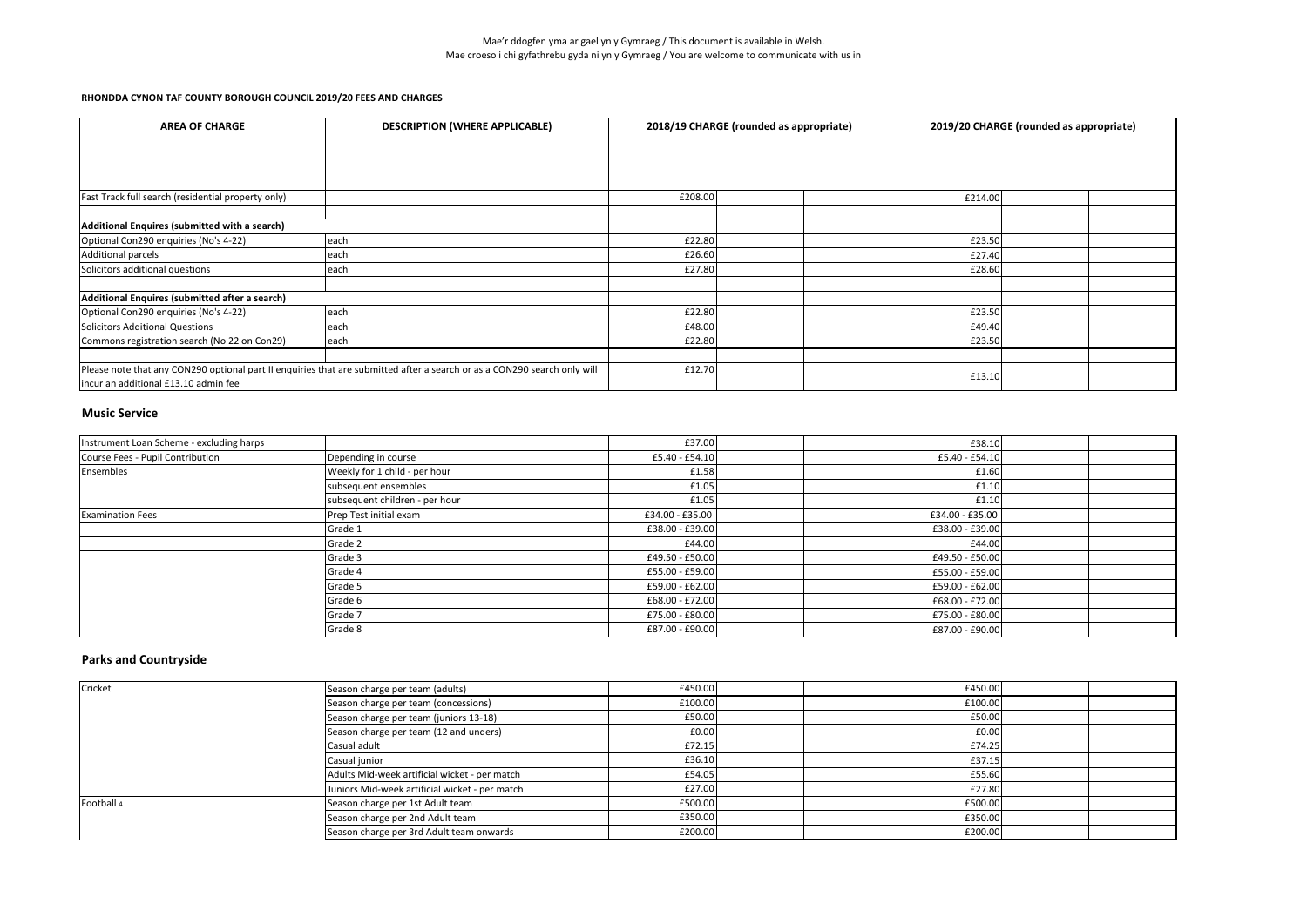| <b>AREA OF CHARGE</b>        | <b>DESCRIPTION (WHERE APPLICABLE)</b>             | 2018/19 CHARGE (rounded as appropriate) | 2019/20 CHARGE (rounded as appropriate) |
|------------------------------|---------------------------------------------------|-----------------------------------------|-----------------------------------------|
|                              |                                                   |                                         |                                         |
|                              | Season charge per team (juniors 13-18)            | £50.00                                  | £50.00                                  |
|                              | Season charge per team (12 and unders)            | £0.00                                   | £0.00                                   |
|                              | Casual Adult - per match                          | £72.15                                  | £74.25                                  |
|                              | Casual Junior - per match                         | £36.10                                  | £37.15                                  |
|                              | Artificial pitch adult with lights - per hour     | £54.05                                  | N/A                                     |
|                              | 1/2 Field - per hour                              | £27.00                                  | N/A                                     |
|                              | Artificial pitch adult without lights - per hour  | £36.05                                  | N/A                                     |
|                              | 1/2 Field - per hour                              | £18.00                                  | N/A                                     |
|                              | Artificial pitch junior with lights - per hour    | £27.00                                  | N/A                                     |
|                              | 1/2 Field - per hour                              | £13.55                                  | N/A                                     |
|                              | Artificial pitch junior without lights - per hour | £8.75                                   | N/A                                     |
|                              | 1/2 Field - per hour                              | £4.40                                   | N/A                                     |
|                              | Extra Marking of Field - per hour                 | £43.05                                  | £44.30                                  |
| Rugby                        | Season charge per 1st Adult team                  | £500.00                                 | £500.00                                 |
|                              | Season charge per 2nd Adult team                  | £350.00                                 | £350.00                                 |
|                              | Season charge per 3rd Adult team onwards          | £200.00                                 | £200.00                                 |
|                              | Season charge per team (juniors 13-18)            | £50.00                                  | £50.00                                  |
|                              | Season charge per team (12 and unders)            | £0.00                                   | £0.00                                   |
|                              | Casual adult - per match                          | £72.15                                  | £74.25                                  |
|                              | Casual junior - per match                         | £36.10                                  | £37.15                                  |
| Hire of Artificial Pitches 4 | Adult - full pitch                                | N/A                                     | £55.00                                  |
|                              | Adult - half pitch                                | N/A                                     | £27.50                                  |
|                              | Junior - full pitch                               | N/A                                     | £25.00                                  |
|                              | Junior - half pitch                               | N/A                                     | £12.50                                  |
|                              | Commercial - full pitch                           | N/A                                     | £110.00                                 |
|                              | Commercial - half pitch                           | N/A                                     | £55.00                                  |
| Athletics                    | Ynys athletic track - per hour                    | £39.35                                  | £40.50                                  |
|                              | Ynys athletic track - full day                    | £313.45                                 | £322.55                                 |
|                              | Seasonal Fee for Athletics                        | £150.00                                 | £150.00                                 |
| Lido (Pontypridd)            | Adult Swim (entry fee)                            | £2.00                                   | £2.00                                   |
|                              | Activities                                        | £2.55                                   | £2.55                                   |
| Catering vans                | per visit                                         | £125.45                                 | £129.10                                 |
| Special events               | per event                                         | £93.95                                  | £96.65                                  |
| Tennis                       | Seasonal Fee per Tennis Club                      | £150.00                                 | £150.00                                 |
|                              | Season ticket adult                               | £65.80                                  | £67.70                                  |
|                              | Season ticket junior                              | £32.90                                  | £33.85                                  |
|                              | Casual game adult per court/ hour                 | £3.90                                   | £4.00                                   |
|                              | Casual game junior per court/ hour                | £1.95                                   | £2.00                                   |
|                              | Casual game mixed per court/ hour                 | £3.45                                   | £3.55                                   |
| Golf                         | Adult per round                                   | £4.65                                   | £4.80                                   |
|                              | Junior per round                                  | £2.30                                   | £2.35                                   |
| Bowls                        | Season ticket per adult team                      | £450.00                                 | £450.00                                 |
|                              | Season ticket per OAP team                        | £100.00                                 | £100.00                                 |
|                              | Season charge per team (juniors 13-18)            | £50.00                                  | £50.00                                  |
|                              | Season charge per team (12 and unders)            | £0.00                                   | £0.00                                   |
|                              |                                                   |                                         |                                         |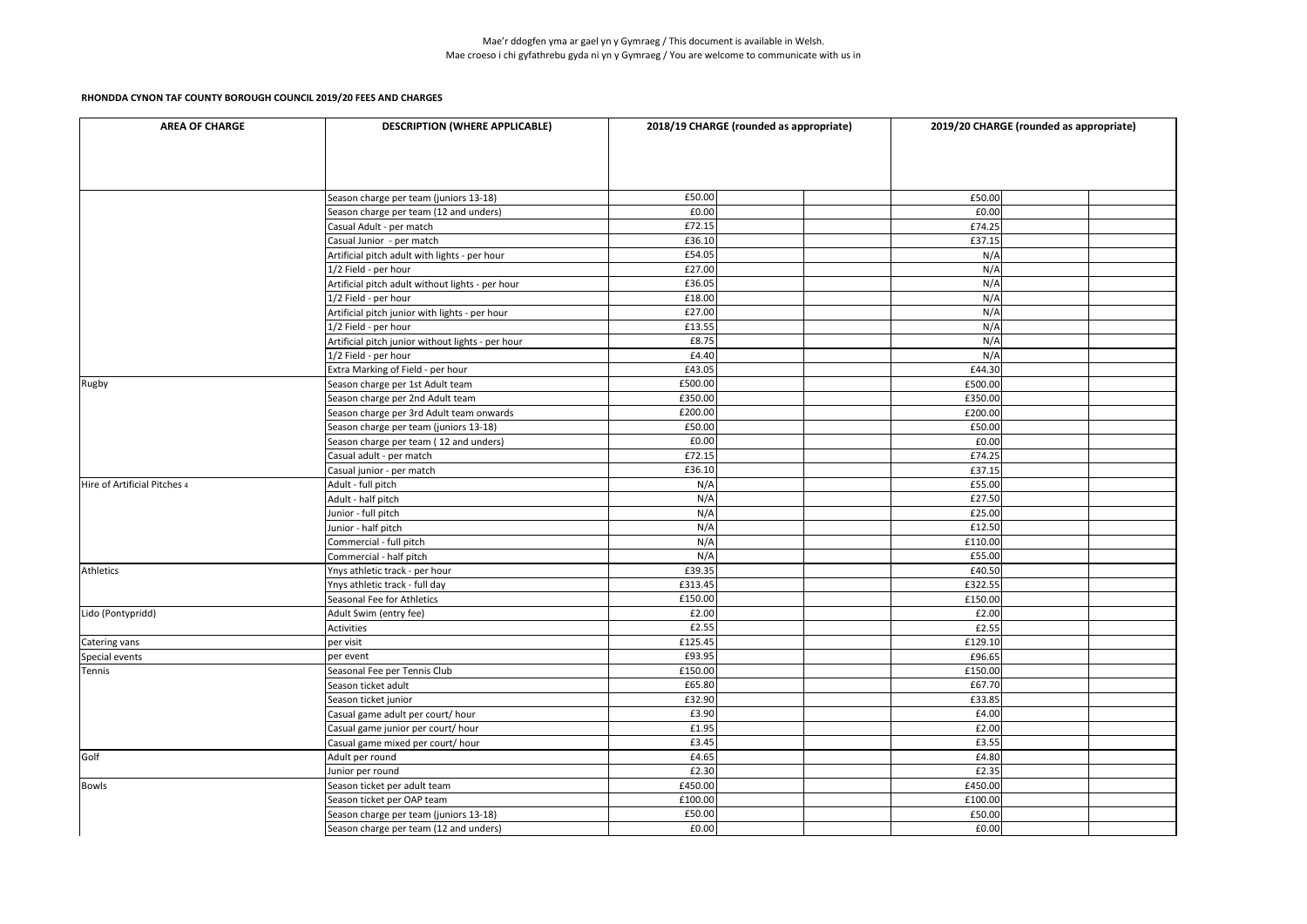### **Pest Control**

| <b>AREA OF CHARGE</b>            | <b>DESCRIPTION (WHERE APPLICABLE)</b>                                                                                    | 2018/19 CHARGE (rounded as appropriate) | 2019/20 CHARGE (rounded as appropriate) |  |
|----------------------------------|--------------------------------------------------------------------------------------------------------------------------|-----------------------------------------|-----------------------------------------|--|
|                                  |                                                                                                                          |                                         |                                         |  |
|                                  |                                                                                                                          |                                         |                                         |  |
|                                  |                                                                                                                          |                                         |                                         |  |
|                                  | Match rink fees per rink                                                                                                 | £3.80                                   | £3.90                                   |  |
|                                  | Casual adult game per hour                                                                                               | £3.45                                   | £3.55                                   |  |
|                                  | Casual junior/OAP game per hour                                                                                          | £2.25                                   | £2.30                                   |  |
| Hire of Pavilions                | Play groups per daily session                                                                                            | £13.04                                  | £13.40                                  |  |
|                                  | Hire for parties per hour                                                                                                | £23.50                                  | £24.20                                  |  |
| Multi Sports Areas               | Adult with lights                                                                                                        | £27.00                                  | £27.80                                  |  |
|                                  | Adult without lights                                                                                                     | £18.00                                  | £18.50                                  |  |
|                                  | Junior with lights                                                                                                       | £13.60                                  | £14.00                                  |  |
|                                  | Junior without lights                                                                                                    | £4.40                                   | £4.55                                   |  |
| Funfairs                         | Operating days                                                                                                           | £313.45                                 | £322.55                                 |  |
|                                  | Non operating days                                                                                                       | £156.65                                 | £161.20                                 |  |
|                                  | Operating days (land rental only)                                                                                        | £261.21                                 | £268.80                                 |  |
|                                  | Non operating days (land rental only)                                                                                    | £130.54                                 | £134.35                                 |  |
| Miscellaneous                    | Hourly rate for attendant at training                                                                                    | £13.05                                  | £13.45                                  |  |
|                                  | Non Cancellation Charge                                                                                                  | £39.05                                  | £40.20                                  |  |
|                                  | Floodlights                                                                                                              | £12.55                                  | £12.90                                  |  |
|                                  | 4 - Football and Hire of Artificial Pitches - revised pricing policy as agreed by Cabinet on 18th December 2018 (to come |                                         |                                         |  |
| into effect from 1st April 2019) |                                                                                                                          |                                         |                                         |  |

| Domestic Premises                                  | Rats/Mice - Maximum of 3 visits                                                                   | £27.60  | £28.40  |  |
|----------------------------------------------------|---------------------------------------------------------------------------------------------------|---------|---------|--|
|                                                    | Cockroaches - Maximum of three visits - indoors only - if we are                                  | £27.60  |         |  |
|                                                    | unable to get access on an agreed appointment, this is included                                   |         | £28.40  |  |
|                                                    | as a visit.                                                                                       |         |         |  |
|                                                    | Bedbugs -single treatment                                                                         | £27.60  | £28.40  |  |
|                                                    | Fleas, Wasps, Carpet Beetles and Bees - single inside treatment                                   | £49.60  | £51.00  |  |
|                                                    |                                                                                                   |         |         |  |
|                                                    | Ants - single inside treatment only                                                               | £49.60  | £51.00  |  |
| Registered Social Landlords requiring treatment of | Rats/Mice - Maximum of 3 treatments                                                               | £205.40 | £211.40 |  |
| empty residential properties                       | Insects - Single treatments apart from cockroaches which may<br>require a maximum of three visits | £100.80 | £103.70 |  |

# **Planning Services**

| Development Control (vat and postage included where applicable) |                                      |       |       |  |
|-----------------------------------------------------------------|--------------------------------------|-------|-------|--|
| Access to Information Photocopying Charges                      | Duplicate copies of decision notices | £5.25 | £5.40 |  |
| Copies of Plans                                                 | A4 black and white per copy          | £0.10 | £0.11 |  |
|                                                                 | A4 colour per copy                   | £0.32 | £0.33 |  |
|                                                                 | A3 black and white per copy          | f0.21 | E0.21 |  |
|                                                                 | A3 colour per copy                   | E0.53 | £0.54 |  |
|                                                                 | A2 initial copy                      | £3.20 | £3.30 |  |
|                                                                 | A2 subsequent copy                   | £1.60 | £1.65 |  |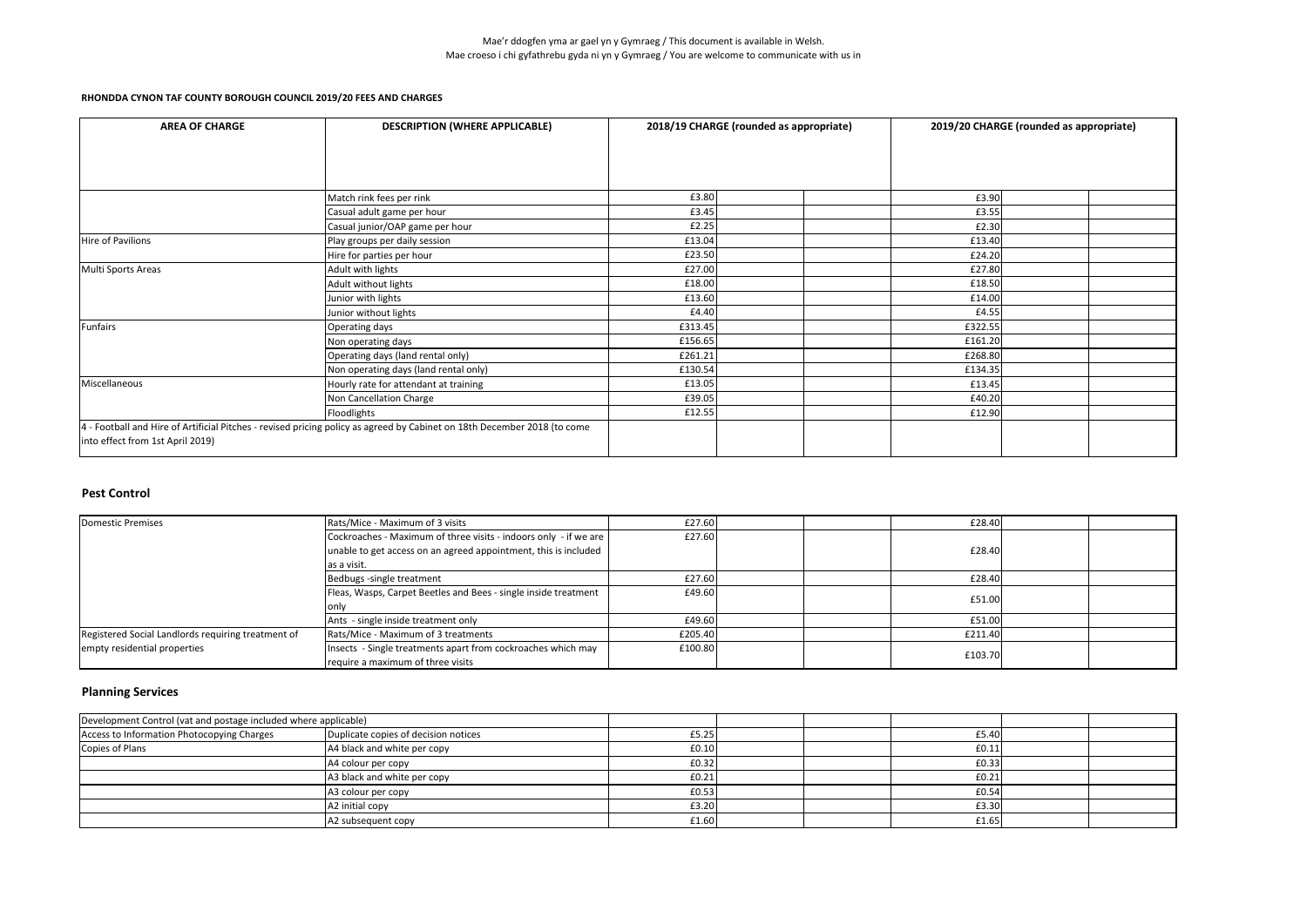| <b>AREA OF CHARGE</b>                                                               | <b>DESCRIPTION (WHERE APPLICABLE)</b>       | 2018/19 CHARGE (rounded as appropriate) |  |        | 2019/20 CHARGE (rounded as appropriate) |  |
|-------------------------------------------------------------------------------------|---------------------------------------------|-----------------------------------------|--|--------|-----------------------------------------|--|
|                                                                                     |                                             |                                         |  |        |                                         |  |
|                                                                                     | A1 initial copy                             | £5.25                                   |  | £5.40  |                                         |  |
|                                                                                     | A1 subsequent copy                          | £2.65                                   |  | £2.75  |                                         |  |
|                                                                                     | A0 initial copy                             | £8.45                                   |  | £8.70  |                                         |  |
|                                                                                     | A0 subsequent copy                          | £4.20                                   |  | £4.30  |                                         |  |
| Provision of information not normally part of planning                              | E27.10 min charge for up to 30 mins         | £26.35                                  |  | £27.10 |                                         |  |
| duties e.g. The provision of site histories to companies<br>for commercial purposes | After 30 mins charges at £13.60 per 30 mins | £13.20                                  |  | £13.60 |                                         |  |

| Town and Country Planning (Fees For Applications, Deemed Applications and Site Visits) (Wales) Regulations 2015<br>Householder Extension and Alterations (Including<br>Where the application relates to one dwelling house<br>£190 per application<br>£190 per application<br>£380 per application<br>Outline Applications)<br>Where application relates to 2 or more dwelling houses<br>£380 per application<br><b>New Dwellings</b><br>£380 per 0.1 hectare<br>Outline applications - Site area defined as area edged red on<br>£380 per 0.1 hectare (or<br>(or part thereof)<br>your site plan<br>part thereof)<br>£9,500 and additional<br>£100 for each 0.1<br>£9,500 and additional<br>hectare in excess of 2.5<br>£100 for each 0.1<br>hectares. Maximum £<br>Site area exceeding 2.5 hectares<br>hectare in excess of 2.5<br>143,750.<br>hectares. Maximum £<br>143,750.<br>£380 per dwelling<br>Full and Reserved Matters applications<br>£380 per dwelling<br>£19,000 and additional<br>£100 for each dwelling<br>£19,000 and additional<br>in excess of 50 dwelling<br>£100 for each dwelling<br>houses. Maximum £<br>in excess of 50 dwelling<br>Where the number of dwelling houses exceeds 50<br>287,500<br>houses. Maximum £<br>287,500<br>Non Residential and Non Agricultural Building Works<br>£380 per 0.1 hectare<br>£380 per 0.1 hectare (or<br>Outline applications - Site area defined as area edged red on<br>(or part thereof)<br>part thereof)<br>your site plan<br>£9,500 and additional<br>£100 for each 0.1<br>£9,500 and additional<br>hectare in excess of 2.5<br>£100 for each 0.1<br>hectares. Maximum<br>hectare in excess of 2.5<br>Site area exceeding 2.5 hectares<br>£143,750.<br>hectares. Maximum |  |  |           |  |
|-------------------------------------------------------------------------------------------------------------------------------------------------------------------------------------------------------------------------------------------------------------------------------------------------------------------------------------------------------------------------------------------------------------------------------------------------------------------------------------------------------------------------------------------------------------------------------------------------------------------------------------------------------------------------------------------------------------------------------------------------------------------------------------------------------------------------------------------------------------------------------------------------------------------------------------------------------------------------------------------------------------------------------------------------------------------------------------------------------------------------------------------------------------------------------------------------------------------------------------------------------------------------------------------------------------------------------------------------------------------------------------------------------------------------------------------------------------------------------------------------------------------------------------------------------------------------------------------------------------------------------------------------------------------------------------------------------------------------------------------|--|--|-----------|--|
|                                                                                                                                                                                                                                                                                                                                                                                                                                                                                                                                                                                                                                                                                                                                                                                                                                                                                                                                                                                                                                                                                                                                                                                                                                                                                                                                                                                                                                                                                                                                                                                                                                                                                                                                           |  |  |           |  |
|                                                                                                                                                                                                                                                                                                                                                                                                                                                                                                                                                                                                                                                                                                                                                                                                                                                                                                                                                                                                                                                                                                                                                                                                                                                                                                                                                                                                                                                                                                                                                                                                                                                                                                                                           |  |  |           |  |
|                                                                                                                                                                                                                                                                                                                                                                                                                                                                                                                                                                                                                                                                                                                                                                                                                                                                                                                                                                                                                                                                                                                                                                                                                                                                                                                                                                                                                                                                                                                                                                                                                                                                                                                                           |  |  |           |  |
|                                                                                                                                                                                                                                                                                                                                                                                                                                                                                                                                                                                                                                                                                                                                                                                                                                                                                                                                                                                                                                                                                                                                                                                                                                                                                                                                                                                                                                                                                                                                                                                                                                                                                                                                           |  |  |           |  |
|                                                                                                                                                                                                                                                                                                                                                                                                                                                                                                                                                                                                                                                                                                                                                                                                                                                                                                                                                                                                                                                                                                                                                                                                                                                                                                                                                                                                                                                                                                                                                                                                                                                                                                                                           |  |  |           |  |
|                                                                                                                                                                                                                                                                                                                                                                                                                                                                                                                                                                                                                                                                                                                                                                                                                                                                                                                                                                                                                                                                                                                                                                                                                                                                                                                                                                                                                                                                                                                                                                                                                                                                                                                                           |  |  |           |  |
|                                                                                                                                                                                                                                                                                                                                                                                                                                                                                                                                                                                                                                                                                                                                                                                                                                                                                                                                                                                                                                                                                                                                                                                                                                                                                                                                                                                                                                                                                                                                                                                                                                                                                                                                           |  |  |           |  |
|                                                                                                                                                                                                                                                                                                                                                                                                                                                                                                                                                                                                                                                                                                                                                                                                                                                                                                                                                                                                                                                                                                                                                                                                                                                                                                                                                                                                                                                                                                                                                                                                                                                                                                                                           |  |  |           |  |
|                                                                                                                                                                                                                                                                                                                                                                                                                                                                                                                                                                                                                                                                                                                                                                                                                                                                                                                                                                                                                                                                                                                                                                                                                                                                                                                                                                                                                                                                                                                                                                                                                                                                                                                                           |  |  |           |  |
|                                                                                                                                                                                                                                                                                                                                                                                                                                                                                                                                                                                                                                                                                                                                                                                                                                                                                                                                                                                                                                                                                                                                                                                                                                                                                                                                                                                                                                                                                                                                                                                                                                                                                                                                           |  |  |           |  |
|                                                                                                                                                                                                                                                                                                                                                                                                                                                                                                                                                                                                                                                                                                                                                                                                                                                                                                                                                                                                                                                                                                                                                                                                                                                                                                                                                                                                                                                                                                                                                                                                                                                                                                                                           |  |  |           |  |
|                                                                                                                                                                                                                                                                                                                                                                                                                                                                                                                                                                                                                                                                                                                                                                                                                                                                                                                                                                                                                                                                                                                                                                                                                                                                                                                                                                                                                                                                                                                                                                                                                                                                                                                                           |  |  |           |  |
|                                                                                                                                                                                                                                                                                                                                                                                                                                                                                                                                                                                                                                                                                                                                                                                                                                                                                                                                                                                                                                                                                                                                                                                                                                                                                                                                                                                                                                                                                                                                                                                                                                                                                                                                           |  |  |           |  |
|                                                                                                                                                                                                                                                                                                                                                                                                                                                                                                                                                                                                                                                                                                                                                                                                                                                                                                                                                                                                                                                                                                                                                                                                                                                                                                                                                                                                                                                                                                                                                                                                                                                                                                                                           |  |  |           |  |
|                                                                                                                                                                                                                                                                                                                                                                                                                                                                                                                                                                                                                                                                                                                                                                                                                                                                                                                                                                                                                                                                                                                                                                                                                                                                                                                                                                                                                                                                                                                                                                                                                                                                                                                                           |  |  |           |  |
|                                                                                                                                                                                                                                                                                                                                                                                                                                                                                                                                                                                                                                                                                                                                                                                                                                                                                                                                                                                                                                                                                                                                                                                                                                                                                                                                                                                                                                                                                                                                                                                                                                                                                                                                           |  |  |           |  |
|                                                                                                                                                                                                                                                                                                                                                                                                                                                                                                                                                                                                                                                                                                                                                                                                                                                                                                                                                                                                                                                                                                                                                                                                                                                                                                                                                                                                                                                                                                                                                                                                                                                                                                                                           |  |  |           |  |
|                                                                                                                                                                                                                                                                                                                                                                                                                                                                                                                                                                                                                                                                                                                                                                                                                                                                                                                                                                                                                                                                                                                                                                                                                                                                                                                                                                                                                                                                                                                                                                                                                                                                                                                                           |  |  |           |  |
|                                                                                                                                                                                                                                                                                                                                                                                                                                                                                                                                                                                                                                                                                                                                                                                                                                                                                                                                                                                                                                                                                                                                                                                                                                                                                                                                                                                                                                                                                                                                                                                                                                                                                                                                           |  |  |           |  |
|                                                                                                                                                                                                                                                                                                                                                                                                                                                                                                                                                                                                                                                                                                                                                                                                                                                                                                                                                                                                                                                                                                                                                                                                                                                                                                                                                                                                                                                                                                                                                                                                                                                                                                                                           |  |  |           |  |
|                                                                                                                                                                                                                                                                                                                                                                                                                                                                                                                                                                                                                                                                                                                                                                                                                                                                                                                                                                                                                                                                                                                                                                                                                                                                                                                                                                                                                                                                                                                                                                                                                                                                                                                                           |  |  |           |  |
|                                                                                                                                                                                                                                                                                                                                                                                                                                                                                                                                                                                                                                                                                                                                                                                                                                                                                                                                                                                                                                                                                                                                                                                                                                                                                                                                                                                                                                                                                                                                                                                                                                                                                                                                           |  |  |           |  |
|                                                                                                                                                                                                                                                                                                                                                                                                                                                                                                                                                                                                                                                                                                                                                                                                                                                                                                                                                                                                                                                                                                                                                                                                                                                                                                                                                                                                                                                                                                                                                                                                                                                                                                                                           |  |  |           |  |
|                                                                                                                                                                                                                                                                                                                                                                                                                                                                                                                                                                                                                                                                                                                                                                                                                                                                                                                                                                                                                                                                                                                                                                                                                                                                                                                                                                                                                                                                                                                                                                                                                                                                                                                                           |  |  |           |  |
|                                                                                                                                                                                                                                                                                                                                                                                                                                                                                                                                                                                                                                                                                                                                                                                                                                                                                                                                                                                                                                                                                                                                                                                                                                                                                                                                                                                                                                                                                                                                                                                                                                                                                                                                           |  |  |           |  |
|                                                                                                                                                                                                                                                                                                                                                                                                                                                                                                                                                                                                                                                                                                                                                                                                                                                                                                                                                                                                                                                                                                                                                                                                                                                                                                                                                                                                                                                                                                                                                                                                                                                                                                                                           |  |  |           |  |
|                                                                                                                                                                                                                                                                                                                                                                                                                                                                                                                                                                                                                                                                                                                                                                                                                                                                                                                                                                                                                                                                                                                                                                                                                                                                                                                                                                                                                                                                                                                                                                                                                                                                                                                                           |  |  |           |  |
|                                                                                                                                                                                                                                                                                                                                                                                                                                                                                                                                                                                                                                                                                                                                                                                                                                                                                                                                                                                                                                                                                                                                                                                                                                                                                                                                                                                                                                                                                                                                                                                                                                                                                                                                           |  |  |           |  |
|                                                                                                                                                                                                                                                                                                                                                                                                                                                                                                                                                                                                                                                                                                                                                                                                                                                                                                                                                                                                                                                                                                                                                                                                                                                                                                                                                                                                                                                                                                                                                                                                                                                                                                                                           |  |  |           |  |
|                                                                                                                                                                                                                                                                                                                                                                                                                                                                                                                                                                                                                                                                                                                                                                                                                                                                                                                                                                                                                                                                                                                                                                                                                                                                                                                                                                                                                                                                                                                                                                                                                                                                                                                                           |  |  |           |  |
|                                                                                                                                                                                                                                                                                                                                                                                                                                                                                                                                                                                                                                                                                                                                                                                                                                                                                                                                                                                                                                                                                                                                                                                                                                                                                                                                                                                                                                                                                                                                                                                                                                                                                                                                           |  |  | £143,750. |  |
|                                                                                                                                                                                                                                                                                                                                                                                                                                                                                                                                                                                                                                                                                                                                                                                                                                                                                                                                                                                                                                                                                                                                                                                                                                                                                                                                                                                                                                                                                                                                                                                                                                                                                                                                           |  |  |           |  |
| £190 per application<br>Full and Reserved Matters applications: (i) Creating not more                                                                                                                                                                                                                                                                                                                                                                                                                                                                                                                                                                                                                                                                                                                                                                                                                                                                                                                                                                                                                                                                                                                                                                                                                                                                                                                                                                                                                                                                                                                                                                                                                                                     |  |  |           |  |
| £190 per application<br>than 40 sq. metres additional floor space                                                                                                                                                                                                                                                                                                                                                                                                                                                                                                                                                                                                                                                                                                                                                                                                                                                                                                                                                                                                                                                                                                                                                                                                                                                                                                                                                                                                                                                                                                                                                                                                                                                                         |  |  |           |  |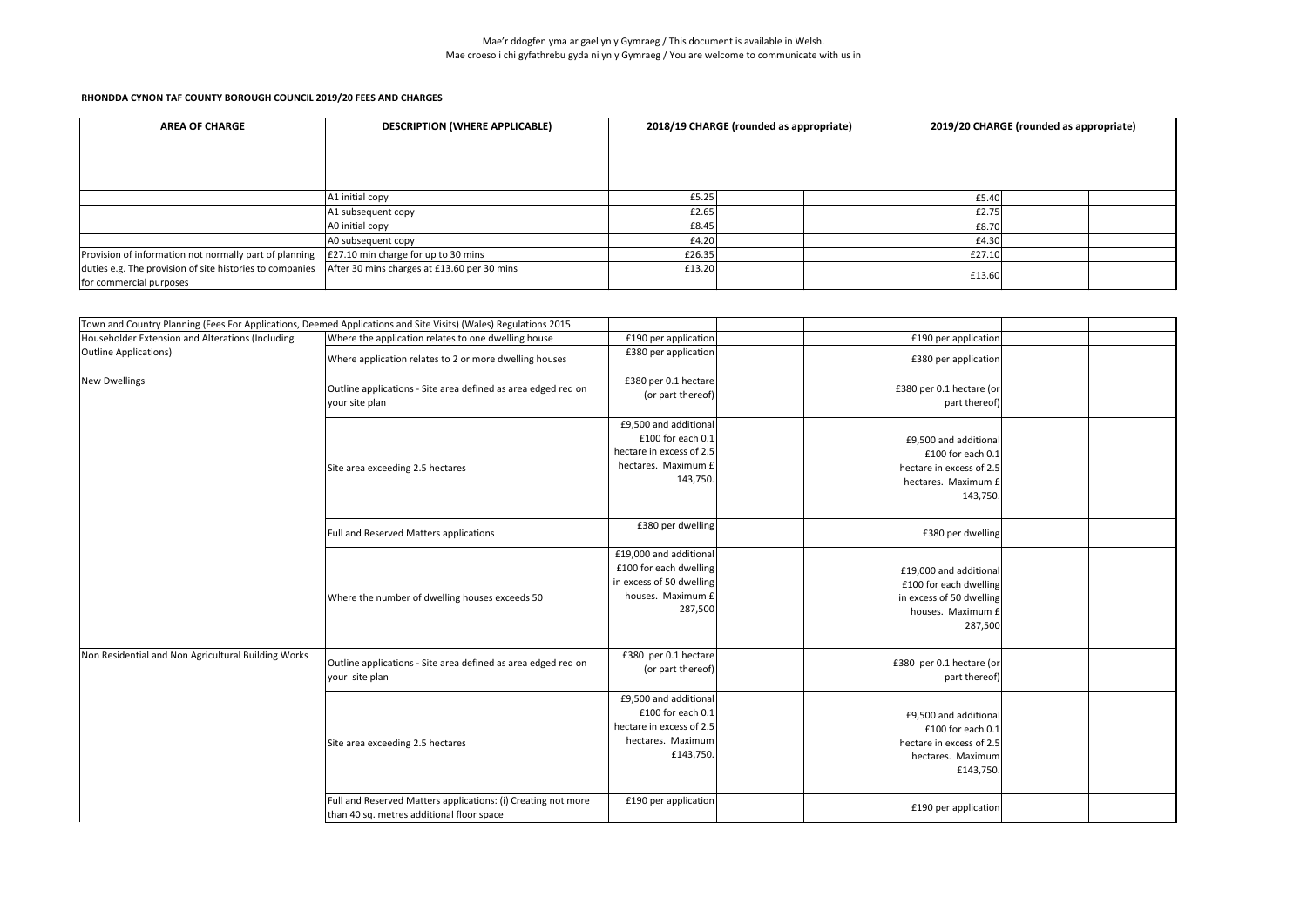Mae'r ddogfen yma ar gael yn y Gymraeg / This document is available in Welsh. Mae croeso i chi gyfathrebu gyda ni yn y Gymraeg / You are welcome to communicate with us in

| <b>AREA OF CHARGE</b>                                                                                        | <b>DESCRIPTION (WHERE APPLICABLE)</b>                                                 |                                                                                                            | 2018/19 CHARGE (rounded as appropriate) |                                                                                                            | 2019/20 CHARGE (rounded as appropriate) |  |
|--------------------------------------------------------------------------------------------------------------|---------------------------------------------------------------------------------------|------------------------------------------------------------------------------------------------------------|-----------------------------------------|------------------------------------------------------------------------------------------------------------|-----------------------------------------|--|
|                                                                                                              |                                                                                       |                                                                                                            |                                         |                                                                                                            |                                         |  |
|                                                                                                              | (ii) Creating 41 -75 sq. metres additional floor space                                | £380 per application                                                                                       |                                         | £380 per application                                                                                       |                                         |  |
|                                                                                                              | (iii) Thereafter £380.00 per 75 sq. Metres (or part thereof)                          | Maximum £287,500                                                                                           |                                         | <b>Maximum £287,500</b>                                                                                    |                                         |  |
| Agricultural Buildings (other than glasshouses)                                                              | Outline applications - Site area defined as area edged red on<br>your site plan       | £380 per 0.1 hectare<br>(or part thereof)                                                                  |                                         | £380 per 0.1 hectare (or<br>part thereof)                                                                  |                                         |  |
|                                                                                                              | Site area exceeding 2.5 hectares                                                      | £9,500 and additional<br>£100 for each 0.1<br>hectare in excess of 2.5<br>hectares. Maximum<br>£143,750.   |                                         | £9,500 and additional<br>£100 for each $0.1$<br>hectare in excess of 2.5<br>hectares. Maximum<br>£143,750. |                                         |  |
|                                                                                                              | Full And Reserved Matters applications : (i) 465 sq. metres of<br>floor space or less | £70 per application                                                                                        |                                         | £70 per application                                                                                        |                                         |  |
|                                                                                                              | (ii) 466 -540 sq. metres of floor space                                               | £380 per application                                                                                       |                                         | £380 per application                                                                                       |                                         |  |
|                                                                                                              | (iii) Thereafter £380 per 75 sq. metres (or part thereof)                             | Maximum £287,500                                                                                           |                                         | <b>Maximum £287,500</b>                                                                                    |                                         |  |
| Erection of Glasshouses etc on Land for the Purpose of                                                       | 465 sq. metres of floor space or less                                                 | £70 per application                                                                                        |                                         | £70 per application                                                                                        |                                         |  |
| Agriculture (including outline applications) : -                                                             | more than 465 sq. metres of floor space                                               | £2,150 per application                                                                                     |                                         | £2,150 per application                                                                                     |                                         |  |
| Applications for Approval of Reserved Matters                                                                |                                                                                       | £380 per application                                                                                       |                                         | £380 per application                                                                                       |                                         |  |
| Change of use to / Sub - division Dwellings                                                                  |                                                                                       | £380 per application                                                                                       |                                         | £380 per application                                                                                       |                                         |  |
|                                                                                                              | Where the change of use is to use as more than 50 dwelling<br>houses                  | £19,000 and an<br>additional £100 for<br>each dwelling in excess<br>of 50 dwellings.<br>Maximum £287,500   |                                         | £19,000 and an<br>additional £100 for each<br>dwelling in excess of 50<br>dwellings. Maximum<br>£287,500   |                                         |  |
| Use of Land for the Winning and Working of Minerals,<br>the Storage of Minerals or the Disposal of Refuse or |                                                                                       | £190 per 0.1 hectare<br>(or part thereof)                                                                  |                                         | £190 per 0.1 hectare (or<br>part thereof)                                                                  |                                         |  |
| <b>Waste Materials</b>                                                                                       | Site Area exceeding 15 hectares                                                       | £28,500 and an<br>additional £100 for<br>each 0.1 hectare in<br>excess of 15 hectares.<br>Maximum £74,800. |                                         | £28,500 and an<br>additional £100 for each<br>0.1 hectare in excess of<br>15 hectares. Maximum<br>£74,800. |                                         |  |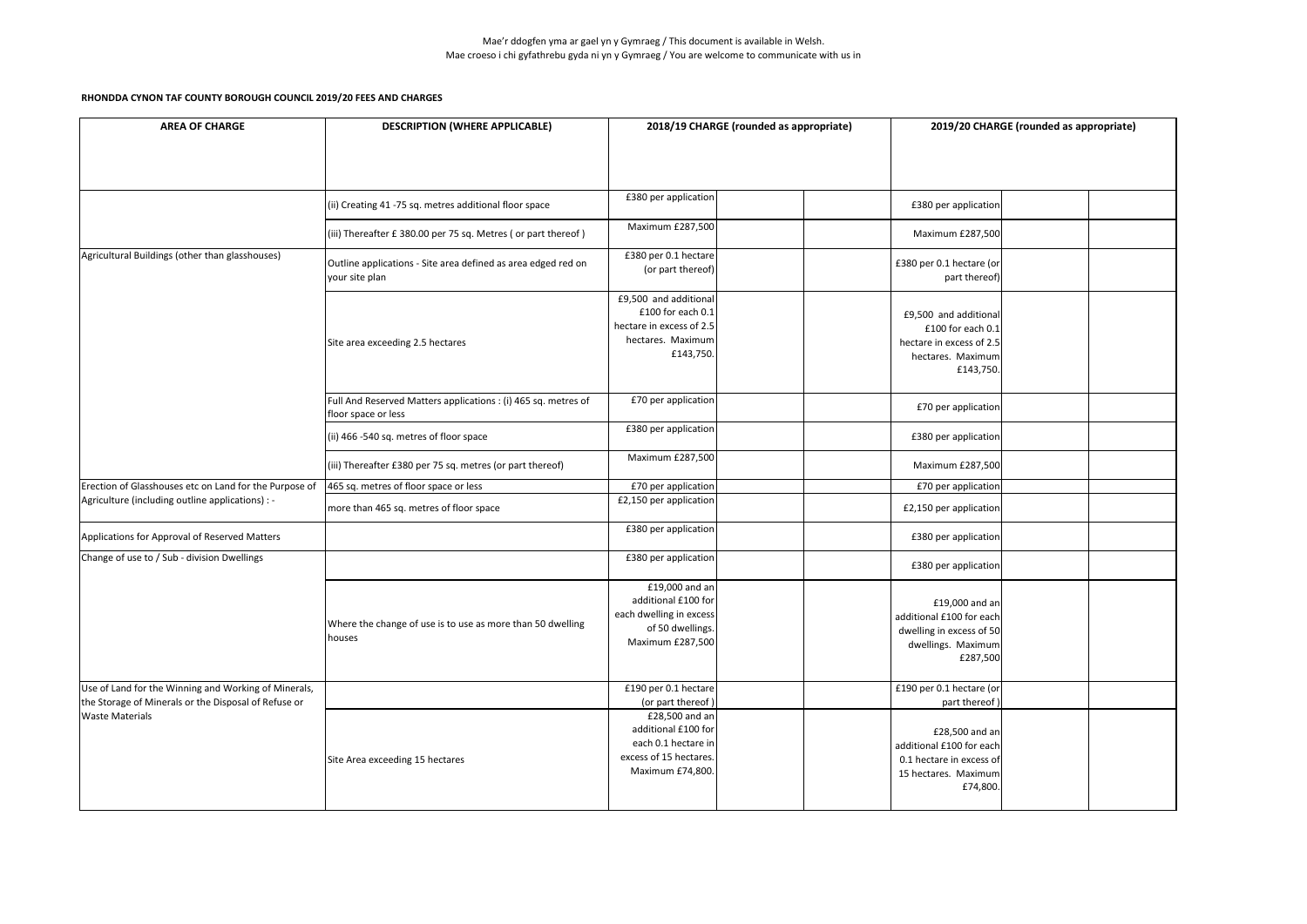| <b>AREA OF CHARGE</b>                                                           | <b>DESCRIPTION (WHERE APPLICABLE)</b>                                                                                                           |                                                                                                              | 2018/19 CHARGE (rounded as appropriate) | 2019/20 CHARGE (rounded as appropriate)                                                                      |  |  |
|---------------------------------------------------------------------------------|-------------------------------------------------------------------------------------------------------------------------------------------------|--------------------------------------------------------------------------------------------------------------|-----------------------------------------|--------------------------------------------------------------------------------------------------------------|--|--|
|                                                                                 |                                                                                                                                                 |                                                                                                              |                                         |                                                                                                              |  |  |
| Other Changes of Use                                                            | NB Changes of use involving building or other " works " will be<br>charged at a rate for the works where the fee is higher than £<br>380.00     | £380 per application                                                                                         |                                         | £380 per application                                                                                         |  |  |
| Plant and Machinery                                                             | Site area defined as area edged red on your site plan                                                                                           | £385 per 0.1 hectare<br>(or part thereof)                                                                    |                                         | £385 per 0.1 hectare (or<br>part thereof)                                                                    |  |  |
|                                                                                 | Site area exceeding 5 hectares                                                                                                                  | £19,000 and an<br>additional £100 for<br>each 0.1 hectare in<br>excess of 5 hectares.<br>Maximum £287,500    |                                         | £19,000 and an<br>additional £100 for each<br>0.1 hectare in excess of<br>5 hectares. Maximum<br>£287,500    |  |  |
| Playing Fields                                                                  | For non profit making clubs or recreational organisations. NB<br>This does not apply to the erection of buildings.                              | £385 per application                                                                                         |                                         | £385 per application                                                                                         |  |  |
| Car Parks, Service Roads and Means of Access for<br><b>Existing Development</b> |                                                                                                                                                 | £190 per application                                                                                         |                                         | £190 per application                                                                                         |  |  |
| Operations connected with Exploratory Drilling for Oil<br>or Natural Gas        |                                                                                                                                                 | £380 per 0.1 hectare<br>(or part thereof)                                                                    |                                         | £380 per 0.1 hectare (or<br>part thereof)                                                                    |  |  |
|                                                                                 | Site Area exceeding 7.5 Hectares                                                                                                                | £28,500 and an<br>additional £100 for<br>each 0.1 hectare in<br>excess of 7.5 hectares.<br>Maximum £287,500. |                                         | £28,500 and an<br>additional £100 for each<br>0.1 hectare in excess of<br>7.5 hectares. Maximum<br>£287,500. |  |  |
| All other Operations (including the winning and working<br>of minerals)         |                                                                                                                                                 | £190.00 per 0.1 hectare<br>(or part thereof) of the<br>site area to a maximum<br>of £287,500                 |                                         | £190 per 0.1 hectare (or<br>part thereof) of the site<br>area to a maximum of<br>£287,500                    |  |  |
| Variation or Removal of Conditions                                              | Including applications to renew planning permissions, where<br>the development has not begun and the consent has not yet<br>become time expired | £190 per application                                                                                         |                                         | £190 per application                                                                                         |  |  |
| Advertisements                                                                  | (i) A sign erected on business premises in connection with that<br>business                                                                     | £100 per site                                                                                                |                                         | £100 per site                                                                                                |  |  |
|                                                                                 | (ii) An advance sign to business premises but not visible from<br>the premises                                                                  | £100 per site                                                                                                |                                         | £100 per site                                                                                                |  |  |
|                                                                                 | (iii) All other advertisements including multiple                                                                                               | £380 per site                                                                                                |                                         | £380 per site                                                                                                |  |  |
| <b>Prior Approvals</b>                                                          | Application under Part 6 (agricultural and operations), Part 7<br>(forestry buildings and operations) or Part 31 (demolition of<br>buildings).  | £80 per application                                                                                          |                                         | £80 per application                                                                                          |  |  |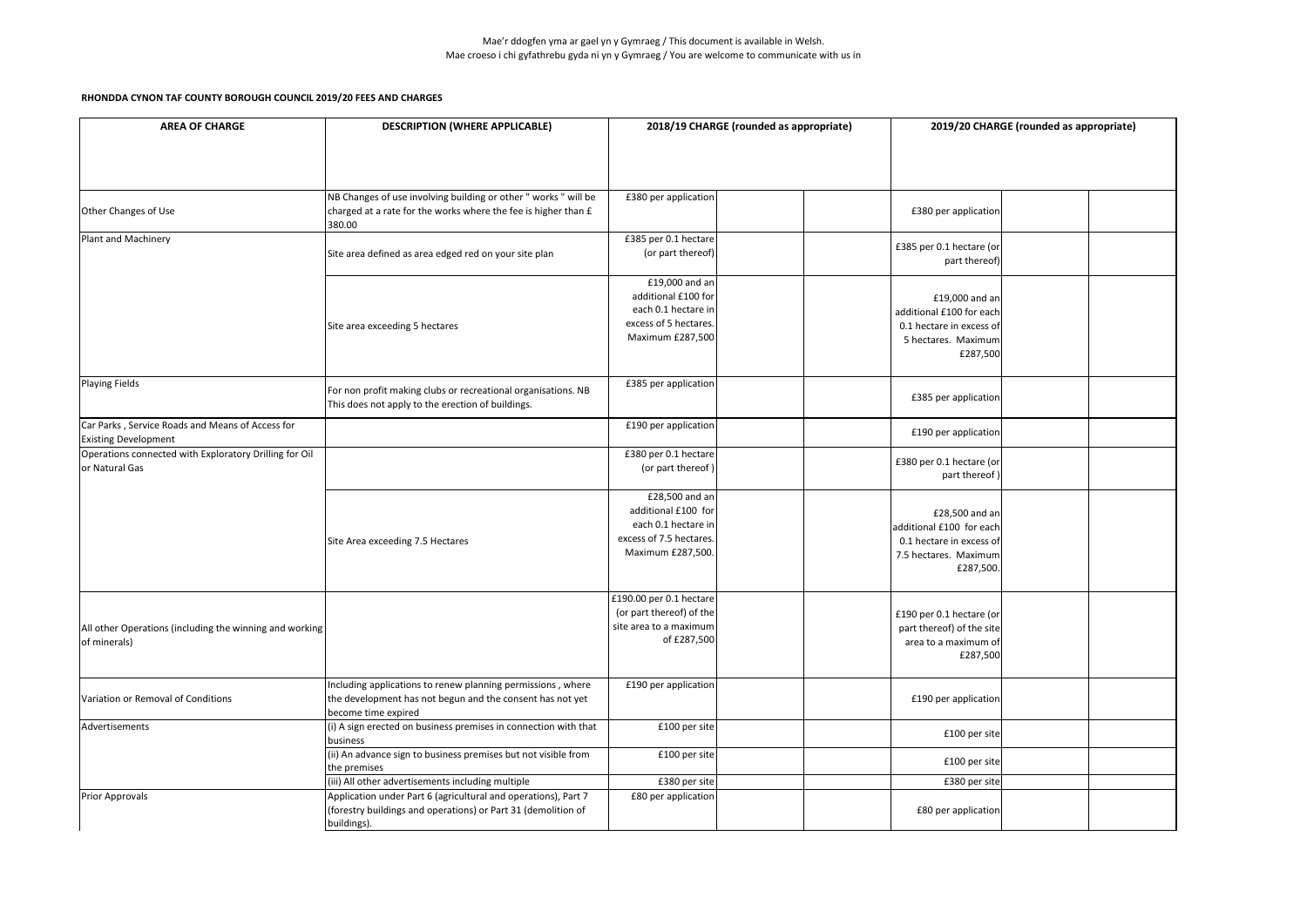## **Roundabout Sponsorship**

| Advertising |            | ີ່ a case by | on a case by |  |
|-------------|------------|--------------|--------------|--|
|             | case basis |              | rase basis   |  |

### **School Meals**

| Pupil Meals - Hot (Primary School) | $\sim$ $\sim$<br>LL.JU | .<br><b>LZ.JU</b> |  |
|------------------------------------|------------------------|-------------------|--|
| Adult / Teacher Meal               | co or<br><b>LZ.JJ</b>  | £3.00             |  |

| <b>AREA OF CHARGE</b>           | <b>DESCRIPTION (WHERE APPLICABLE)</b>                                                                                                   | 2018/19 CHARGE (rounded as appropriate) |  | 2019/20 CHARGE (rounded as appropriate) |  |  |
|---------------------------------|-----------------------------------------------------------------------------------------------------------------------------------------|-----------------------------------------|--|-----------------------------------------|--|--|
|                                 | An application under Part 24 (development by electronic<br>communications code operators)                                               | £380 per application                    |  | £380 per application                    |  |  |
| Discharge of Condition          | Where the application related to extending or altering a<br>dwelling house or other development in the curtilage of a<br>dwelling house | £30 per request                         |  | £30 per request                         |  |  |
|                                 | All other application types                                                                                                             | £95 per request                         |  | £95 per request                         |  |  |
| Non Material Amendment          | Where the application related to Householder Extension and<br>Alterations                                                               | £30 per application                     |  | £30 per application                     |  |  |
|                                 | All other types of applications                                                                                                         | £95 per application                     |  | £95 per application                     |  |  |
| Lawful Development Certificates | Application for existing use or development not supported by an<br><b>Established Use Certificate</b>                                   | See normal fee<br>schedule              |  | See normal fee schedule                 |  |  |
|                                 | Application for a proposed use or development                                                                                           | Half the normal fee                     |  | Half the normal fee                     |  |  |

#### **School Non Attendance Fines**

### **Social Care**

| School Attendance<br>ice Fixed Penalty Notice if paid within 28 days | - 11          |  | $\cdots$<br><i>- 1</i>        |  |
|----------------------------------------------------------------------|---------------|--|-------------------------------|--|
|                                                                      | <b>LOU.UL</b> |  | <b>LOU.UU</b>                 |  |
| School Attendance<br>ice Fixed Penalty Notice if paid within 42 days | £120.00       |  | $\sim$ $\sim$ $\sim$<br>__.v. |  |

| Independent Living & Day Services |                                         |                  |                                                             |                  |                                                                                                           |  |
|-----------------------------------|-----------------------------------------|------------------|-------------------------------------------------------------|------------------|-----------------------------------------------------------------------------------------------------------|--|
| Respite Care                      | Residential - Elderly / Frail           | max £80 per week |                                                             | max £80 per week |                                                                                                           |  |
|                                   | Nursing - Elderly / Frail               | max £80 per week | Charges are                                                 | max £80 per week | Charges are                                                                                               |  |
|                                   | Residential - Elderly Mentally Impaired | max £80 per week | subject to a                                                | max £80 per week | subject to a<br>financial<br>assessment as<br>part of the<br><b>Council's Fairer</b><br>Charging Policy - |  |
|                                   | Nursing - EMI                           | max £80 per week | financial                                                   | max £80 per week |                                                                                                           |  |
| Home Care and Day Care Charges    | per hour                                | £34.00           | assessment as                                               | £34.00           |                                                                                                           |  |
| Lifeline & Telecare 5             | Lifeline if assessment criteria is met  |                  | part of the<br><b>Council's Fairer</b><br>Charging Policy - |                  |                                                                                                           |  |
|                                   | Tier 1 - lifeline                       | £138.12          |                                                             | £138.12          |                                                                                                           |  |
|                                   | Tier 2 - home safety                    | £270.72          | $\blacksquare$ max charge of £80 $\blacksquare$             |                  | $E270.72$ max charge of £80 L                                                                             |  |
|                                   | Tier 3 - telecare                       | £312.64          | per week 6                                                  | £312.64          | per week 6                                                                                                |  |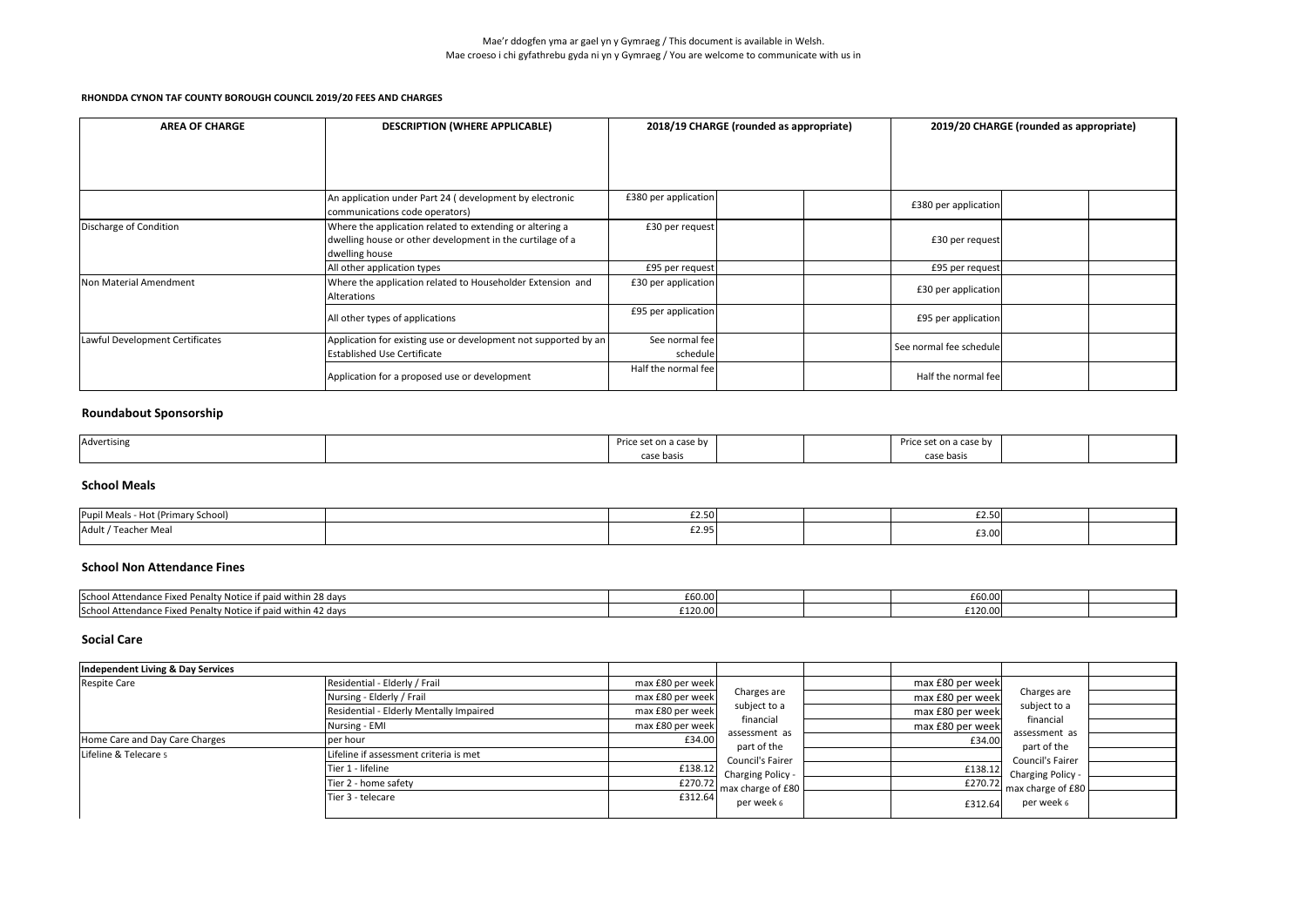| <b>AREA OF CHARGE</b>                      | <b>DESCRIPTION (WHERE APPLICABLE)</b>                                                                                   |         | 2018/19 CHARGE (rounded as appropriate) |         | 2019/20 CHARGE (rounded as appropriate) |  |
|--------------------------------------------|-------------------------------------------------------------------------------------------------------------------------|---------|-----------------------------------------|---------|-----------------------------------------|--|
|                                            |                                                                                                                         |         |                                         |         |                                         |  |
|                                            |                                                                                                                         |         |                                         |         |                                         |  |
|                                            |                                                                                                                         |         |                                         |         |                                         |  |
|                                            | Lifeline if assessment criteria is met but not part of a care                                                           |         |                                         |         |                                         |  |
|                                            | package                                                                                                                 |         |                                         |         |                                         |  |
|                                            | Tier 1 - lifeline                                                                                                       | £142.20 |                                         | £146.32 |                                         |  |
|                                            | Tier 2 - home safety                                                                                                    | £278.70 |                                         | £286.78 |                                         |  |
|                                            | Tier 3 - telecare                                                                                                       | £321.86 |                                         | £331.19 |                                         |  |
|                                            | Lifeline if assessment criteria not met                                                                                 |         |                                         |         |                                         |  |
|                                            | Tier 1 - lifeline                                                                                                       | £170.64 |                                         | £175.59 |                                         |  |
|                                            | Tier 2 - home safety                                                                                                    | £334.44 |                                         | £344.14 |                                         |  |
|                                            | Tier 3 - telecare                                                                                                       | £386.24 |                                         | £397.44 |                                         |  |
| Provision of Meals                         | Meals on Wheels per Meal                                                                                                | £3.70   |                                         | £3.85   |                                         |  |
|                                            | Day Centres:                                                                                                            |         |                                         |         |                                         |  |
|                                            | Client Lunch                                                                                                            | £3.70   |                                         | £3.85   |                                         |  |
|                                            | <b>Staff Meal</b>                                                                                                       | £4.44   |                                         | £4.57   |                                         |  |
|                                            | <b>Visitor Meal</b>                                                                                                     | £4.44   |                                         | £4.57   |                                         |  |
| Day Centre - Room Hire                     | Hire of hall                                                                                                            | £15.00  |                                         | £15.44  |                                         |  |
|                                            | Hire of small hall                                                                                                      | £8.53   |                                         | £8.77   |                                         |  |
|                                            | Centre hall plus small room                                                                                             | £11.90  |                                         | £12.24  |                                         |  |
| Residential Accommodation for Older People | Residential Care - Elderly / Frail                                                                                      | £588.00 | Charges are                             | £588.00 | Charges are                             |  |
|                                            | Nursing Care - Elderly / Frail                                                                                          | £594.00 | subject to a                            | £594.00 | subject to a                            |  |
|                                            | Residential Care - Elderly Mentally Impaired                                                                            | £623.00 | financial                               | £623.00 | financial                               |  |
|                                            | Nursing Care - Elderly Mentally Impaired                                                                                | £628.00 | assessment                              | £628.00 | assessment                              |  |
| Receivership                               | Protection of property: Inventory fee                                                                                   | £55.00  |                                         | £56.60  |                                         |  |
|                                            | Protection of property: Fee per visit                                                                                   | £11.58  |                                         | £11.92  |                                         |  |
|                                            | 5 - Lifeline and Telecare - 2018/19 and 2019/20 charges reflect annual charges (half-yearly charges included in the     |         |                                         |         |                                         |  |
| 2018/19 schedule of fees)                  |                                                                                                                         |         |                                         |         |                                         |  |
|                                            | 6 - Price amended from £70 to £80 per week, effective from 1st October 2018, in line with Cabinet decision made on 20th |         |                                         |         |                                         |  |
| September 2018                             |                                                                                                                         |         |                                         |         |                                         |  |

### **Street Works**

| Inspection Fees                                            | Sample Inspection                                         | £50.00          |  | £50.00        |  |
|------------------------------------------------------------|-----------------------------------------------------------|-----------------|--|---------------|--|
|                                                            | <b>Third Party</b>                                        | £68.00          |  | £68.00        |  |
|                                                            | Defect Inspection                                         | £47.50          |  | £47.50        |  |
|                                                            |                                                           |                 |  |               |  |
| New Roads and Street Works Act 1991 (NRASWA)               |                                                           |                 |  |               |  |
| Section 74 - prolonged occupation of the highway - per day |                                                           | $£100 - £2,500$ |  | £100 - £2,500 |  |
|                                                            |                                                           |                 |  |               |  |
| <b>Highways Act Licences</b>                               |                                                           |                 |  |               |  |
|                                                            |                                                           |                 |  |               |  |
| Street works                                               | <b>Scaffolding Licence</b>                                | £31.40          |  | £32.30        |  |
|                                                            | <b>Skip Permit</b>                                        | £31.40          |  | £32.30        |  |
|                                                            | Section 50 Licence - New Roads & Street Works Act - New & | £560.90         |  | £577.15       |  |
|                                                            | Existing                                                  |                 |  |               |  |
| Development Control                                        | <b>Highway Searches</b>                                   | £31.35          |  | £32.25        |  |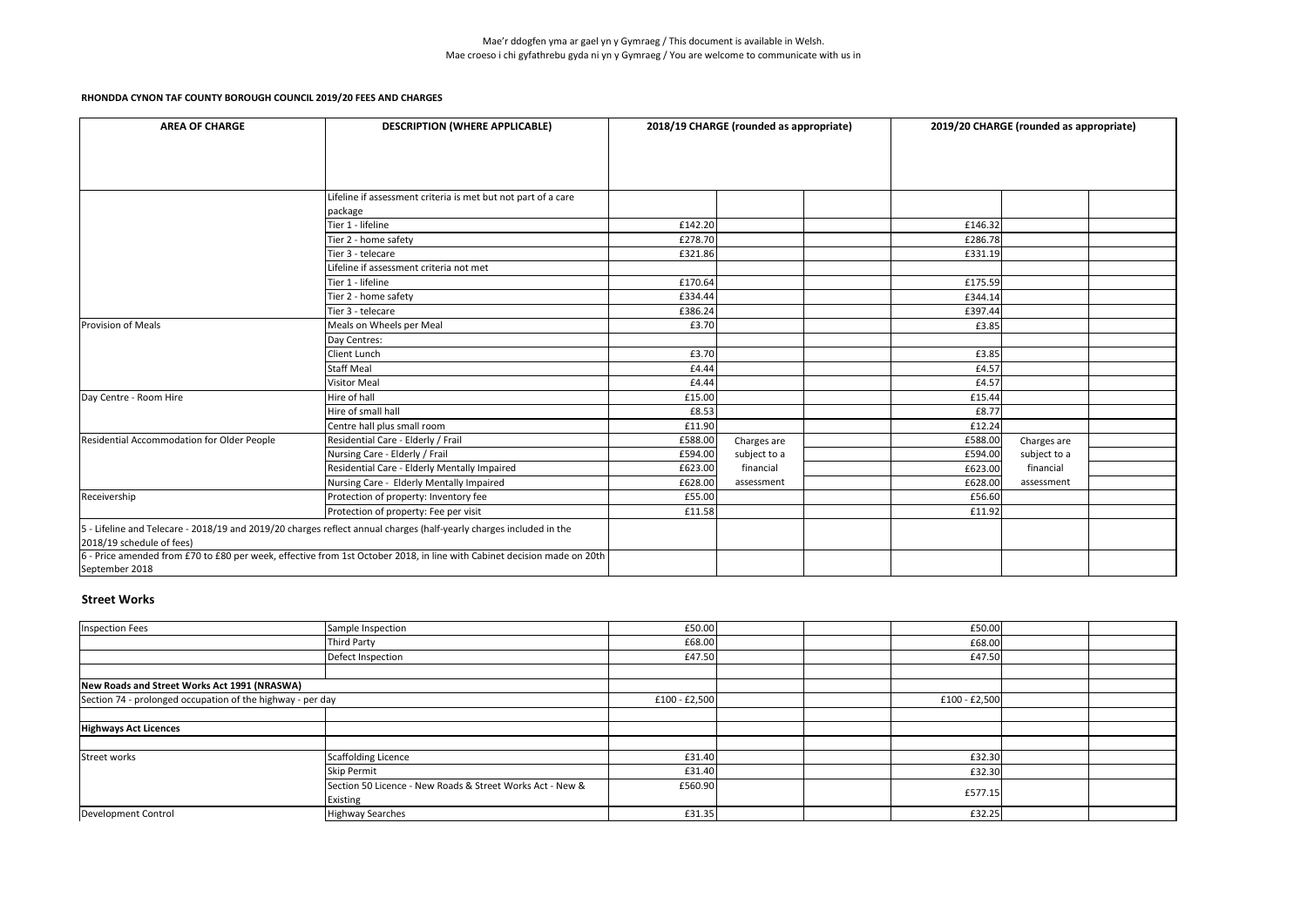| <b>AREA OF CHARGE</b> | <b>DESCRIPTION (WHERE APPLICABLE)</b>             |                       | 2018/19 CHARGE (rounded as appropriate) |                       | 2019/20 CHARGE (rounded as appropriate) |  |  |
|-----------------------|---------------------------------------------------|-----------------------|-----------------------------------------|-----------------------|-----------------------------------------|--|--|
|                       |                                                   |                       |                                         |                       |                                         |  |  |
|                       |                                                   |                       |                                         |                       |                                         |  |  |
|                       | Section 38 and 111 road agreements                | 6.5% of cost of works |                                         | 6.5% of cost of works |                                         |  |  |
|                       | Inspections of evacuations greater than 200m long | £235 or £380 per 200m |                                         | £235 or £380 per 200m |                                         |  |  |
| Traffic Signals       | Switch Off                                        | £210.55               |                                         | £216.65               |                                         |  |  |
|                       | Pedestrian crossing switch off                    | £210.55               |                                         | £216.65               |                                         |  |  |
|                       |                                                   |                       |                                         |                       |                                         |  |  |

## **Theatres**

| Rehearsals                        | First Get in/Rehearsal - 6 hours Mon - Sat                        | £910.00         | £936.00         |  |
|-----------------------------------|-------------------------------------------------------------------|-----------------|-----------------|--|
|                                   | Additional Rehearsal - 6 hours Mon - Sat                          | £1,020.00       | £1,050.00       |  |
| Performances                      | First, second & third Performances - 6 hours Mon - Sat            | £1,418.00       | £1,459.00       |  |
|                                   | Subsequent Performances                                           | £1,637.00       | £1,684.00       |  |
|                                   | Additional seating level - per level                              | £267.00         | £275.00         |  |
|                                   | Additional Technician per technician per hour min 3 hours         | £34.00          | £35.00          |  |
| Over-run Charge                   | Rehearsal per hour                                                | £182.00         | £187.00         |  |
|                                   | Performance per hour                                              | £390.00         | £401.00         |  |
|                                   | Add on for additional seating level per additional level per hour | £84.00          | £86.00          |  |
| Box Office Admin                  |                                                                   | 7.5%            | 7.5%            |  |
| Performing Rights Society Charges |                                                                   | applicable rate | applicable rate |  |
| Ticket Printing                   | per ticket                                                        | £0.06           | £0.06           |  |
| Return of unsold tickets          | per ticket                                                        | £0.13           | £0.13           |  |
| Cinema                            | Adult (Full)                                                      | £6.15           | £6.15           |  |
|                                   | Child                                                             | £3.70           | £3.70           |  |
|                                   | Senior / Concessions                                              | £3.70           | £3.70           |  |
|                                   | Family (4 tickets)                                                | £14.80          | £14.80          |  |

## **Trading Standards**

| metrological activity.                                                               | Fees for the purpose of any work carried out under the provisions of Weights and Measures Act 1985 and for any other                                                                                                                                                                                                                                                              |        |        |  |
|--------------------------------------------------------------------------------------|-----------------------------------------------------------------------------------------------------------------------------------------------------------------------------------------------------------------------------------------------------------------------------------------------------------------------------------------------------------------------------------|--------|--------|--|
| member of staff and will include travelling to the place of verification or testing. | For the testing of any equipment, the fee will be determined by the hourly rate of the Weights and Measures Inspector<br>and will include a fee for time for preparation and travelling to the place of verification or testing. Where the nature of<br>the equipment requires the presence of support staff, an additional fee will be charged to include an hourly rate for the |        |        |  |
|                                                                                      | An additional charge will be made to cover the cost of hiring any additional equipment required for the test.                                                                                                                                                                                                                                                                     |        |        |  |
|                                                                                      |                                                                                                                                                                                                                                                                                                                                                                                   |        |        |  |
| <b>Weights &amp; Measures 7</b>                                                      | Hourly rate for an inspector of weights & measures                                                                                                                                                                                                                                                                                                                                | £85.56 | £87.61 |  |
|                                                                                      | Hourly rate for support staff                                                                                                                                                                                                                                                                                                                                                     | £42.55 | £43.57 |  |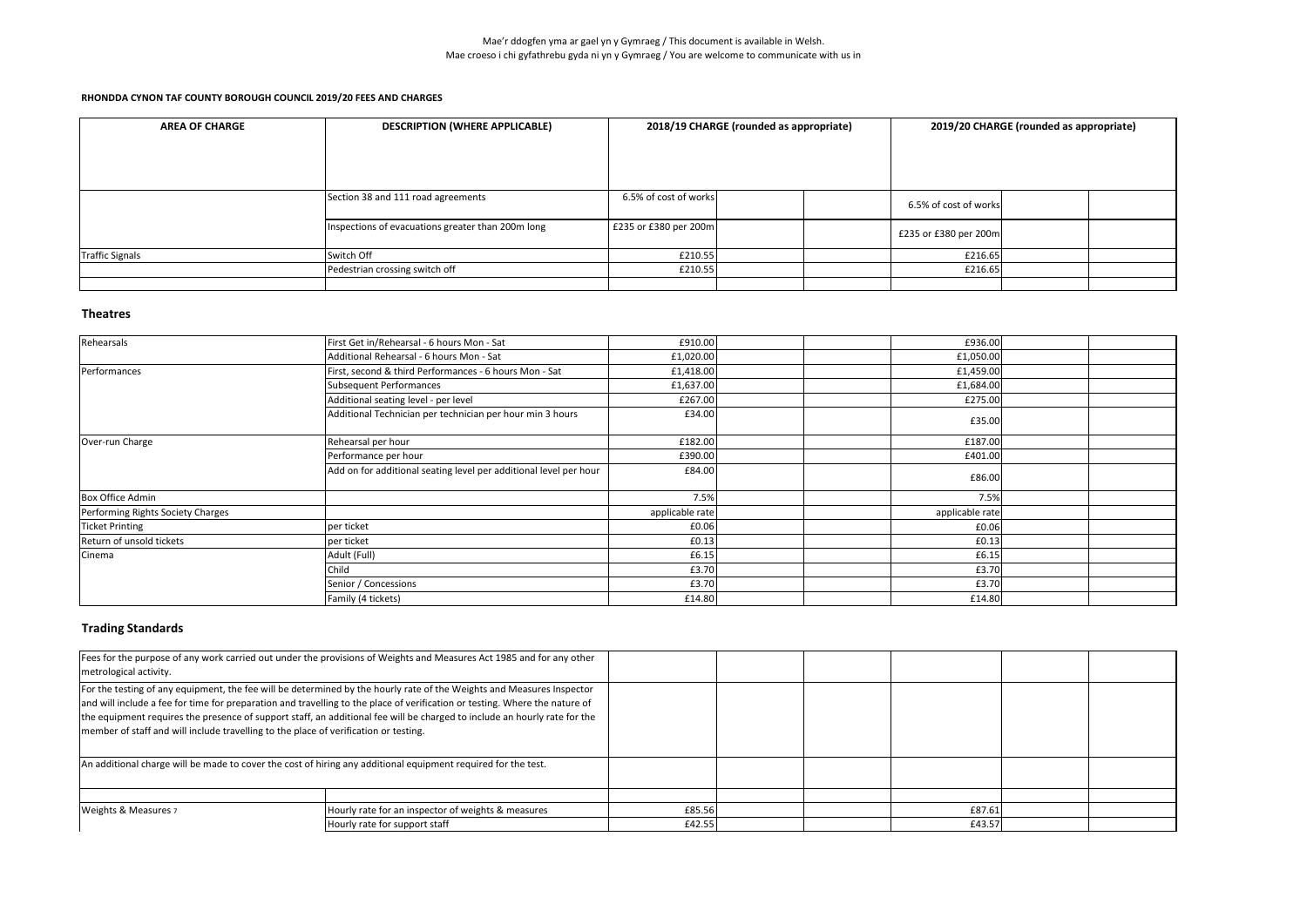| <b>AREA OF CHARGE</b> | <b>DESCRIPTION (WHERE APPLICABLE)</b>                                          | 2018/19 CHARGE (rounded as appropriate) |  | 2019/20 CHARGE (rounded as appropriate) |  |
|-----------------------|--------------------------------------------------------------------------------|-----------------------------------------|--|-----------------------------------------|--|
|                       |                                                                                |                                         |  |                                         |  |
|                       | <b>Weights</b>                                                                 |                                         |  |                                         |  |
|                       | Weights exceeding 5kg or not exceeding 500mg, 2 CM (hourly<br>rate)            | £85.56                                  |  | £87.61                                  |  |
|                       | Other weights (hourly rate)                                                    | £85.56                                  |  | £87.61                                  |  |
|                       | <b>Non Trade Weights:</b>                                                      |                                         |  |                                         |  |
|                       | Weights <65mg                                                                  | £19.50                                  |  | £19.97                                  |  |
|                       | Weights >65mg > 3.5kg                                                          | £16.61                                  |  | £17.01                                  |  |
|                       | Weights > 3.5kg                                                                | £19.50                                  |  | £19.97                                  |  |
|                       | Cleaning of any weight, an additional fee may be charged (per<br>hour)         | £85.56                                  |  | £87.61                                  |  |
|                       | Adjusting of any weight, an additional fee may be charged (per<br>hour)        | £85.56                                  |  | £87.61                                  |  |
|                       | Calibration certificate                                                        | £23.58                                  |  | £24.15                                  |  |
|                       | <b>Measures</b>                                                                |                                         |  |                                         |  |
|                       | Linear measures not exceeding 3m, for each sale                                | £10.65                                  |  | £10.91                                  |  |
|                       | Capacity measures, without divisions, not exceeding 1 ltr                      | £7.97                                   |  | £8.16                                   |  |
|                       | Cubic ballast measures (other than brim measures)                              | £188.39                                 |  | £192.91                                 |  |
|                       | Liquid capacity measures for making up & checking average<br>quantity packages | £29.78                                  |  | £30.49                                  |  |
|                       | Templates: per scale - first item                                              | £51.78                                  |  | £53.02                                  |  |
|                       | Templates: second and subsequent items                                         | £19.59                                  |  | £20.06                                  |  |
|                       | <b>Weighing Instruments</b>                                                    |                                         |  |                                         |  |
|                       | Non EC: Not exceeding 1 tonne                                                  | £67.63                                  |  | £69.25                                  |  |
|                       | Exceeding 1 tonne to 10 tonne                                                  | £109.55                                 |  | £112.18                                 |  |
|                       | Exceeding 10 tonnes                                                            | £228.79                                 |  | £234.28                                 |  |
|                       | EC (NAWI): Not exceeding 1 tonne                                               | £112.56                                 |  | £115.26                                 |  |
|                       | Exceeding 1 tonne to 10 tonne                                                  | £174.21                                 |  | £178.39                                 |  |
|                       | Exceeding 10 tonnes                                                            | £381.36                                 |  | £390.51                                 |  |
|                       | Measuring instruments for intoxication liquor                                  |                                         |  |                                         |  |
|                       | Not exceeding 150ml                                                            | £18.55                                  |  | £19.00                                  |  |
|                       | Other                                                                          | £21.45                                  |  | £21.96                                  |  |
|                       | <b>Measuring instruments for Liquid Fuel &amp; Lubricants</b>                  |                                         |  |                                         |  |
|                       | Container type (not subdivided)                                                | £77.75                                  |  | £79.62                                  |  |
|                       | Single / multi-outlets (nozzles)                                               |                                         |  |                                         |  |
|                       | First nozzle tested per site                                                   | £126.83                                 |  | £129.87                                 |  |
|                       | Each additional nozzle tested                                                  | £77.91                                  |  | £79.78                                  |  |
|                       | Testing of peripheral electronic equipment on a separate visit<br>(per site)   | £85.56                                  |  | £87.61                                  |  |
|                       | Testing of credit card acceptor (per unit)                                     | £85.56                                  |  | £87.61                                  |  |
|                       | Road tanker fuel measuring equipment (above 100 ltr)                           |                                         |  |                                         |  |
|                       | <b>Meter measuring systems:</b>                                                |                                         |  |                                         |  |
|                       | Wet hose with two testing liquids                                              | £272.22                                 |  | £278.75                                 |  |
|                       | Wet hose with three testing liquids                                            | £317.59                                 |  | £325.21                                 |  |
|                       | Dry hose with two testing liquids                                              | £302.43                                 |  | £309.69                                 |  |
|                       |                                                                                |                                         |  |                                         |  |